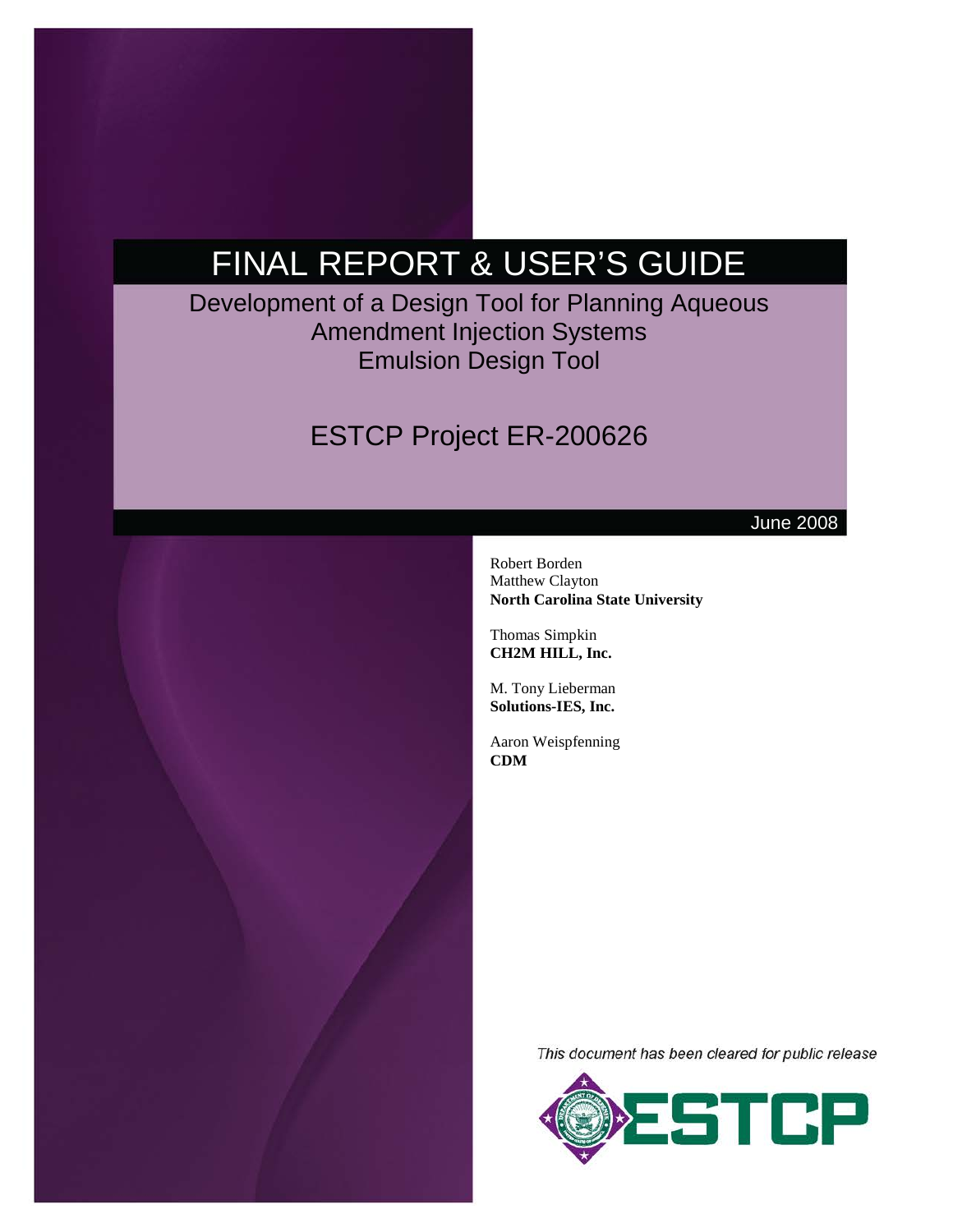*This document was prepared for the Environmental Security Technology Certification Program (ESTCP) by North Carolina State University (NCSU) and representatives from ESTCP. In no event shall either the United States Government or NCSU have any responsibility or liability for any consequences of any use, misuse, inability to use, or reliance upon the information contained herein, nor does either warrant or otherwise represent in any way the accuracy, adequacy, efficacy, or applicability of the contents hereof. To discuss applications of this technology please contact:* 

*Dr. Robert C. Borden, North Carolina State University, 919-515-1625, e-mail: rcborden@eos.ncsu.edu.*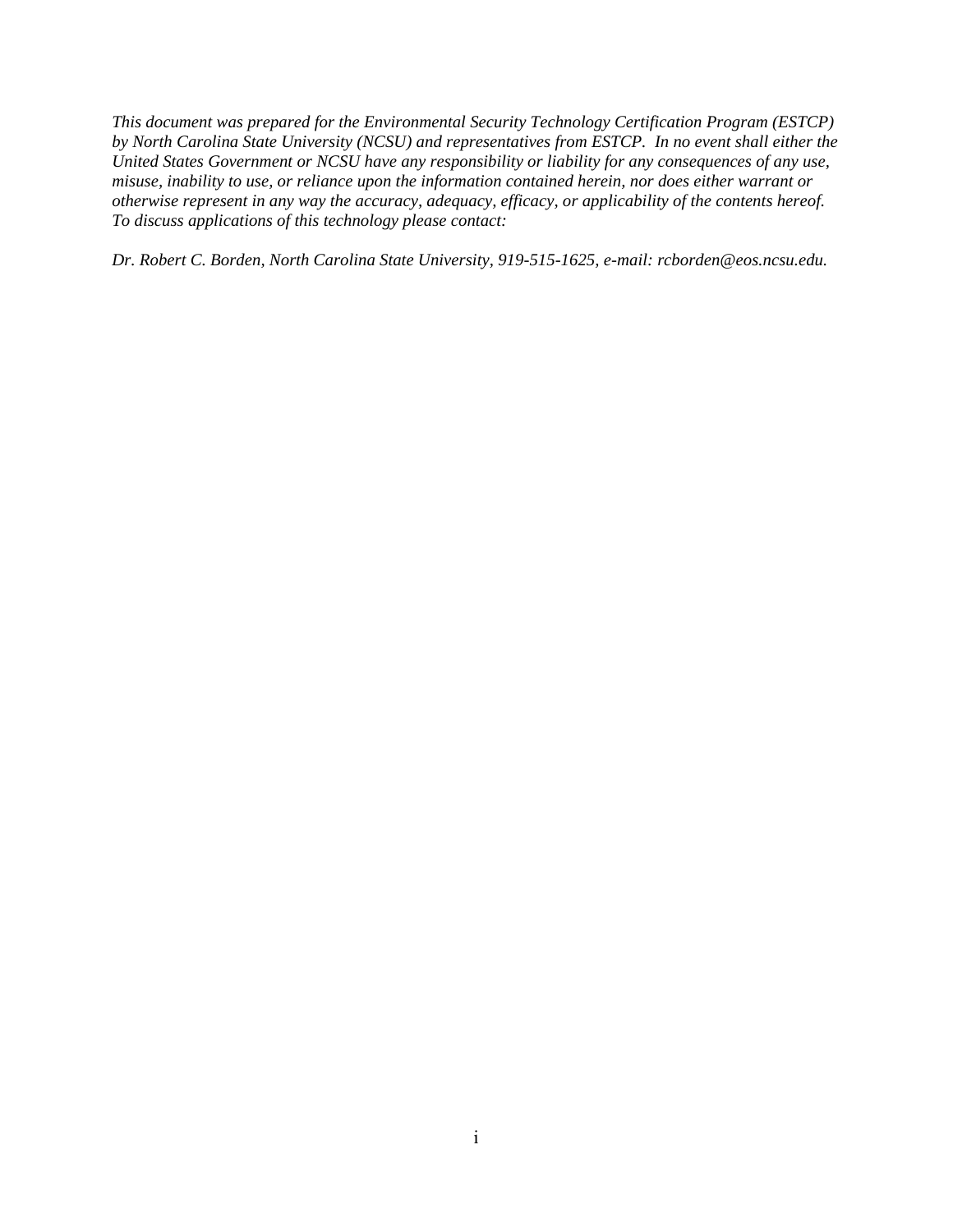#### **ACKNOWLEDGEMENTS**

We gratefully acknowledge the financial and technical support provided by the Environmental Security Technology Certification Program (ESTCP) including the guidance provided by Dr. Andrea Leeson, Erica Becvar (the Contracting Officer's Representative), and Dr. Hans Stroo (ESTCP reviewer). We would also like to thank the members of the Technical Advisory Committee whose work greatly improved the quality and usefulness of the design tool.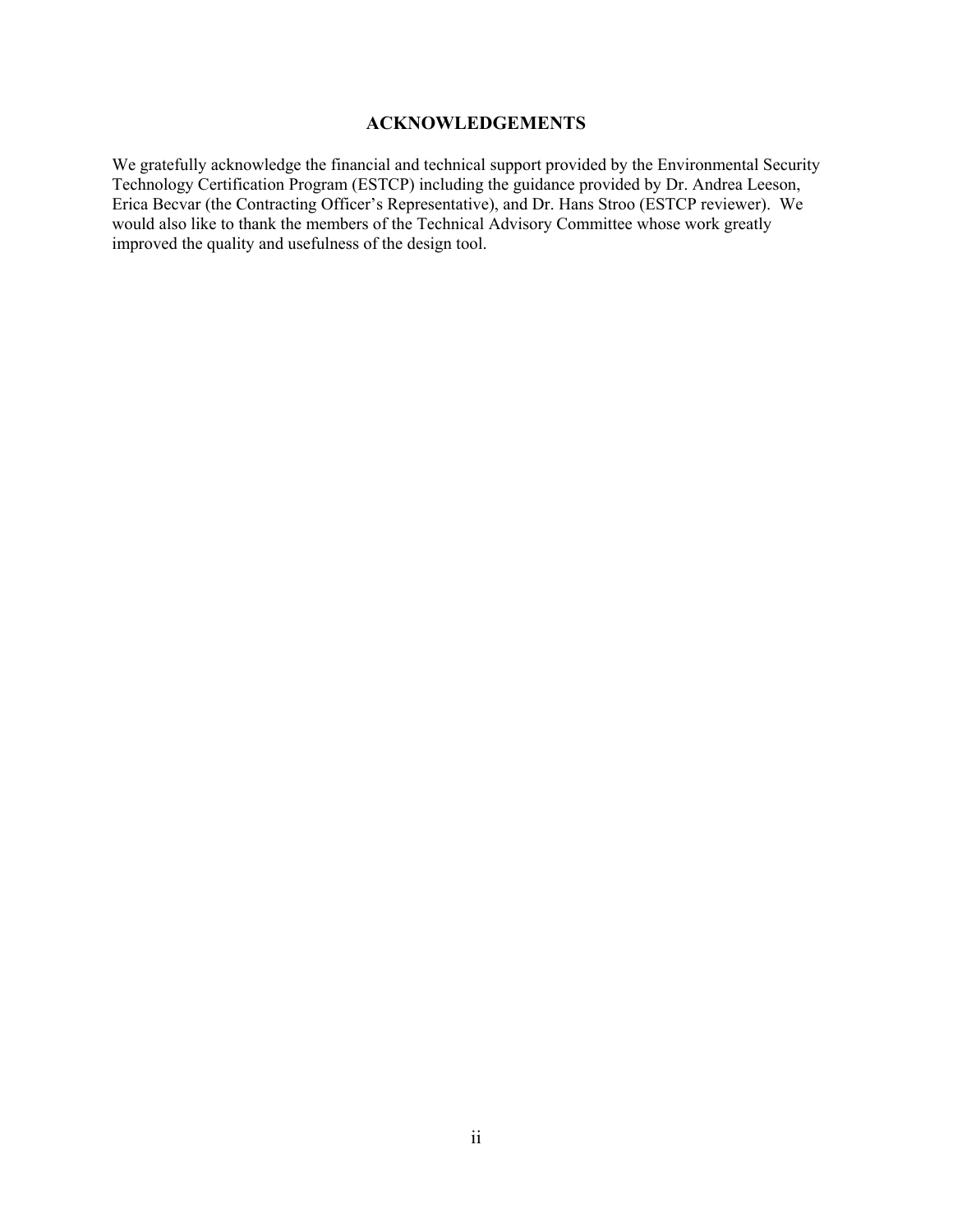|  |  | <b>TABLE OF CONTENTS</b> |
|--|--|--------------------------|
|--|--|--------------------------|

| 1. GENERAL OVERVIEW OF EMULSIFIED OIL PROCESS 1                  |  |
|------------------------------------------------------------------|--|
|                                                                  |  |
|                                                                  |  |
|                                                                  |  |
|                                                                  |  |
|                                                                  |  |
|                                                                  |  |
|                                                                  |  |
|                                                                  |  |
| 2. EFFECT OF INJECTION SYSTEM DESIGN ON CONTACT                  |  |
|                                                                  |  |
|                                                                  |  |
|                                                                  |  |
|                                                                  |  |
|                                                                  |  |
|                                                                  |  |
|                                                                  |  |
|                                                                  |  |
|                                                                  |  |
|                                                                  |  |
|                                                                  |  |
|                                                                  |  |
|                                                                  |  |
| 2.3.1 Model Setup and Base Case Simulation Results - Barriers 17 |  |
|                                                                  |  |
|                                                                  |  |
|                                                                  |  |
|                                                                  |  |
|                                                                  |  |
|                                                                  |  |
|                                                                  |  |
|                                                                  |  |
|                                                                  |  |
|                                                                  |  |
|                                                                  |  |
|                                                                  |  |
|                                                                  |  |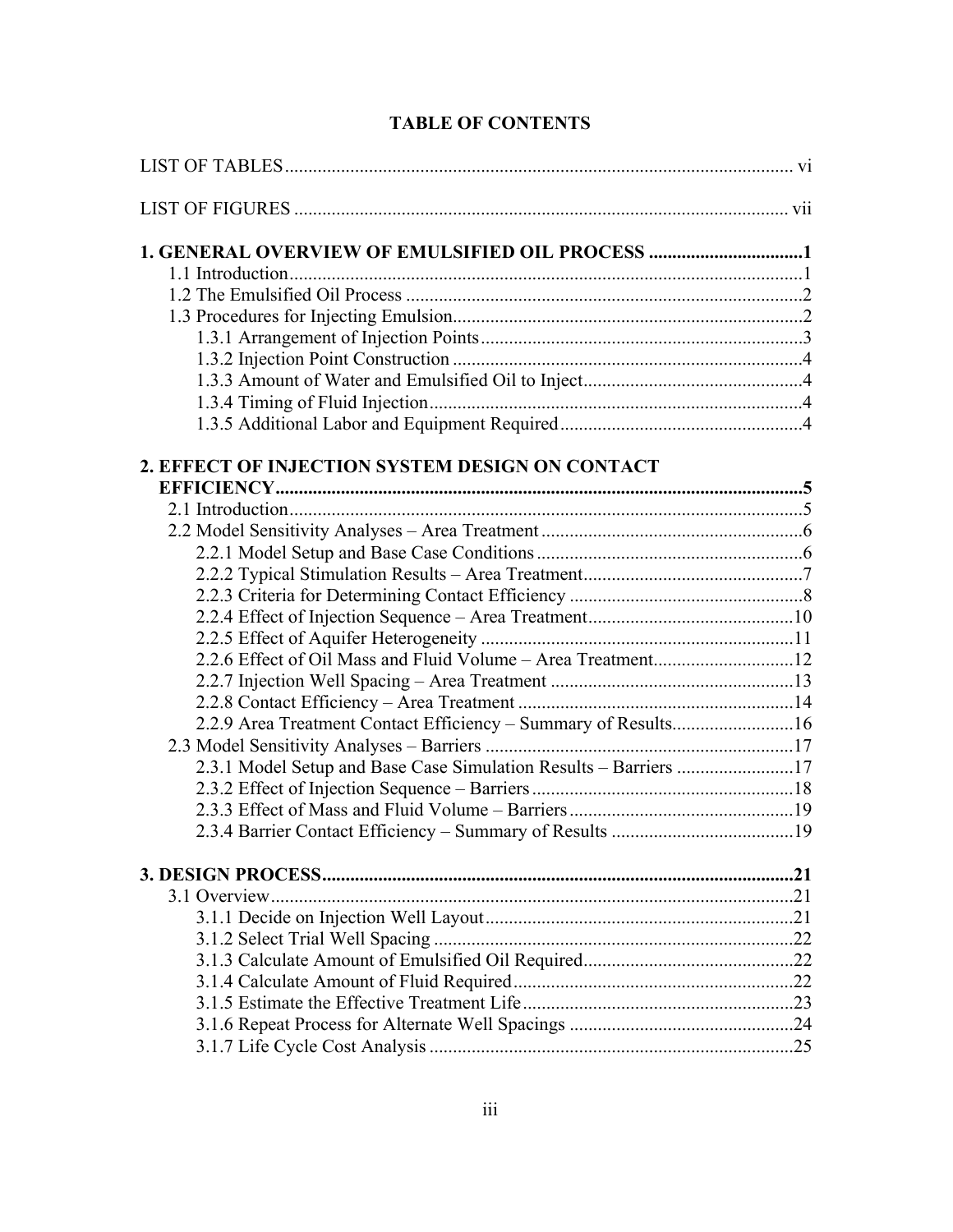|                                                                               | .27 |
|-------------------------------------------------------------------------------|-----|
|                                                                               |     |
|                                                                               |     |
|                                                                               |     |
|                                                                               |     |
|                                                                               |     |
|                                                                               |     |
|                                                                               |     |
|                                                                               |     |
|                                                                               |     |
|                                                                               |     |
|                                                                               |     |
| 4.6 Installation and Injection - Injection Through Direct Push Rods31         |     |
|                                                                               |     |
|                                                                               |     |
|                                                                               |     |
|                                                                               |     |
|                                                                               |     |
| 4.8 Installation and Injection - Well Installation by Conventional Drilling33 |     |
|                                                                               |     |
|                                                                               |     |
| 4.9 Installation and Injection - Installation and Injection Summary 35        |     |
|                                                                               |     |
|                                                                               |     |
|                                                                               |     |
|                                                                               |     |
|                                                                               |     |
|                                                                               |     |
|                                                                               |     |
|                                                                               |     |
|                                                                               |     |
| 4.13 Barrier Treatment - Net Present Value for Selected Design 43             |     |
|                                                                               |     |
|                                                                               |     |
|                                                                               |     |
|                                                                               |     |
|                                                                               |     |
|                                                                               |     |
|                                                                               |     |
|                                                                               |     |
|                                                                               |     |
|                                                                               |     |
|                                                                               |     |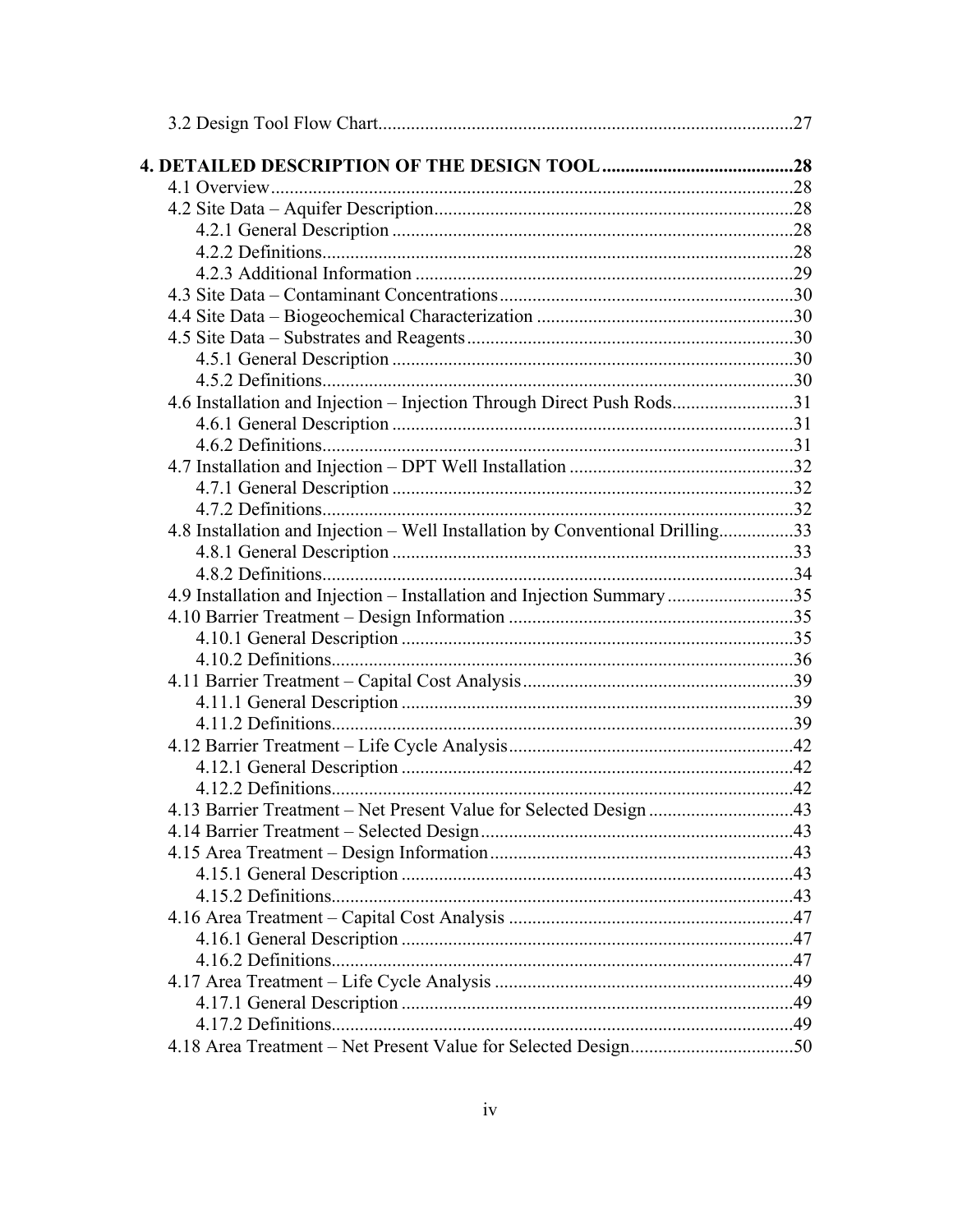| Appendix 1: Measurement of Maximum Oil Retention on Disturbed Samples of |  |
|--------------------------------------------------------------------------|--|
|                                                                          |  |
|                                                                          |  |
|                                                                          |  |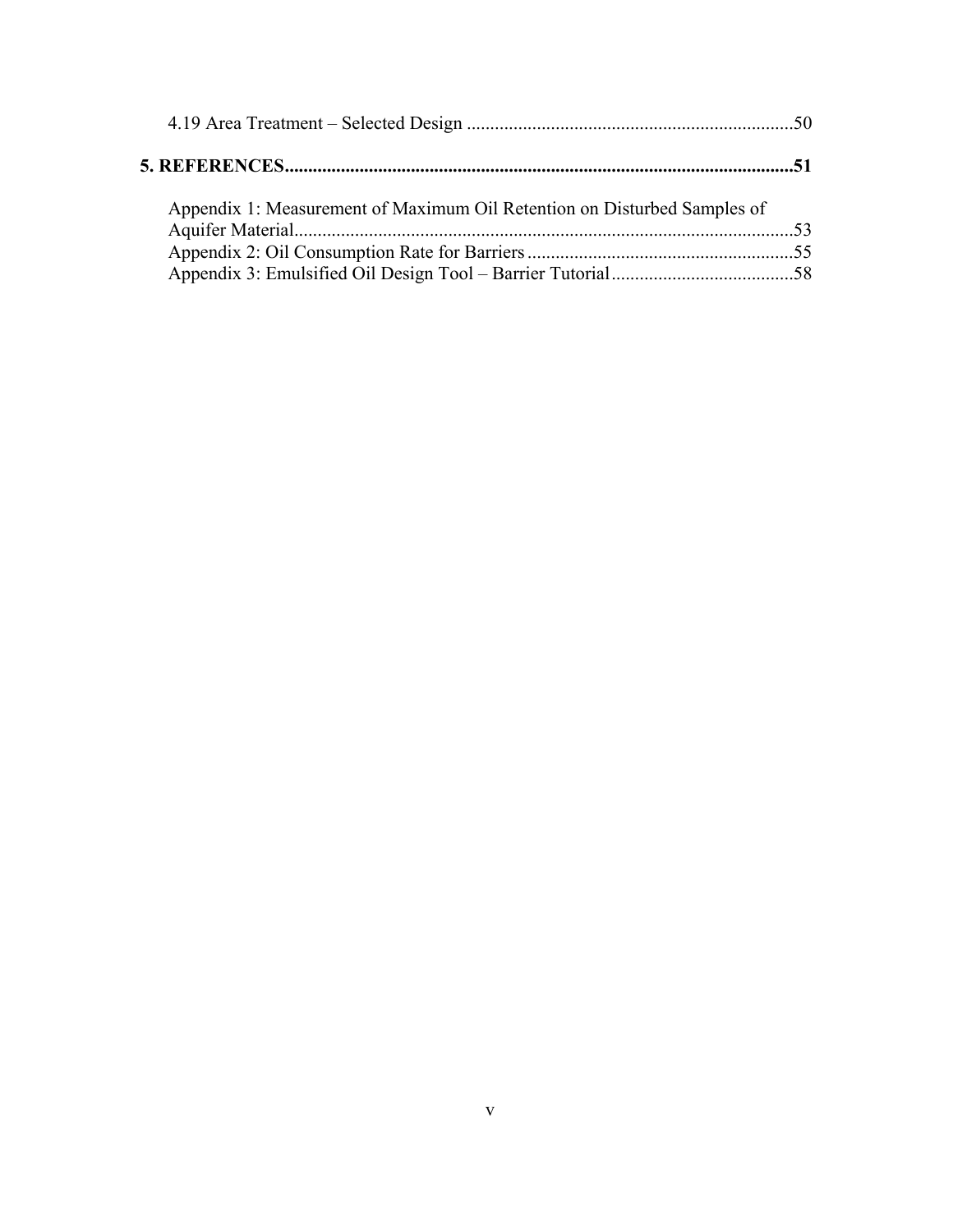## **LIST OF TABLES**

| Table 4.1 | Typical Values for Dry Bulk Density, Total Porosity and Effective |  |
|-----------|-------------------------------------------------------------------|--|
|           |                                                                   |  |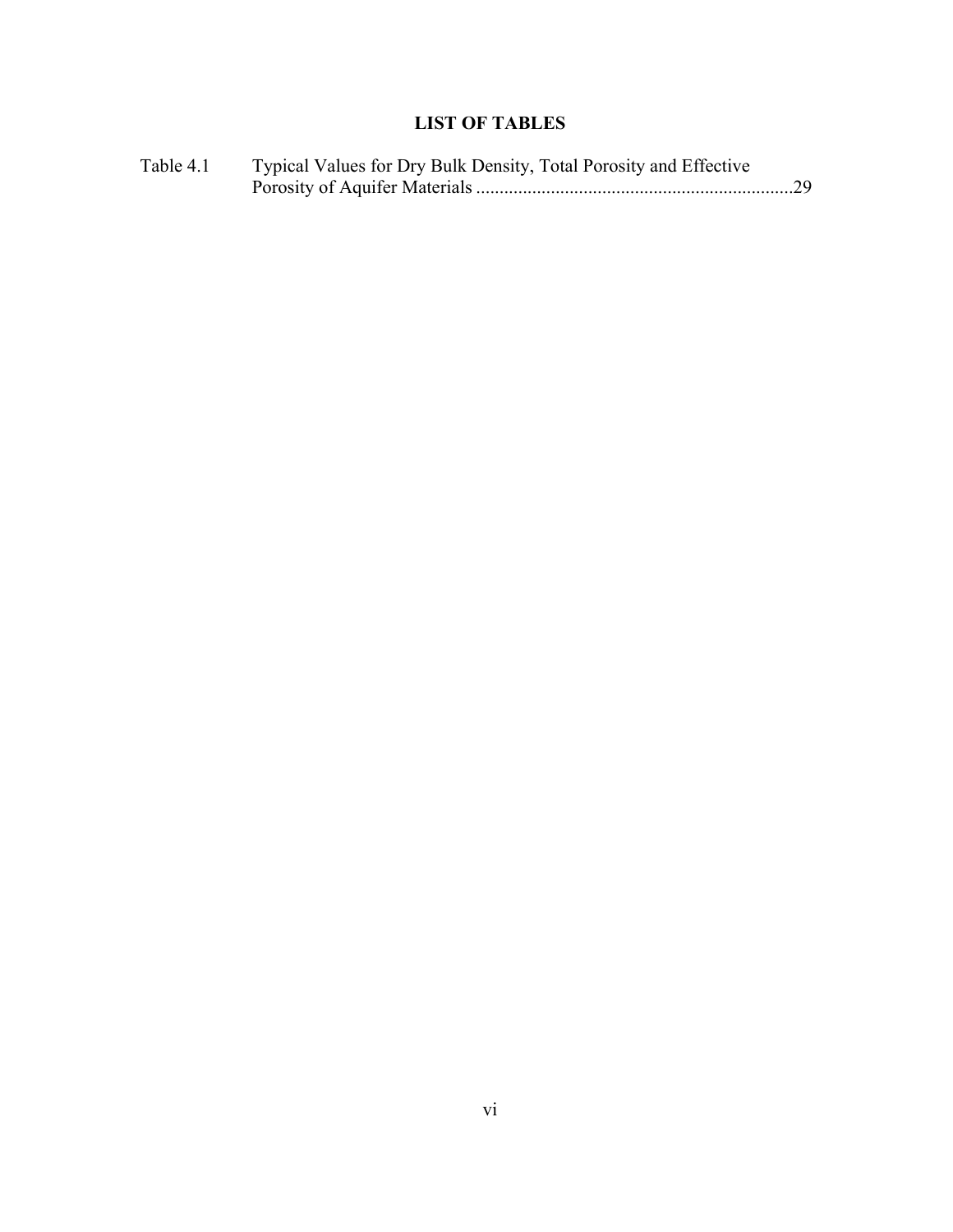## **LIST OF FIGURES**

| Figure 2.1  |                                                                       |     |
|-------------|-----------------------------------------------------------------------|-----|
| Figure 2.2  |                                                                       |     |
| Figure 2.3  | Simulated horizontal distribution of hydraulic conductivity and       |     |
|             | residual oil in top layer of aquifer                                  |     |
| Figure 2.4  | Simulated vertical distribution of hydraulic conductivity and         |     |
|             |                                                                       |     |
| Figure 2.5  | Effect of water injection volume on aquifer volume contact            |     |
|             |                                                                       |     |
| Figure 2.6  | Effect of injection sequence and fluid injection volume on volume     |     |
|             |                                                                       |     |
| Figure 2.7  | Effect of heterogeneity realization on volume contact efficiency for  |     |
|             |                                                                       |     |
| Figure 2.8  |                                                                       |     |
| Figure 2.9  |                                                                       |     |
| Figure 2.10 | Effect of injection sequence and fluid injection volume on volume     |     |
|             |                                                                       |     |
| Figure 2.11 | Effect of volume scaling factor and mass scaling factor on volume     |     |
|             | contact efficiency for a moderately heterogeneous aquifer with well   |     |
|             |                                                                       |     |
| Figure 2.12 | Effect of volume scaling factor and mass scaling factor on volume     |     |
|             | contact efficiency for a moderately heterogeneous aquifer with row    |     |
|             |                                                                       |     |
| Figure 2.13 | Simulated distribution of hydraulic conductivity and residual oil in  |     |
|             |                                                                       |     |
| Figure 2.14 | Effect of injection sequence and fluid injection volume on flow       |     |
|             |                                                                       |     |
| Figure 2.15 | Effect of volume scaling factor and mass scaling factor on flow       |     |
|             |                                                                       | .19 |
| Figure 3.1  | Using emulsions to treat contaminated groundwater in: (a) source      |     |
|             |                                                                       | .21 |
| Figure 3.2  | Relationship between fraction of substrate consumed and treatment     |     |
|             |                                                                       | .24 |
| Figure 3.3  | Example of cost analysis for a barrier with various injection well    |     |
|             | spacings                                                              | .25 |
| Figure 3.4  | Example life cycle analysis for a barrier with various injection well |     |
|             |                                                                       | .25 |
| Figure 3.5  | Flow chart of the design process for distributing emulsified oil 27   |     |
| Figure 4.1  |                                                                       |     |
| Figure 4.2  |                                                                       |     |
| Figure 4.3  |                                                                       |     |
| Figure 4.4  | Contact efficiency for area treatment when row spacing $=$ well       |     |
|             |                                                                       | .46 |
| Figure 4.5  | Contact efficiency for area treatment when row spacing $= 2$ * well   |     |
|             |                                                                       |     |
|             |                                                                       |     |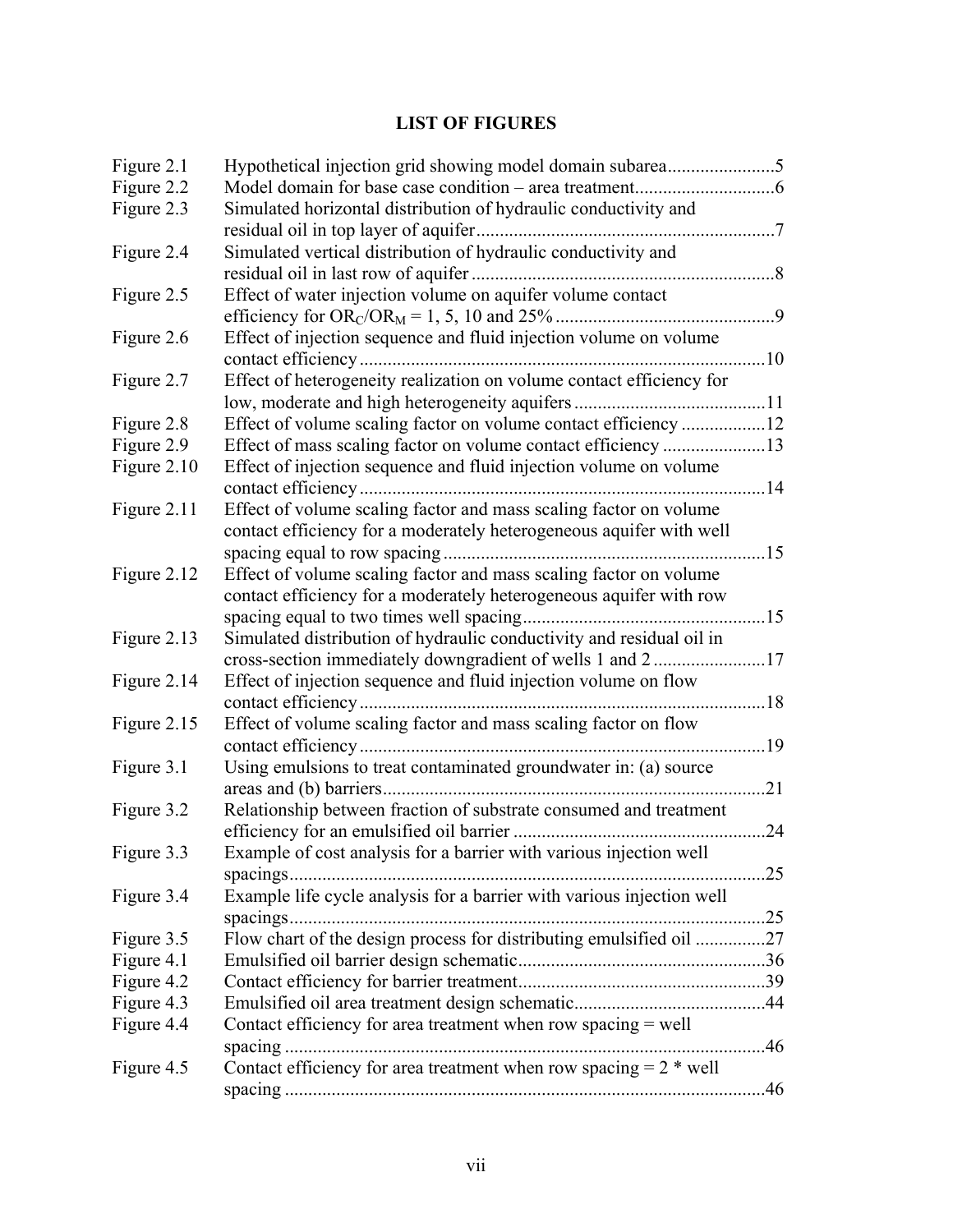#### **SECTION 1 GENERAL OVERVIEW OF EMULSIFIED OIL PROCESS**

#### **1.1 Introduction**

This design tool is intended to assist with the design of injection systems for distributing emulsified edible oils to stimulate *in situ* anaerobic bioremediation (AB) of groundwater contaminants. The design tool is intended to assist users in selecting an appropriate injection well spacing and amount of emulsified oil and water to inject. Prior to beginning use of the design tool, users should have already conducted a preliminary screening to determine if AB using emulsified oils is appropriate for the conditions at their site.

Users are expected to have a good understanding of AB using emulsified oils prior to beginning use of the design tool. For information on enhanced AB using emulsified oils, users should first consult the following documents.

- "A Treatability Test for Evaluating the Potential Applicability of the Reductive Anaerobic Biological *In Situ* Treatment Technology to Remediate Chloroethenes" (search for title at<http://docs.serdp-estcp.org/index.cfm>)
- "Principles and Practices of Enhanced Anaerobic Bioremediation of Chlorinated Solvents" – [\(http://www.afcee.brooks.af.mil/products/techtrans/Bioremediation/BIOREMresources.asp](http://www.afcee.brooks.af.mil/products/techtrans/Bioremediation/BIOREMresources.asp))
- "Protocol for Enhanced *In Situ* Bioremediation Using Emulsified Edible Oil" (search for title at<http://docs.serdp-estcp.org/index.cfm>)
- "Protocol for *In Situ* Bioremediation of Chlorinated Solvents Using Edible Oil" [\(http://www.afcee.brooks.af.mil/products/techtrans/Bioremediation/BIOREMresources.asp\)](http://www.afcee.brooks.af.mil/products/techtrans/Bioremediation/BIOREMresources.asp)

Emulsified oils have been applied at several hundred commercial and military sites nationwide. Although emulsified oils have been demonstrated in the laboratory and the field, this technology continues to evolve. This manual is based on the current state of practice at the time of writing.

There are a wide variety of compounds that can be anaerobically biodegraded using emulsified oils including chlorinated ethenes, chlorinated ethanes, halomethanes, perchlorate, nitrate, certain metals, and explosives (e.g., RDX, HMX). For a few of these compounds (e.g., PCE, TCE, perchlorate, and nitrate), the biodegradation pathways and microorganisms that carry out this process are relatively well understood and enhanced anaerobic biodegradation has been demonstrated in the field at multiple sites. However, there are many other compounds (e.g., chlorinated ethanes and methanes, freons) where the factors controlling contaminant biodegradation are much less well understood. In addition, substrate addition has the potential to inhibit biodegradation of petroleum hydrocarbons and related contaminants. If mixtures of chlorinated solvents, petroleum hydrocarbon, and/or solvent stabilizers (e.g., 1,4-dioxane) are present, other alternatives may need to be considered.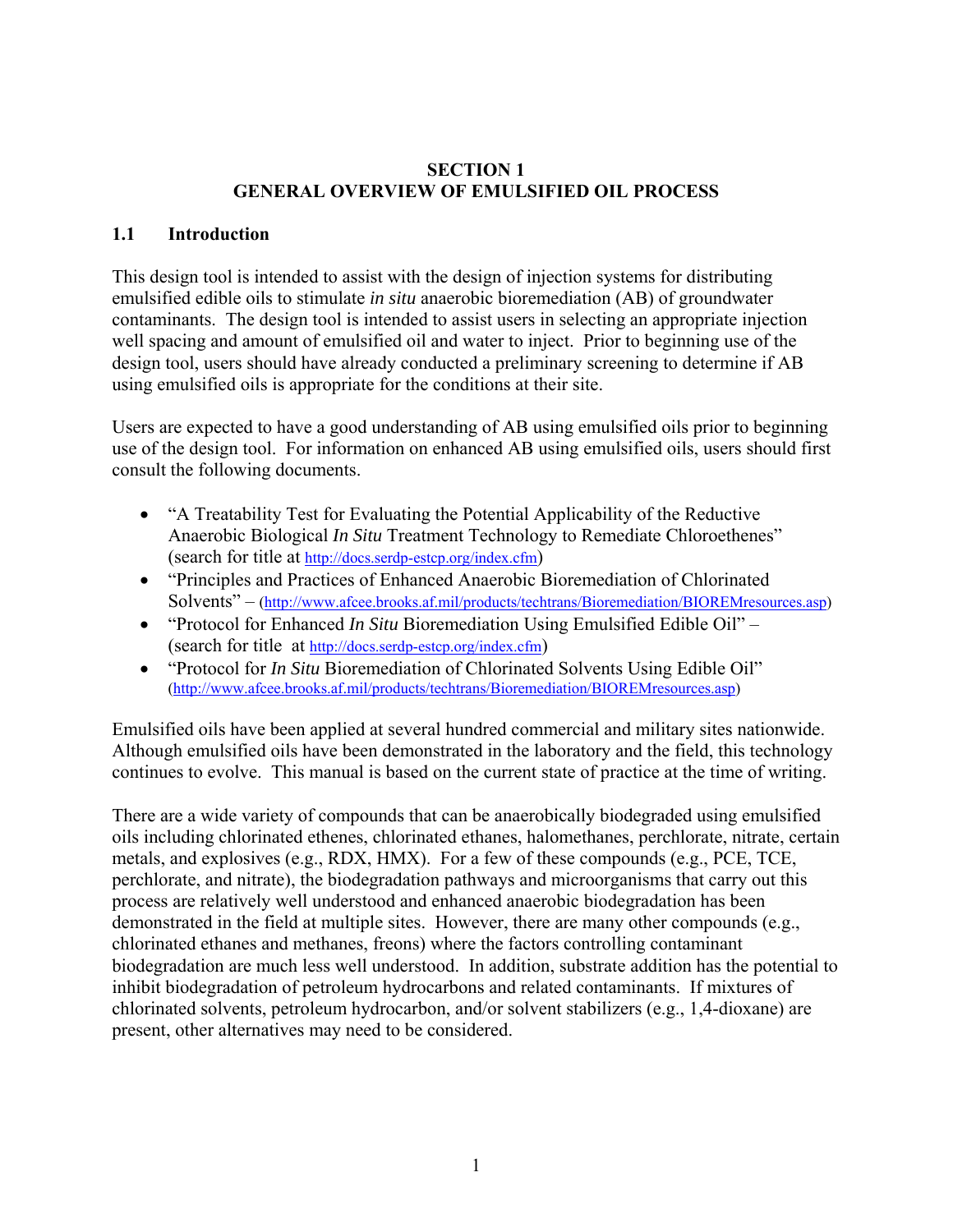## **1.2 The Emulsified Oil Process**

In the emulsified oil process, an oil-in-water emulsion is prepared using vegetable oil and distributed throughout the target treatment zone to provide a long-lasting electron donor to support anaerobic biodegradation processes. These oils are fermented to molecular hydrogen  $(H<sub>2</sub>)$  and acetate by common subsurface microorganisms. The  $H<sub>2</sub>$  and acetate are then used as a carbon and energy source for anaerobic biodegradation of the target pollutants.

Oil-in-water emulsions are completely miscible with water so the emulsions easily disperse with groundwater after injection. Ideally, the emulsion should be stable (i.e., non-coalescing); have small, uniform droplets to allow transport in most aquifers; and have a negative surface charge to reduce droplet capture by the solid surfaces. The emulsified oil is injected into the aquifer with water to distribute and immobilize the oil droplets. As oil droplets migrate through the aquifer pore spaces, they collide with the aquifer material (i.e., soil) surfaces and stick. The surfaces of the aquifer material gradually become coated with a thin layer of oil droplets that provides a carbon source for long-term reductive dechlorination. Oil droplet retention on the aquifer material surfaces is proportional to the clay content with larger amounts of clay resulting in higher oil retention (Coulibaly and Borden, 2004). Soluble substrates and nutrients (e.g., lactate, yeast extract, vitamins) can be added to the mixture prior to injection to stimulate rapid growth of desired bacteria. Field and laboratory studies (Borden et al., 2004; Coulibaly and Borden, 2004, Beckwith et al., 2005) have shown that emulsified oils can be transported substantial distances (up to 50 feet) in a variety of aquifer materials with low to moderate oil retention and with little permeability loss.

## **1.3 Procedures for Injecting Emulsions**

Projects involving injection of oil emulsions typically, but not always, involve the following steps: 1) installation of injection wells and associated equipment; 2) emulsion preparation; and 3) emulsion and water injection. Emulsions can be injected through the end of a direct push rod, through temporary 1-inch direct-push wells, or through permanent 2 or 4-inch conventionallydrilled wells. The selection of the most appropriate method for installing injection points depends on site-specific conditions including drilling costs, flow rate per well, and volume of fluid that must be injected.

Using properly prepared emulsions, it is possible to move injected emulsions 10, 20 or 50 ft away from the injection point. However, achieving effective distribution of the emulsified oil often requires injecting large volumes of water. Depending on the injection well layout and formation permeability, emulsion injection can require an hour to several days per well. As a consequence, several wells may be injected at one time using a simple injection system manifold.

The primary design variables that must be considered when planning an emulsion injection project are:

- (1) the spatial arrangement of the injection points;
- (2) the type and physical construction of the injection points or wells;
- (3) the amount of emulsified oil and water to inject;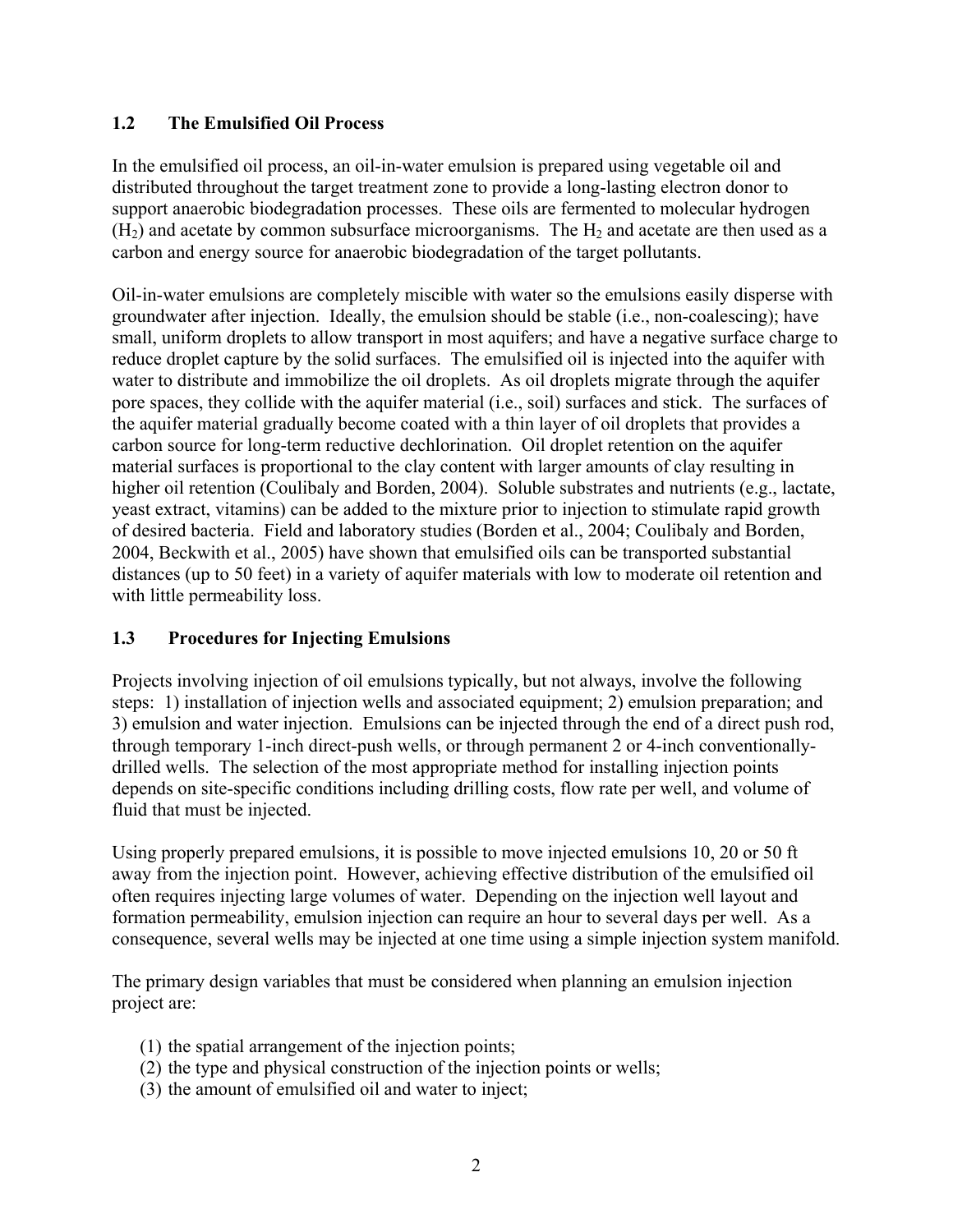- (4) the timing of emulsified oil and water injection; and
- (5) additional labor and equipment required for mixing and injection.

Each of these variables has an important influence on both the cost and effectiveness of the injection project.

#### **1.3.1** *Arrangement of Injection Points*

There are two general approaches used to distribute emulsions through the subsurface: a) recirculation systems; and b) injection only systems. Recirculation systems can be effective in distributing emulsions significant distances through the subsurface in certain situations, allowing the use of fewer injection points. These systems are particularly useful where drilling costs are high or site access limitations restrict injection point installation. Recirculation systems can also be designed to minimize the physical displacement of contaminants by injection water. However, capital and operating costs of recirculation systems are can be higher due to the more complex equipment and piping requirements and higher operation and maintenance (O&M) costs. In many cases, the design of recirculation systems is more complicated and may require the use of a site-specific groundwater model.

Injection only systems are most useful when drilling and site access conditions allow installation of rows or grids of injection points. Under these conditions, capital and O&M costs are often lower for injection only systems. The design of injection only systems can also be simplified by generating a 'standard' design for a small group of injection points which is then replicated throughout the site.

The design tool described in this document has been developed to assist users in the design of injection only systems for distributing emulsions. There are two basic configurations considered: a) barriers (e.g., rows of injection points) designed to only treat contaminated groundwater as it migrates through the emulsion treated zone; and b) area treatments (e.g., grids or multiple rows of injection points) designed to treat both mobile dissolved contaminants and relatively immobile sorbed/residual contaminants.

Once a general layout has been selected (e.g., barrier or area treatment), the user must then select an injection point spacing. Selecting the best well spacing can be complicated. Increasing the separation between injection wells will reduce the number of wells, reducing drilling costs. However, a larger well spacing can also increase the time required for injection, increasing labor costs. It may also be more difficult to uniformly distribute the emulsion throughout the treatment zone using fewer, widely spaced injection points. In many cases, an intermediate well spacing results in the lowest total cost with reasonably good emulsion distribution throughout the target treatment zone. The design tool provides graphs illustrating the effect of well spacing on emulsion distribution efficiency and comparative costs allowing the designer to select a well spacing that best meets project objectives.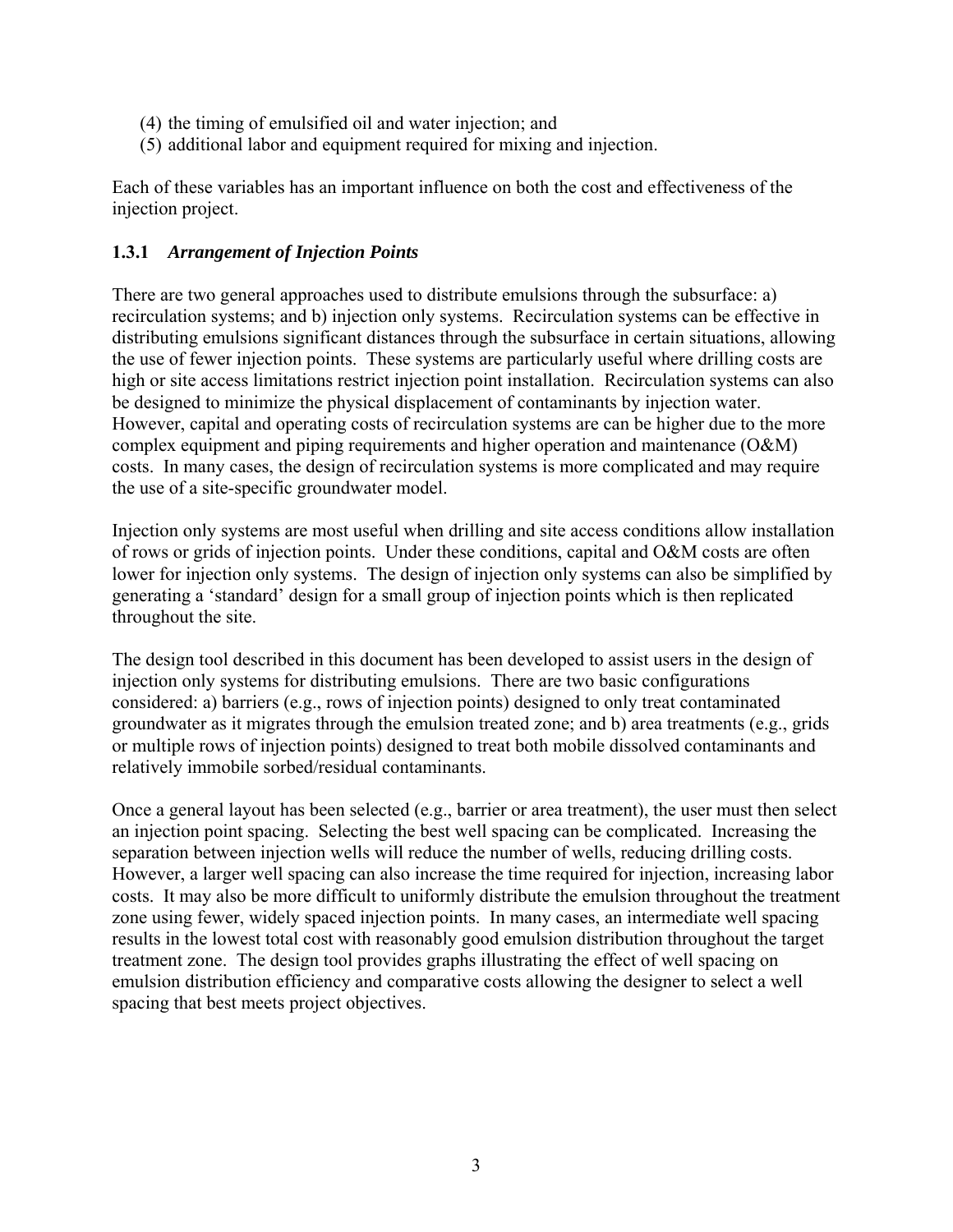## **1.3.2** *Injection Point Construction*

Emulsions can be injected through the end of a direct push rod, through temporary 1-inch directpush wells, or through permanent 2 or 4-inch conventionally-drilled wells. The selection of the most appropriate method for installing injection points depends on site-specific conditions including drilling costs, flow rate per well, and volume of fluid that must be injected.

When the contamination extends over a significant vertical extent, it may be desirable to install several shorter screened wells to target specific intervals. This allows a known quantity of emulsion to be injected in each interval. However, this also increases injection system cost and complexity. Additional information on injecting emulsion through wells and direct push points can be found in Solution-IES (2006) and AFCEE (2007).

## **1.3.3** *Amount of Water and Emulsified Oil to Inject*

Emulsions are transported in the subsurface by flowing groundwater. Consequently, sufficient water must be injected to transport the oil droplets throughout the target treatment zone. The amount of emulsified oil required is determined by the target treatment volume and the amount of oil retained per mass of aquifer material. Emulsion distribution in the aquifer can be enhanced by injecting more emulsified oil and/or more water. However, injecting additional emulsified oil increases material costs. Injecting additional water increases labor costs. Performance curves are presented in Section 2 illustrating the effect of varying the amount of emulsified oil and/or water injected on contact efficiency. Guidance on use of the design tool to calculate emulsified oil and water injection volumes is presented in Section 3.

## **1.3.4** *Timing of Fluid Injection*

Achieving effective distribution of the emulsion often requires injecting large volumes of water. To reduce costs, it may be desirable to manifold a group of wells together allowing simultaneous injection of multiple points. However, simultaneous injection of nearby wells can cause well inference effects, resulting in stagnation zones and poor emulsion distribution. Sections 2.2.3 and 2.3.3 provide information on the effect of simultaneous versus sequential injection on emulsified oil contact efficiency.

## **1.3.5** *Additional Labor and Equipment Required*

The major capital costs for emulsion injection are associated with injection point installation, substrate purchase and labor during the injection. However, there are a number of other factors that can influence the final project cost including mobilization, setup of injection equipment (e.g., pumps, meters), injection water supply, and site cleanup. These costs are not closely related to the specific injection design. However, they can have a significant impact on the final project cost. In the design tool, costs for engineering and permitting, mobilization, equipment setup, water supply and cleanup/demobilization are entered as fixed costs. Costs for equipment rental are entered on a daily basis.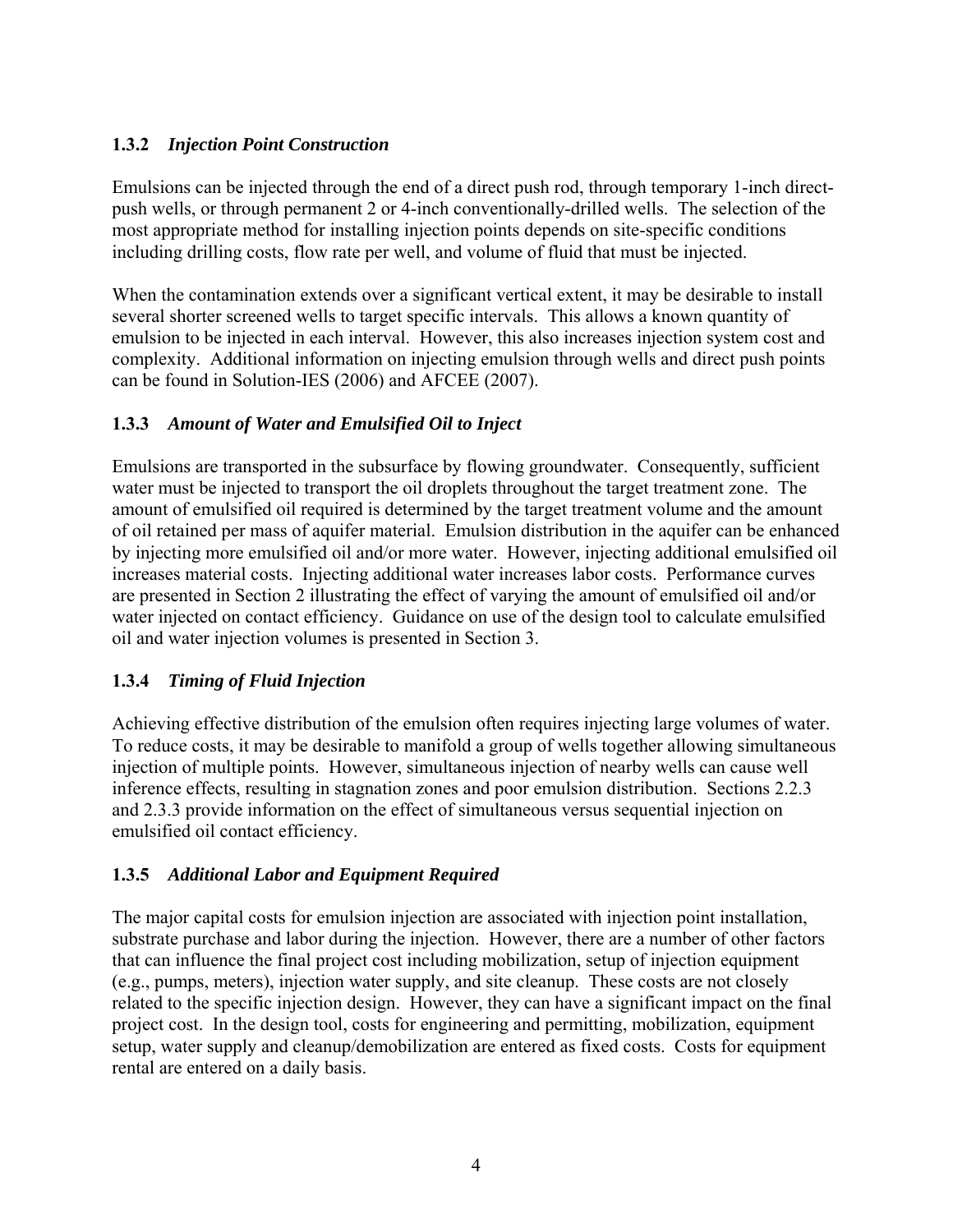#### **SECTION 2 EFFECT OF INJECTION SYSTEM DESIGN ON CONTACT EFFICIENCY**

## **2.1 Introduction**

*In situ* bioremediation processes will be most effective when the emulsified oil is uniformly distributed throughout the treatment zone. Figure 2.1 shows a hypothetical injection grid for treatment of a source area. The injection system consists of five rows of injection wells. Alternating rows are offset with the objective of improving emulsified oil distribution. The shaded circles are intended to represent the target contact zone around each injection well. From this very simple illustration, it is obvious that some areas will remain uncontacted, even if emulsion could be perfectly distributed throughout the target zone. Coverage could be increased by increasing the size of the circles. However, this would result in overlap between some adjoining circles.



**Figure 2.1. Hypothetical Injection Grid Showing Model Domain Subarea.** 

In real aquifers, emulsion is not uniformly distributed in a perfect circle around each injection well. Simultaneous injection of multiple wells will result in stagnation zones, diverting water and emulsion away from some areas. Aquifer heterogeneity will cause groundwater (and emulsion) to preferentially migrate through higher permeability zones, leaving lower permeability zones uncontacted.

In this project, a series of numerical model simulations were conducted to evaluate the effect of important design parameters on contact efficiency. Model simulations were performed using the numerical modeling packages MODFLOW (McDonald and Harbaugh, 1988) and RT3D (Clement, 1997). Oil droplet capture by the surfaces of the aquifer material was represented by a rate limited Langmuir isotherm. Details of the model setup and validation are presented in Borden et al. (2008). To reduce the computational burden, we have chosen to simulate a subsection of the treatment area shown by the dashed rectangle near the center of Figure 2.1. For a uniform grid, this subsection can be repeated over and over again to simulate the overall treatment area.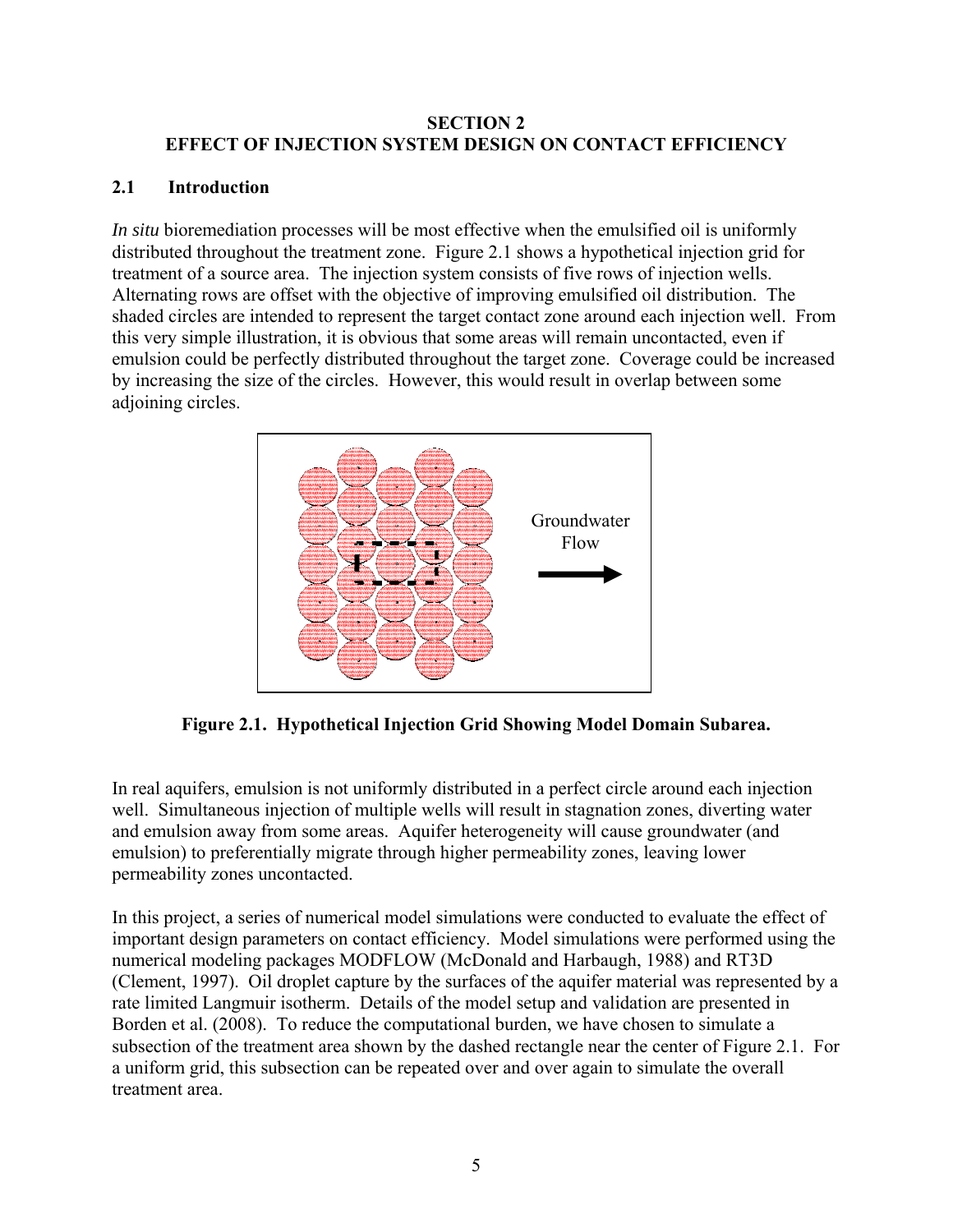#### **2.2 Model Sensitivity Analyses – Area Treatment**

#### **2.2.1** *Model Setup and Base Case Conditions*

Figure 2.2 shows an enlarged view of the model domain subsection outlined on Figure 2.1. Aquifer volume contact efficiency  $(E_V)$  will be determined for the red shaded rectangular zone between the 1<sup>st</sup> and 3<sup>rd</sup> rows of wells at 120 days after the start of emulsion injection. The 120 day period was selected to allow for downgradient transport of oil droplets by the ambient groundwater flow. For the base case, well spacing perpendicular to groundwater flow  $(S_W)$  and row spacing along the direction of groundwater flow  $(S_R)$  are both 3.0 m. The model domain is 3.25 m by 18.25 m with an effective saturated thickness (Z) of 3 m. A bulk density ( $\rho_B$ ) of 2  $g/cm<sup>3</sup>$  and effective porosity (n<sub>e</sub>) of 0.2 were used in all simulations. In addition to flow induced by the injection wells, constant head boundaries located at the upgradient and downgradient limits of the model result in a background hydraulic gradient through the treatment zone. No flow boundaries are located perpendicular to groundwater flow to simulate a recurring pattern of injection wells. The hydraulic conductivity field was represented as a spatially correlated random field with low, medium and high levels of heterogeneity. Five realizations of the permeability distribution were simulated for each level of heterogeneity. The realizations were generated using the turning bands method (Tompson et al., 1989) with a horizontal correlation length of 2 m and a vertical correlation length of 0.2 m.



**Figure 2.2. Model Domain for Base Case Condition – Area Treatment.** 

To allow easy comparison between different simulations, the mass of oil injected and volume of fluid injected are presented as dimensionless scaling factors. The volume scaling factor  $(SF_V)$  is the ratio of fluid (emulsified oil plus water) injected per well to the pore volume within a Base Treatment Zone around each well or

 $SF_V = Volume$  fluid injected per well / (n<sub>e</sub> BTV)

where  $n_e$  is the effective porosity. For area treatment, the BTV =  $S_W S_R Z$ . Additional details on the model simulations and base case conditions are presented in Borden et al. (2008). The mass scaling factor  $(SF_M)$  is the ratio of oil injected per well to the oil required to fill all the attachment sites within the BTV or

 $SF_M$  = Mass oil injected per well / (OR<sub>M</sub>  $\rho_B$  BTV)

where  $OR_M$  is the maximum oil retention per unit weight aquifer material.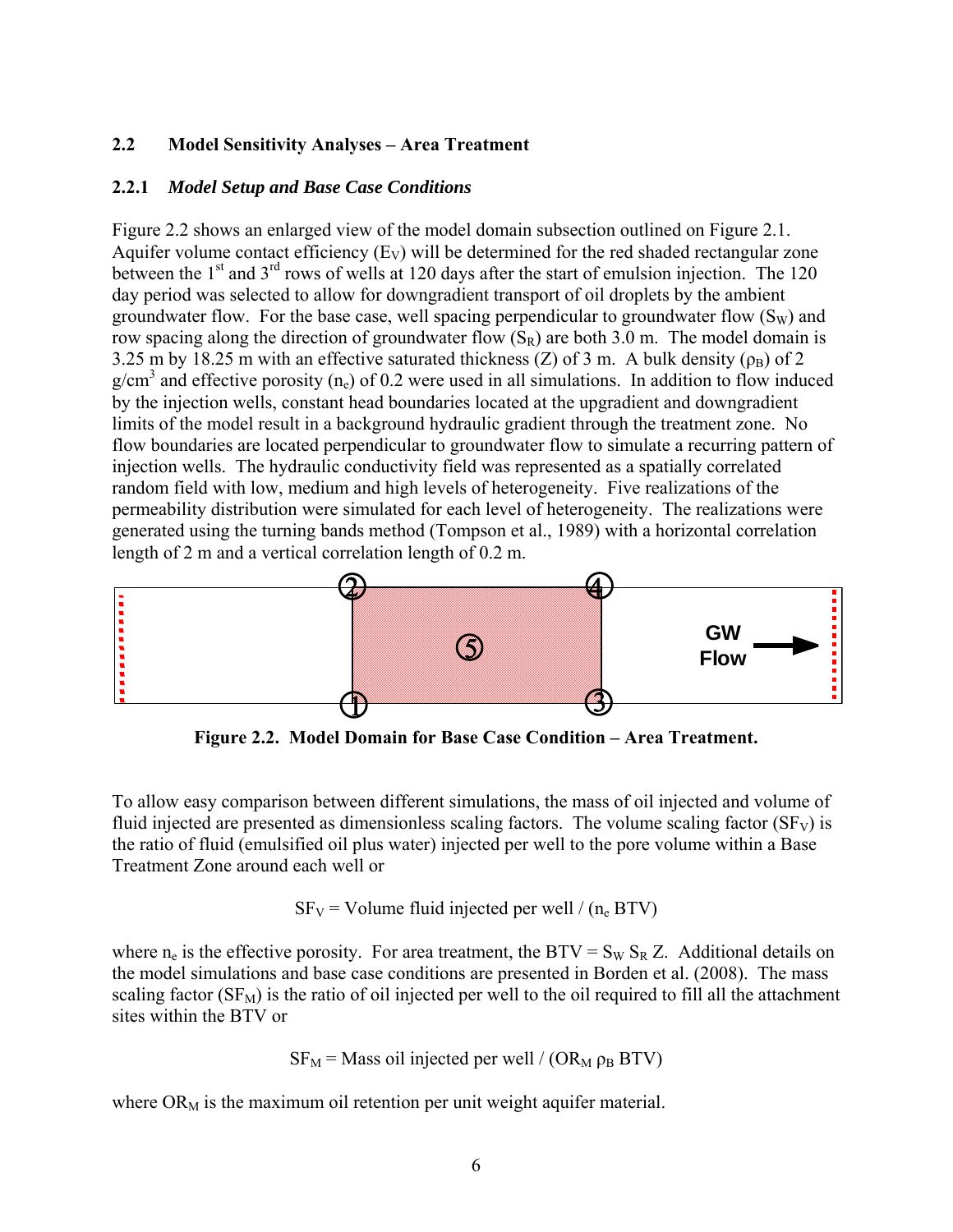## **2.2.2** *Typical Simulation Results – Area Treatment*

Figures 2.3 and 2.4 show the hydraulic conductivity and residual oil distributions in both plan (Fig. 2.3) and longitudinal cross-section (Fig. 2.4) for two representative simulations at 120 days after the start of emulsion injection. Higher permeability is indicated by the darker red and lower permeability is indicated by the lighter pink color. In the residual oil figures, oil treated zones are indicated by the darker red and untreated zones are white. In these simulations, the wells are injected in three steps (wells 1 and 3, wells 2 and 4, then well 5) and the aquifer was assumed to be moderately heterogeneous (permeability realization #2).



**Figure 2.3. Simulated Horizontal Distribution of Hydraulic Conductivity and Residual Oil in Top Layer of Aquifer** (see Figure 2.4) **for Moderately Heterogeneous Aquifer** (realization #2)**.** 

In plan view (Figure 2.3), the residual oil distribution appears to be primarily controlled by the location of the injection points. As expected, residual oil concentrations are highest immediately adjoining the injection wells. However, the permeability distribution does have some secondary impacts on the residual oil distribution. Injecting additional oil and water  $(SF_V = SF_M = 0.72)$ enhances oil distribution.

In profile view (Figure 2.4), the residual oil distribution appears to be primarily controlled by the permeability distribution. Oil migrates farthest in the high permeability layers and is much more limited in lower permeability layers. However, the location the injection wells is also very important. Simultaneous injection of wells 2 and 4 (and wells 1 and 3) results in stagnation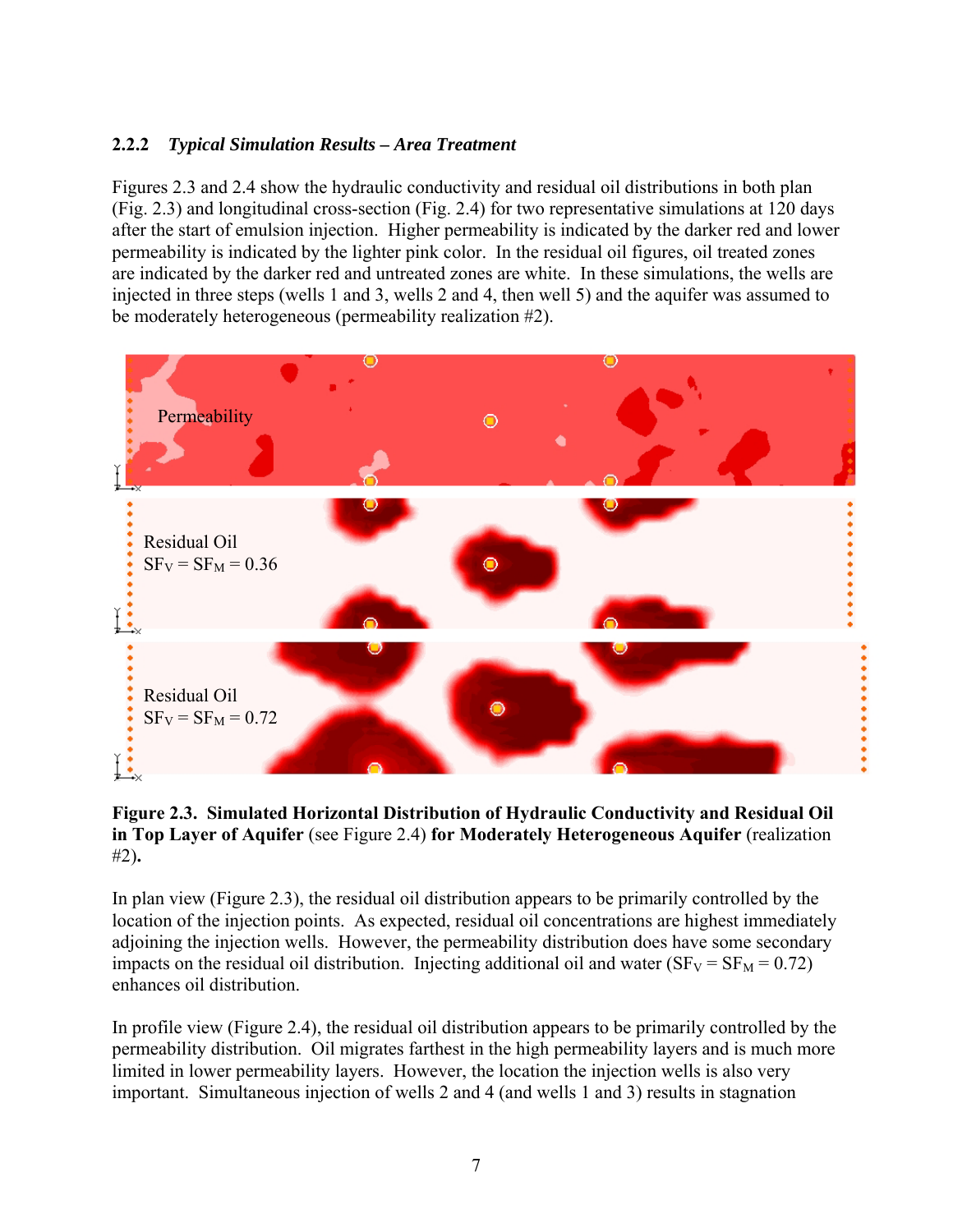zones in the middle of the injection grid between each pair of wells, driving water and oil away from adjoining injection wells. However, once injection ends, the ambient hydraulic gradient carries a portion of the oil downgradient of the injection point resulting in more extensive oil distribution downgradient of the injection wells. Again, increasing the amount of oil and water injected enhances distribution.



**Figure 2.4. Simulated Vertical Distribution of Hydraulic Conductivity and Residual Oil in Last Row of Aquifer** (bottom row of Figure 2.3) **for Moderately Heterogeneous Aquifer**  (realization #1)**.** 

The relatively low contact efficiency for  $SF_V = SF_M = 0.36$ , is due to: a) the relatively small amount of oil and water injected, and b) the heterogeneous hydraulic conductivity distribution. In subsequent sections, sensitivity analyses will be conducted to examine the effect of each of these parameters on contact efficiency. This information can then be used to generate improved designs with higher contact efficiencies.

## **2.2.3** *Criteria for Determining Contact Efficiency*

In this work, effective treatment is assumed to occur when the oil retention (OR) following injection is greater than a previously defined critical concentration  $(OR_C)$ . Results of the model simulations are summarized as a series of performance curves relating the effect of specific design variables on contact efficiency. For area treatments, Aquifer Volume Contact Efficiency  $(E_V)$  is used as the primary performance measure where  $E_V$  = fraction of treatment zone volume where  $OR > OR_C$ .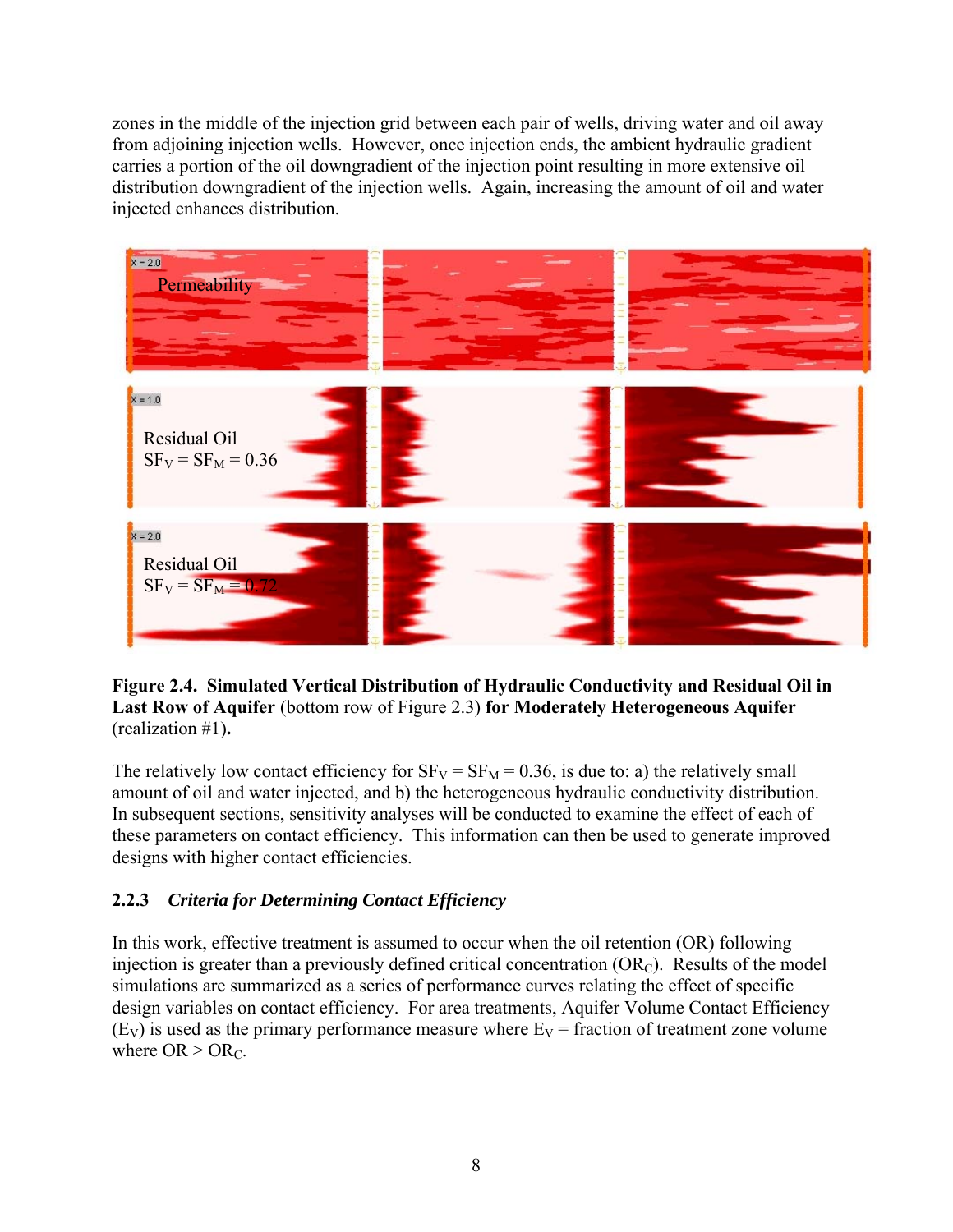Currently, there is no well established procedure to determine what oil concentration is required for effective treatment. Even very small amounts of oil will initially support anaerobic biodegradation. However, if OR is too low, the oil will be rapidly depleted and long-term performance will be limited.

Figure 2.5 shows the effect of water injection volume on  $E_V$  assuming the OR<sub>C</sub> is equal to 1%, 5%, 10% and 25% of the maximum oil retention by the aquifer material  $(OR_M)$  for sequential injection with  $SF_M = 0.36$ . These curves were generated by varying the amount of water injected while keeping all other parameters constant (see Borden, 2008, for detailed description). At  $SF<sub>V</sub>$  $= 0.18$ , the volume contact efficiency is 42, 34, 31 and 26% for OR<sub>C</sub>/OR<sub>M</sub> = 1, 5, 10 and 25%, respectively. All the curves shown in Figure 2-5 follow the same general trend, where increasing the injection volume initially results in a significant improvement in contact efficiency. However, further increases in fluid injection result in progressively less benefit. Increasing the injection volume beyond  $SF_V = 0.2$  results in a modest improvement in  $E_V$  whether OR<sub>C</sub> is 1, 5, 10 or 25% of OR<sub>M</sub>. This suggests that it may not be necessary to precisely define OR<sub>C</sub> since the designer would draw the same general conclusions whether OR<sub>C</sub> is 1% or 25% of OR<sub>M</sub>.



Figure 2.5. Effect of Water Injection Volume on Aquifer Volume Contact Efficiency (E<sub>V</sub>) for  $OR_C/OR_M = 1, 5, 10$  and 25% at 120 Days (sequential injection with Mass Scaling Factor = 0.36)**.** 

All remaining sensitivity analyses presented in this report have assumed  $OR_C = 5\%$  of  $OR_M$ . For model conditions used in this study (Borden, 2008),  $OR_M = 7.0$  mg of oil per g aquifer material. Past operating experience at emulsified oil sites indicates that  $5\%$  of this OR<sub>M</sub> is sufficient to support anaerobic biodegradation for several years. Readers should recognize that the reported values for contact efficiency would be slightly higher if a less restrictive value of  $OR_C$  were used. However, the overall trends for contact efficiency are expected to be similar.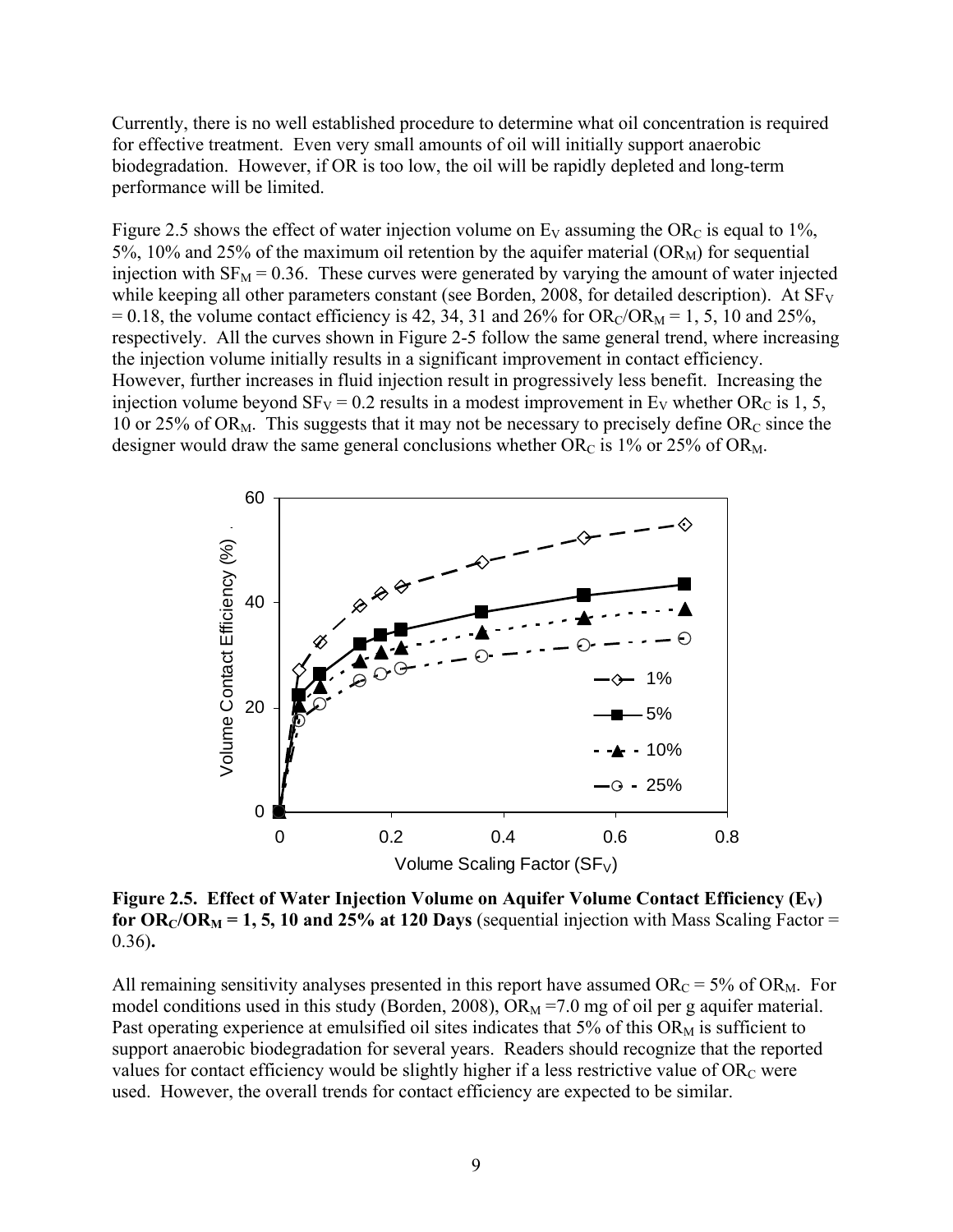#### **2.2.4** *Effect of Injection Sequence – Area Treatment*

A series of simulations were conducted to evaluate how important is the sequencing of the injection process (i.e., concurrent versus sequential injection) for area treatment. For these simulations, three conditions were evaluated:

| Simultaneous Injection - | concurrent injection of all wells;                        |
|--------------------------|-----------------------------------------------------------|
| Three Step Injection -   | concurrent inject of wells 1 and 3 followed by concurrent |
|                          | injection of wells 2 and 4; and then well 5; and          |
| Sequential Injection -   | inject wells well 1, followed by 2, 3, 4, and 5           |

For each of these conditions, the  $SF_V$  was equal to the mass scaling factor ( $SF_M$ ). As shown in Figure 2.6, contact efficiency increases approximately linearly with volume and mass scaling factor for a moderately heterogeneous aquifer (permeability realization #2). Results for the three different injection sequences were similar indicating that simultaneous injection results in only a small reduction in contact efficiency.

Sequential injection results in the best contact efficiency, but also requires the most time to implement. Given the small difference in contact efficiency between the different injection approaches, the three step injection approach will be used in all subsequent simulations. The three step injection sequence provides results intermediate between simultaneous and sequential injection and should be reasonably representative of a 'typical' injection process.



**Figure 2.6. Effect of Injection Sequence and Scaling Factor on Volume Contact Efficiency (EV for OR > 0.05 ORm) at 120 Days for a Moderately Heterogeneous Aquifer** (permeability realization #2)**.**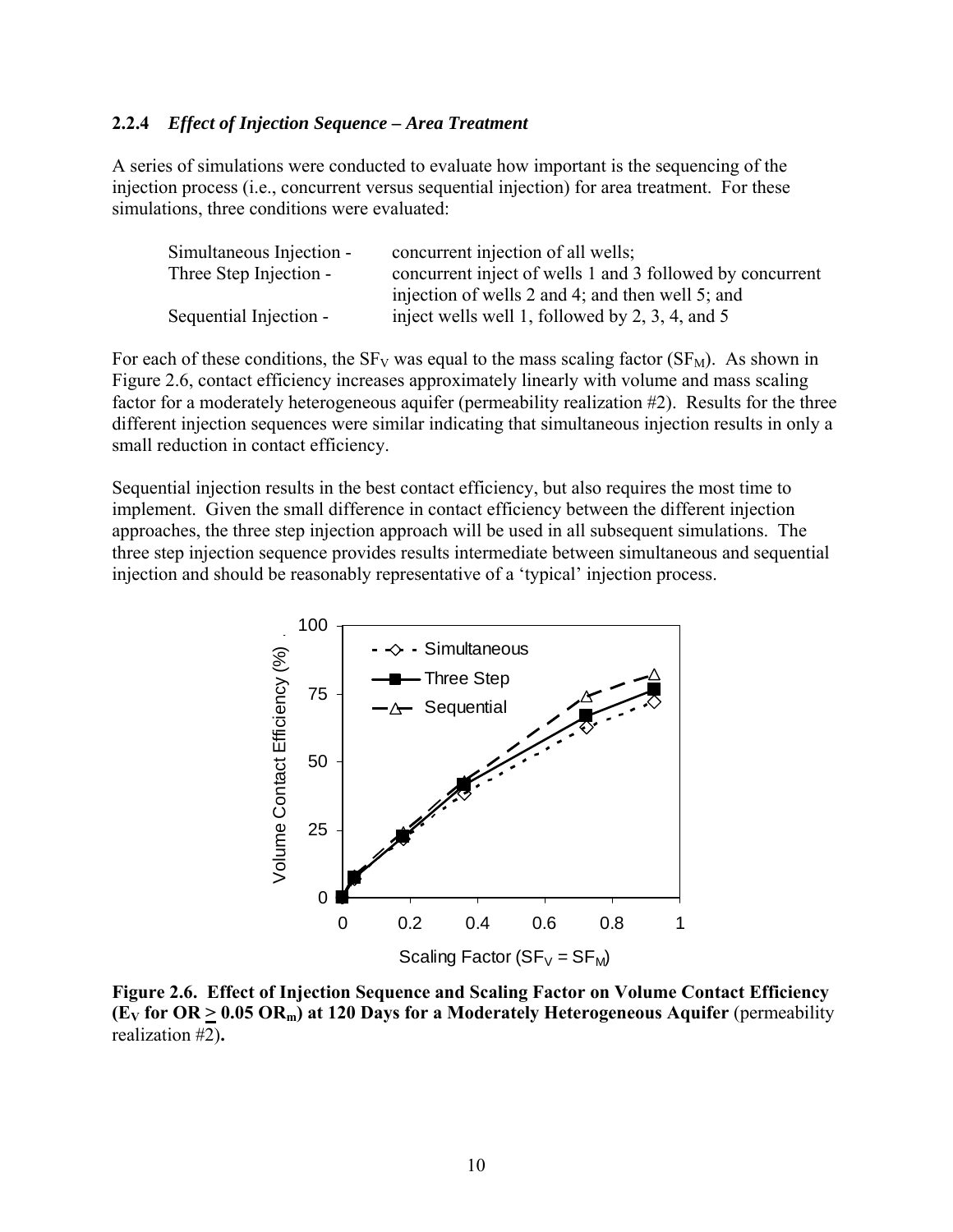#### **2.2.5** *Effect of Aquifer Heterogeneity – Area Treatment*

Figures 2.7a and 2.7b show the simulated contact efficiency for different hydraulic conductivity realizations for  $SF_V = 0.073$  and  $SF_V = 0.18$ . Simulation results are presented for each of the five low, moderate and high heterogeneity realizations. While there are significant variations between the different realizations, overall, the results are reasonably consistent. In all cases, injecting additional fluid (increasing  $SF_V$  from 0.073 to 0.18) improves contact efficiency. As expected, contact efficiencies are highest for the low heterogeneity simulations, and then decrease as the level of heterogeneity increases.

Based on the results presented in Figures 2.7a and 2.7b, medium heterogeneity realization #2 (MID-2) was selected as reasonably representative of contact efficiencies that might be achieved or a range of aquifer conditions. Average contact efficiencies may be slightly lower for high heterogeneity aquifers and somewhat higher for low heterogeneity aquifers.



Figure 2.7. Effect of Heterogeneity Realization on Volume Contact Efficiency (E<sub>V</sub>) for **Low, Moderate and High Heterogeneity Aquifers.**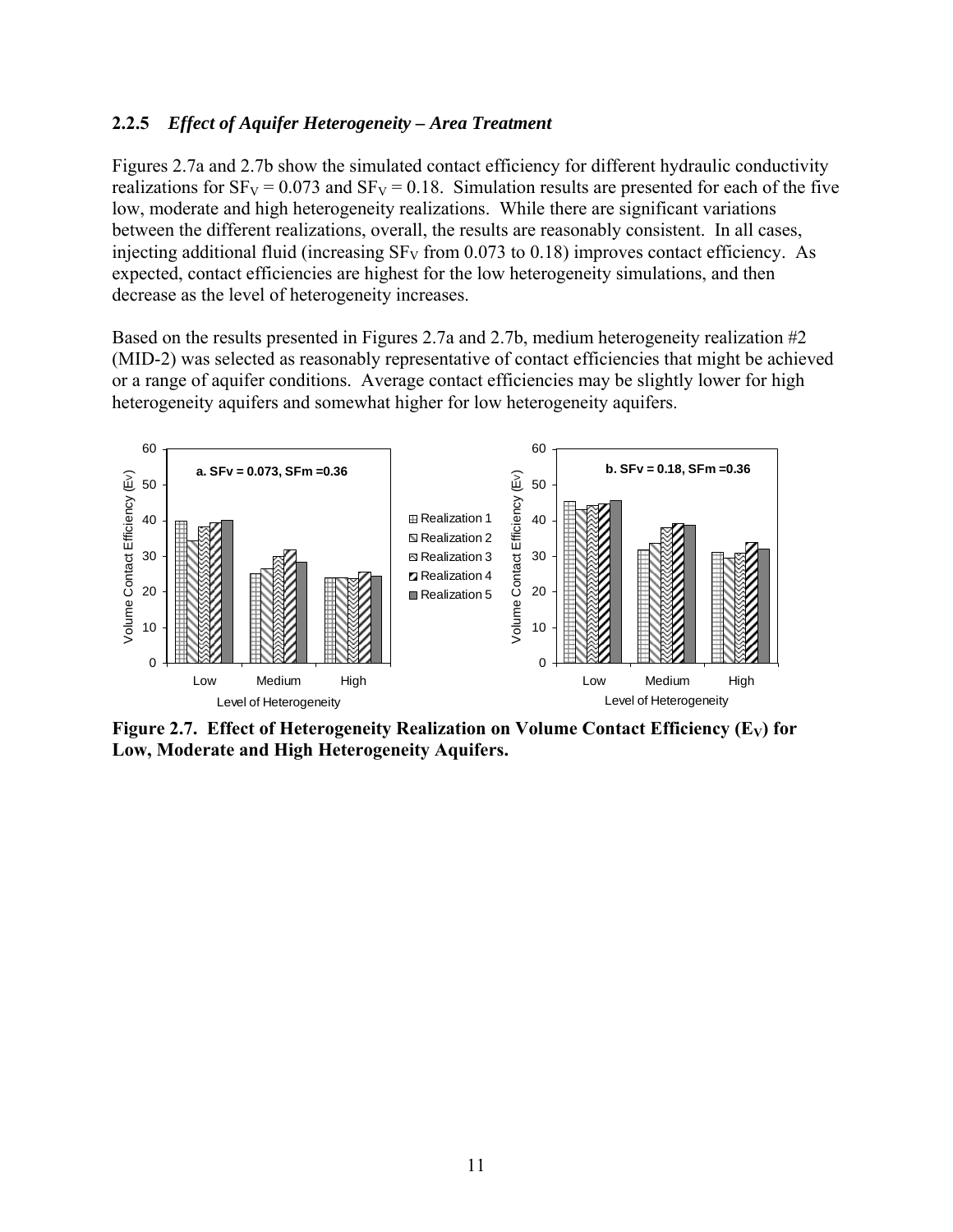#### **2.2.6** *Effect of Oil Mass and Fluid Volume – Area Treatment*

Sensitivity analyses were also conducted to examine the effect of injection fluid volume and emulsified oil injection mass on contact efficiency. Figure 2.8 shows the effect of the  $SF<sub>V</sub>$  (ratio of fluid injected to the target treatment zone pore volume) on volume contact efficiency  $(E_V)$  for  $SF_M=0.36$ . When mass of injected oil is held constant ( $SF_M=0.36$ ),  $E_V$  increases rapidly as  $SF_V$ increases from 0 to 0.1. However, additional increases in  $SF<sub>V</sub>$  provide progressively less benefit, with only a gradual increase in  $E_V$  as  $SF_V$  is increased from 0.2 to 0.7. Qualitatively similar results were obtained with different values of  $SF_M$ . However, the maximum achievable  $E_V$ increased with increasing values of  $SF_M$ . This indicates that as the amount of oil injected increases, there are benefits to injecting additional fluid to transport the oil.



**Figure 2.8. Effect of Volume Scaling Factor (SF<sub>V</sub>) on Volume Contact Efficiency (** $E_V$  **for C)**  $\geq$  0.05 OR<sub>M</sub>) for a Moderately Heterogeneous Aquifer at 120 days (Mass Scaling Factor = 0.36)**.**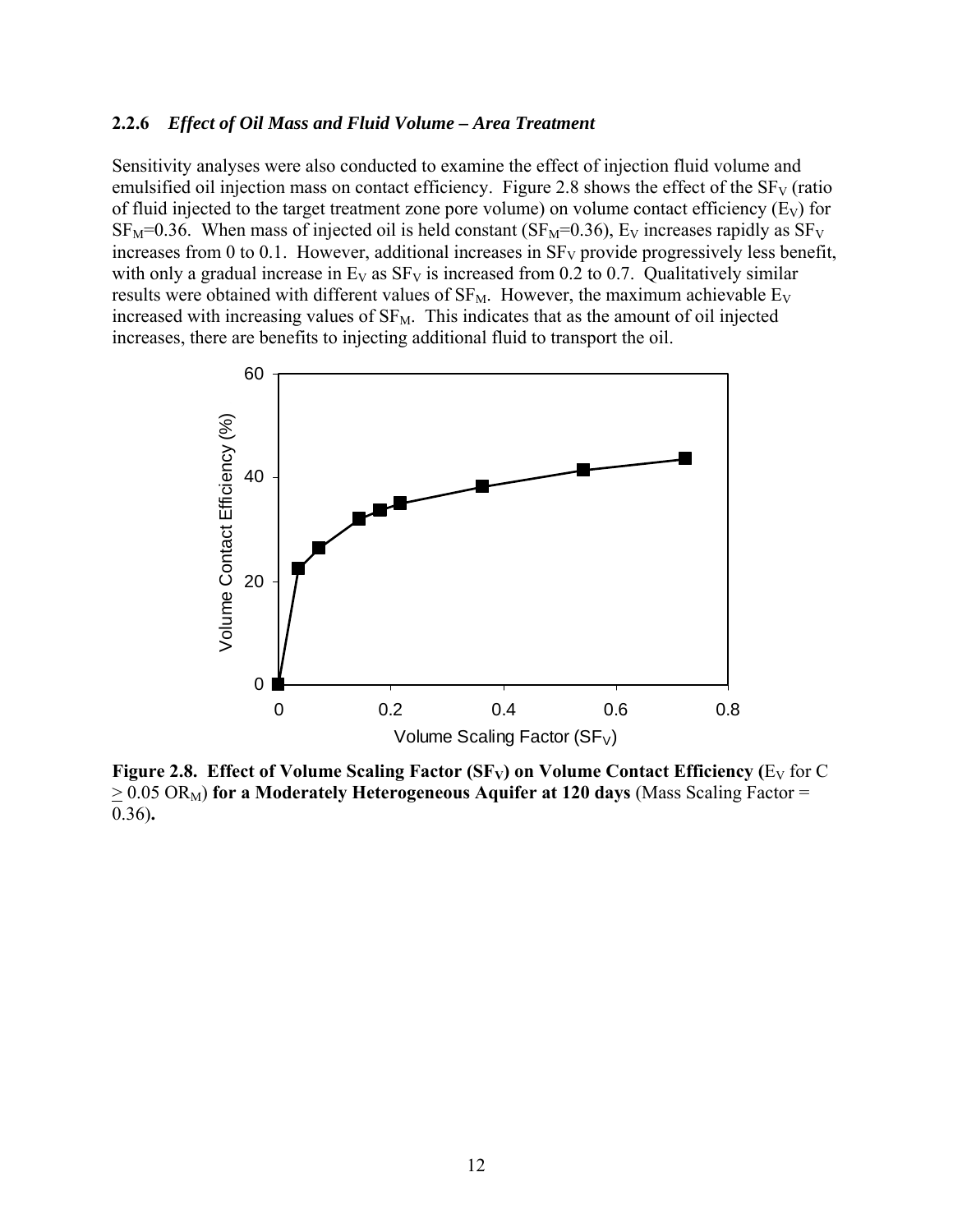Figure 2.9 shows the effect of the  $SF_{M}$  (ratio of oil injected to the oil required to saturate the BTV) on E<sub>V</sub> for  $SF_V = 0.18$ . When the volume of injected fluid is held constant ( $SF_V = 0.18$ ), E<sub>V</sub> increases rapidly as  $SF_V$  increases from 0 to 0.4. However, additional increases in  $SF_M$  provide progressively less benefit. Qualitatively similar results were obtained with different values of  $SF<sub>V</sub>$ . However, the maximum achievable  $E<sub>V</sub>$  increased with increasing values of  $SF<sub>V</sub>$ . This indicates that as the amount of fluid injected increases, there are benefits to injecting additional oil.



**Figure 2.9. Effect of Mass Scaling Factor**  $(SF_M)$  **on Volume Contact Efficiency** (E<sub>V</sub> for C > 0.05 ORM) **for Sequential Injection of a Moderately Heterogeneous Aquifer at 120 Days.** 

#### **2.2.7** *Injection Row Spacing – Area Treatment*

In the simulation results presented so far, the spacing between rows of injection wells was approximately equal to the spacing of wells within a row. Figure 2.10 shows the effect of eliminating the center injection well  $(\# 5)$  on contact efficiency for different values of  $SF<sub>V</sub>$ . Eliminating well 5 is equivalent to making the row spacing approximately twice the well spacing within a row, reducing the total number of wells by a factor of 2. The mass and volume injected per well were adjusted so the total mass of oil and volume of fluid injected within the target treatment zone remained constant.

When the total amount of injected fluid is small ( $SF_V < 0.2$ ), increasing the row spacing has only a modest impact on contact efficiency. However, for larger values of  $SF<sub>V</sub>$ ,  $Ev<sub>V</sub>$  is reduced by 5 to 10% by doubling the row spacing (e.g., eliminating the center injection well).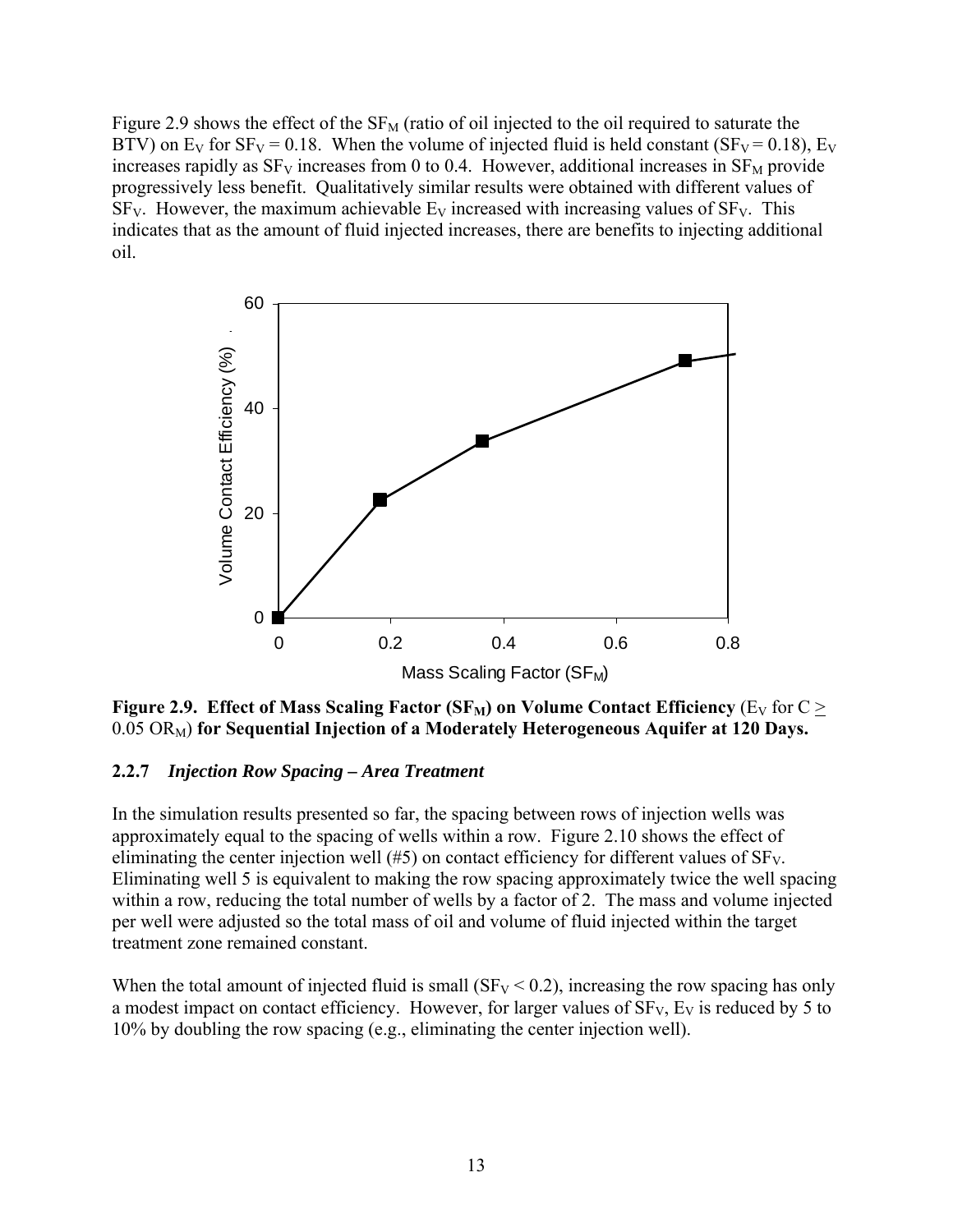

**Figure 2.10. Effect of Row Spacing and Fluid Injection Volume on Volume Contact Efficiency** ( $E_V$  for  $OR \geq 0.05$   $OR_M$ ) for a Moderately Heterogeneous Aquifer.

#### **2.2.8** *Contact Efficiency – Area Treatment*

The results presented in previous sections indicate there is a complex relationship between  $SF_{M}$ and  $SF_V$  on  $E_V$ . Multiple linear regression analyses were performed to develop relationships between  $SF_{M}$ ,  $SF_{V}$  and  $E_{V}$  for a row-to-well spacings of approximately 1:1 and 2:1. Three dimensional surfaces describing these relationships are shown in Figures 2.11 and 2.12. The highest contact efficiencies are obtained for large values of  $SF<sub>M</sub>$  and  $SF<sub>V</sub>$ .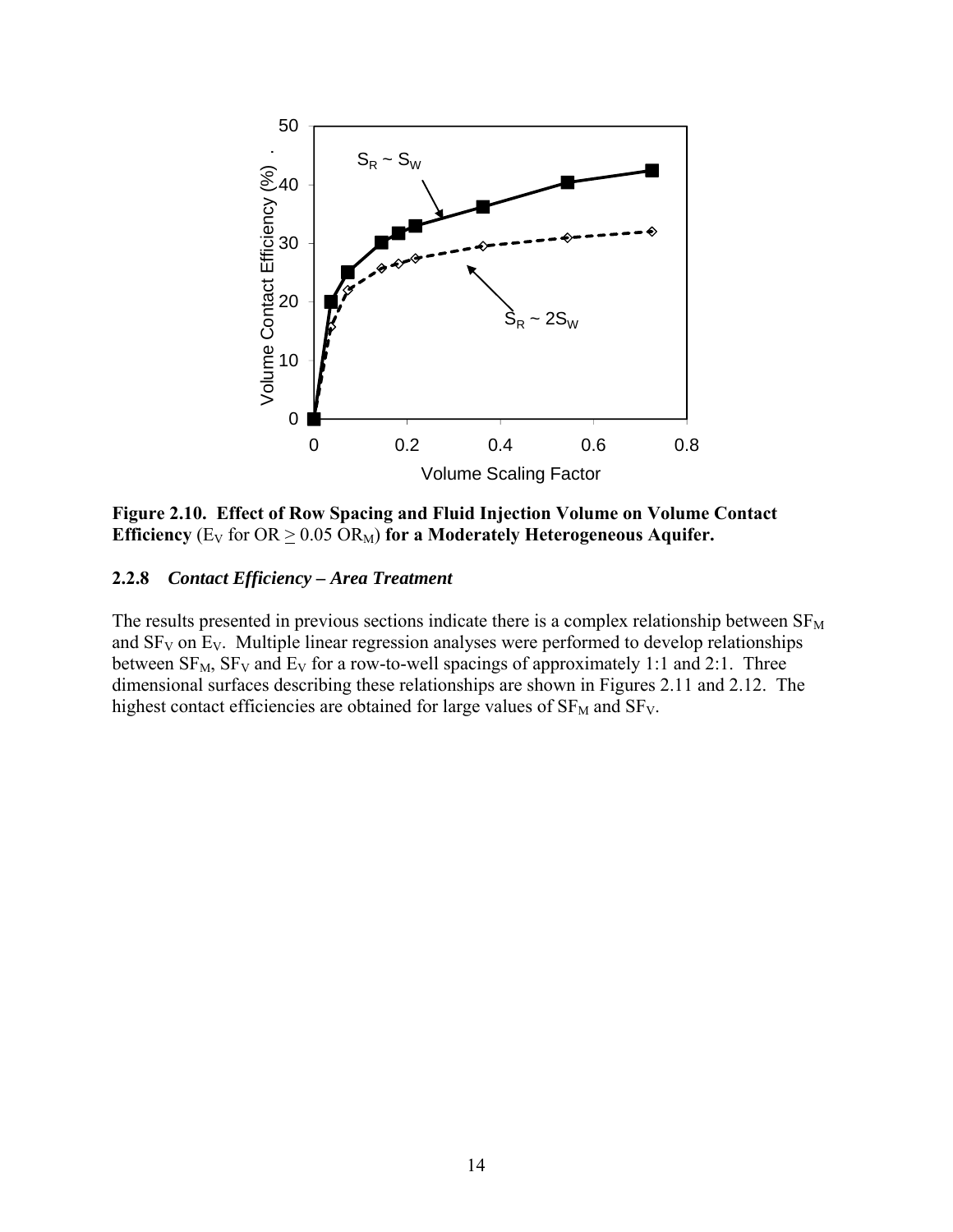

Figure 2.11. Effect of Volume Scaling Factor (SF<sub>V</sub>) and Mass Scaling Factor (SF<sub>M</sub>) on **Volume Contact Efficiency** ( $E_V$  for  $OR > 0.05$   $OR_M$ ) for a Moderately Heterogeneous **Aquifer with Well Spacing Approximately Equal to Row Spacing.** 



Figure 2.12 Effect of Volume Scaling Factor (SF<sub>V</sub>) and Mass Scaling Factor (SF<sub>M</sub>) on **Volume Contact Efficiency** ( $E_V$  for  $OR > 0.05$   $OR_M$ ) for a Moderately Heterogeneous **Aquifer with Row Spacing Equal to Approximately Two Times Well Spacing.**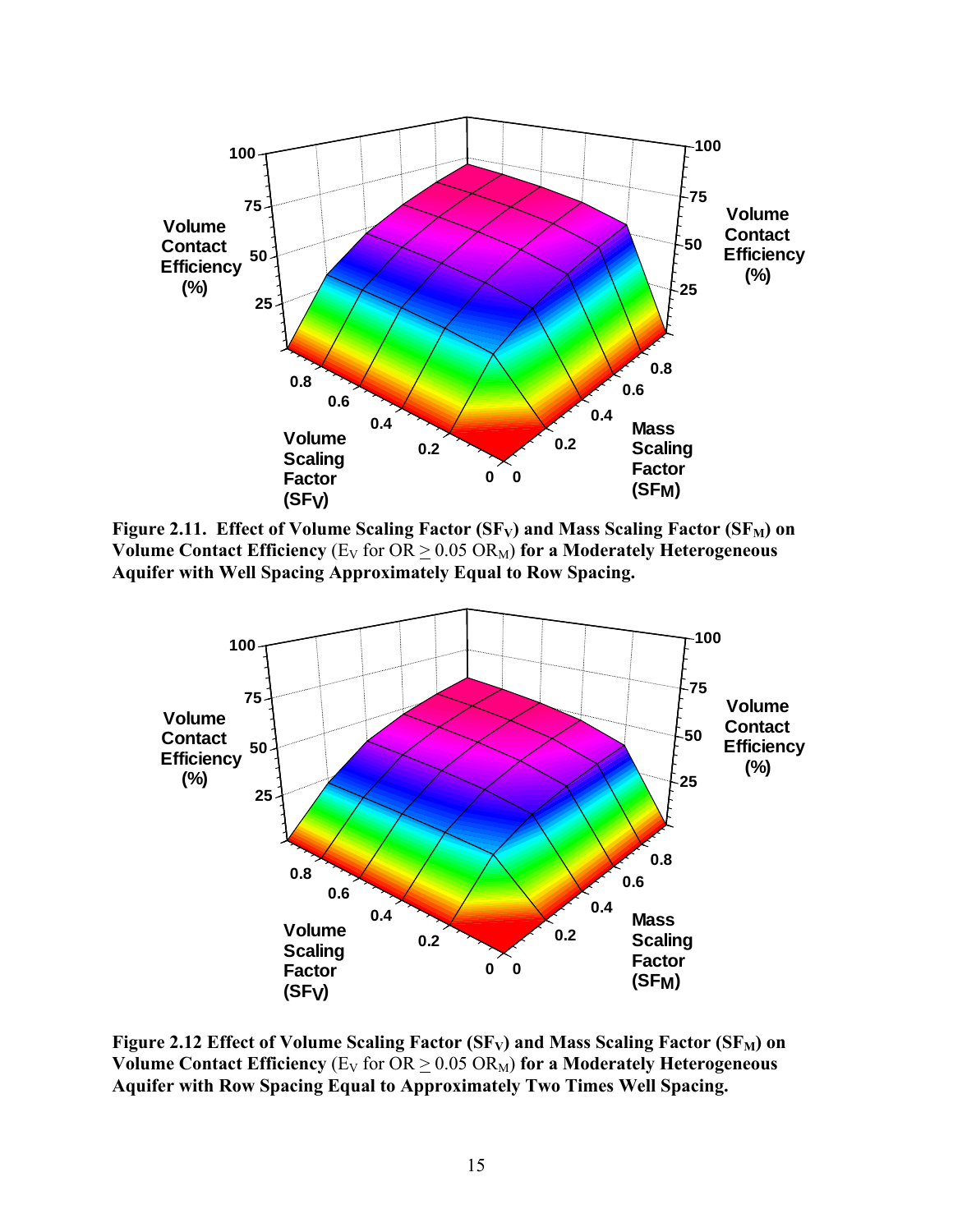## **2.2.9** *Area Treatment Contact Efficiency – Summary of Results*

The sensitivity results presented in this section examine the effect of injection sequence,  $SF<sub>V</sub>$ ,  $SF<sub>M</sub>$ , and row spacing on E<sub>V</sub>. Major results of this work are summarized below:

- When mass of injected oil is held constant ( $SF_M=0.36$ ),  $E_V$  increases rapidly as  $SF_V$ increases from 0 to 0.1. However, additional increases in  $SF_V$  provide progressively less benefit, with only a gradual increase in  $E_V$  as  $SF_V$  is increased from 0.2 to 0.7.
- When the volume of injected fluid is held constant ( $SF_V = 0.18$ ),  $E_V$  increases rapidly as  $SF<sub>V</sub>$  increases from 0 to 0.4. However, additional increases in  $SF<sub>M</sub>$  provide progressively less benefit.
- When the  $SF_V = SF_M$ ,  $E_V$  increases approximately linearly with scaling factor.
- The best contact efficiency is obtained for sequential injection. However, injection sequencing does not have a large impact on contact efficiency.
- Increasing the row spacing  $(S_R)$  to approximately double the well spacing  $(S_W)$  will significantly reduce contact efficiency.

Overall, the model simulation results indicate that it is relatively easy to achieve a volume contact efficiency of 50 to 60% for a moderately heterogeneous aquifer. However, it becomes progressively more difficult to achieve higher contact efficiencies and it may not be practical to achieve contact efficiencies above 75% in heterogeneous aquifers.

Readers are reminded that contact efficiency is **NOT** the same as treatment efficiency. When emulsified oil is injected into the subsurface, it primarily migrates through and contacts the higher permeability (K) zones. Contaminants present in these higher K zones will come in direct contact with the oil and should biodegrade relatively rapidly. Once contaminants in the higher K zones are degraded, contaminants will begin to slowly diffuse out of the lower K zones and will be treated. However, diffusion out of these lower K zones is a slow process, requiring years or even decades to occur. One of the major advantages of the emulsified oil process is that the edible oils biodegrade slowly, supporting biodegradation for years. As long as significant oil remains in the higher K zones, contaminant concentrations in monitor wells will remain low and the flux of contaminants transported down gradient will remain low. In addition, diffusion of contaminants out of the lower K zones will be enhanced and the rate of source area treatment will be increased. Under these conditions, a volume contact efficiency  $(E_V)$  of 30-40% may provide good treatment and increasing  $E_V$  to 50% may provide little real benefit. Unfortunately, we do not currently have any way to quantitatively relate volume contact efficiency to cleanup rate.

The time required for contaminants to diffuse out of the low K zones will be a function of the aquifer porosity and permeability, dimensions of the low K body, and sorption of contaminants to the aquifer material. At this time, there is no reliable method to estimate how long before the low K zones are 'fully' treated. Currently, the only basis for determining how long before a source area is 'fully' treated is prior experience at similar sites.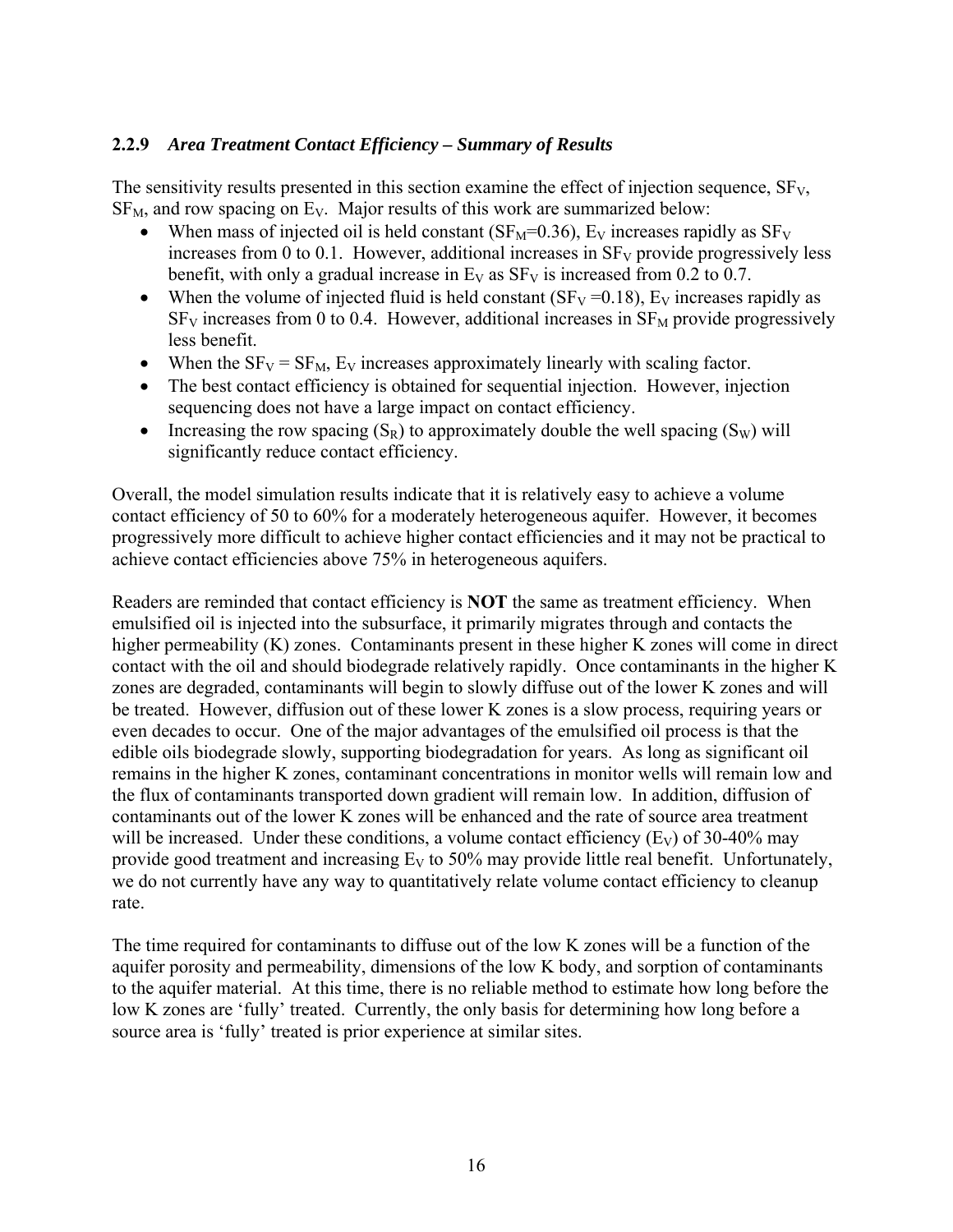## **2.3 Model Sensitivity Analyses** *– Barriers*

## **2.3.1** *Model Setup and Base Case Simulation Results -- Barriers*

Numerical model simulations where conducted to evaluate the effect of different design variables on contact efficiency in permeable reactive barriers (barriers) formed using emulsified oil. However for barriers, Flow Contact Efficiency  $(E_F)$  is used as the primary performance measure where  $E_F$  = fraction of groundwater flow through the barrier that comes in contact with aquifer material where  $OR > OR_C$ . As for area treatment,  $OR_C$  is assumed equal to 5% of the maximum oil retention capacity of the aquifer material. Readers should note that flow contact efficiency may be greater than volume contact efficiency because the oil preferentially flows through and contacts the high K zones. Since these high K zones also transport most of the water, flow contact efficiency is often greater than volume contact efficiency. However,  $E_F$  does not include any contact time criteria so groundwater is considered 'contacted' if it flows through a model cell where  $OR > OR_C$ , even if the contact time is only a few minutes.

The definition of the Base Treatment Volume is **NOT** the same as that used for area treatment. For barrier treatment, the BTV is equal to the volume of a cylinder with a diameter equal to the well spacing or BTV =  $\frac{1}{4} \pi S_w^2 Z$ .

Figure 2.13 shows the permeability and residual oil distributions in a cross-section immediately downgradient of injection wells 1 and 2 (Figure 2.1) at 120 days after the start of emulsion injection. The injection wells are located at the left and right edges of each figure. Higher permeability is indicated by the darker red and lower permeability is indicated by the lighter pink color. In the residual oil figures, oil treated zones are indicated by the darker red and untreated zones are white. In this simulation, the wells are injected sequentially and the aquifer was assumed to be moderately heterogeneous (permeability realization #2).



**Figure 2.13. Simulated Distribution of Hydraulic Conductivity and Residual Oil in Crosssection Immediately Downgradient of Wells 1 and 2 for Moderately Heterogeneous Aquifer**  (realization #2)**.** 

As expected, residual oil concentrations are highest near the injection wells in Figure 2.13 and decrease with distance. For  $SF_V = SF_M = 0.86$ , approximately two-thirds of the cross-section between the wells is contacted with oil while approximately one-third remains uncontacted.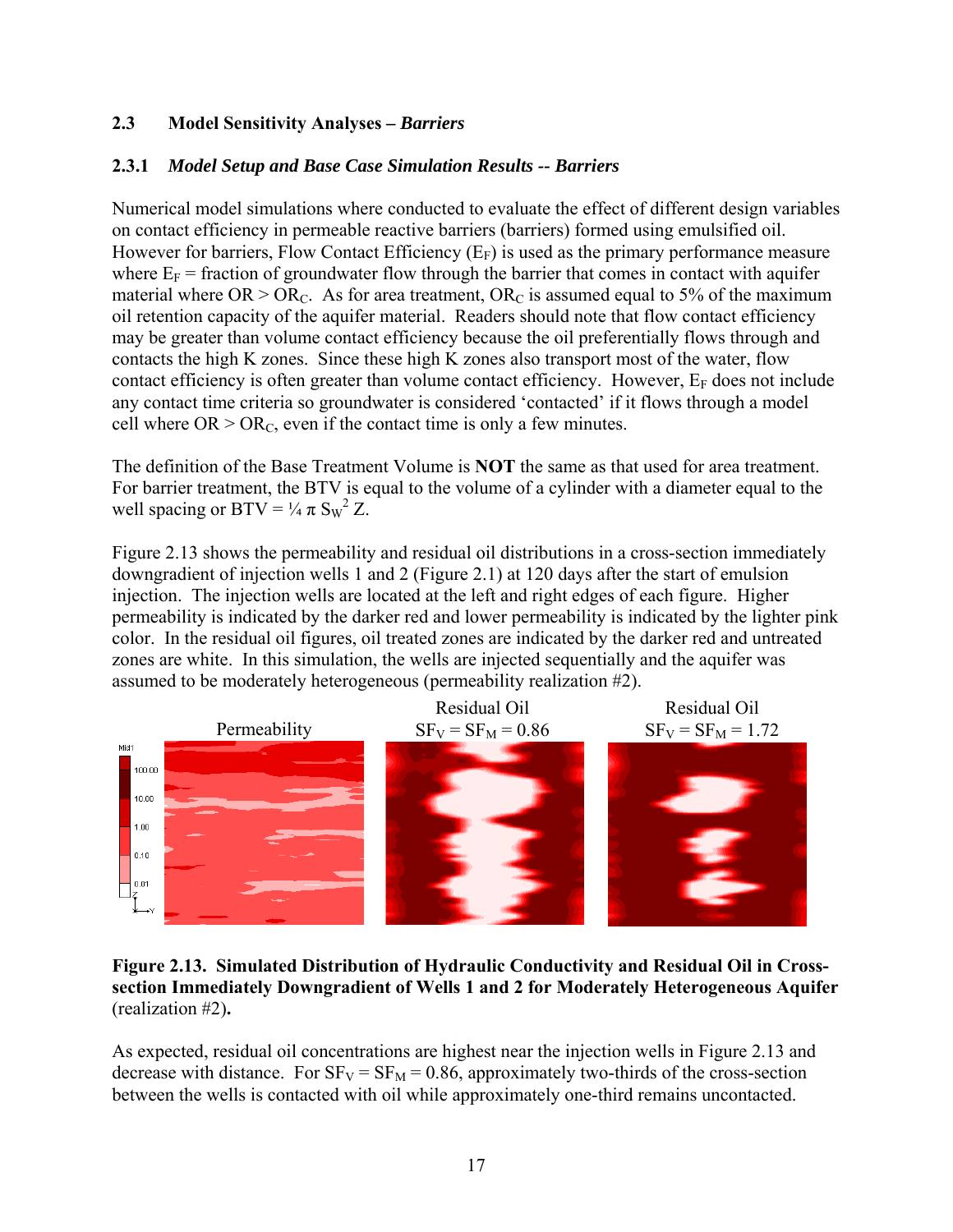However, the flow contact efficiency  $(E_F)$  for this simulation is 77%.  $E_F$  is somewhat higher than the fraction contacted because the oil emulsion is preferentially transported through the higher K layers. Injecting additional oil and water ( $SF_V = SF_M = 1.72$ ) increases the  $E_F$  to over 95%. While there are some relatively large 'white' areas between the two injection wells, these zones have a lower permeability and so only transport a small fraction of the total groundwater flow.

#### **2.3.2** *Effect of Injection Sequence – Barriers*

Results from prior simulations for area treatment were analyzed to evaluate the effect of injection sequence on flow contact efficiency. For this analysis, only two conditions were evaluated:

| Simultaneous Injection - | concurrent injection of all wells;                        |
|--------------------------|-----------------------------------------------------------|
| Sequential Injection -   | concurrent inject of wells 1 and 3 followed by concurrent |
|                          | injection of wells 2 and 4.                               |

For each of these conditions, the amount of oil injected was held constant at the base condition  $(SF<sub>M</sub> = 1.0)$  and the volume of fluid injected was varied.

Figure 2.14 shows the effect of injection sequencing and  $SF_V$  on  $E_F$  for a moderately heterogeneous aquifer (permeability realization #2). For small injection volumes, the oil emulsion does not travel far from the injection wells and injection sequencing has little effect. However, as the injection volume increases, well interference effects become more important. For  $SF_V = 0.86$ , sequential injection results in an 11% increase in flow contact efficiency from 77% to 88%. This is in contrast to area treatment (Figure 2.6), where sequential injection sequence had only a modest impact on volume contact efficiency.



**Figure 2.14. Effect of Injection Sequence and Fluid Injection Volume on Flow Contact**  Efficiency ( $E_F$  for  $OR \geq 0.05 \text{ OR}_M$ ) at 120 days for a Moderately Heterogeneous Aquifer (realization #2, Mass Scaling Factor = 0.86)**.**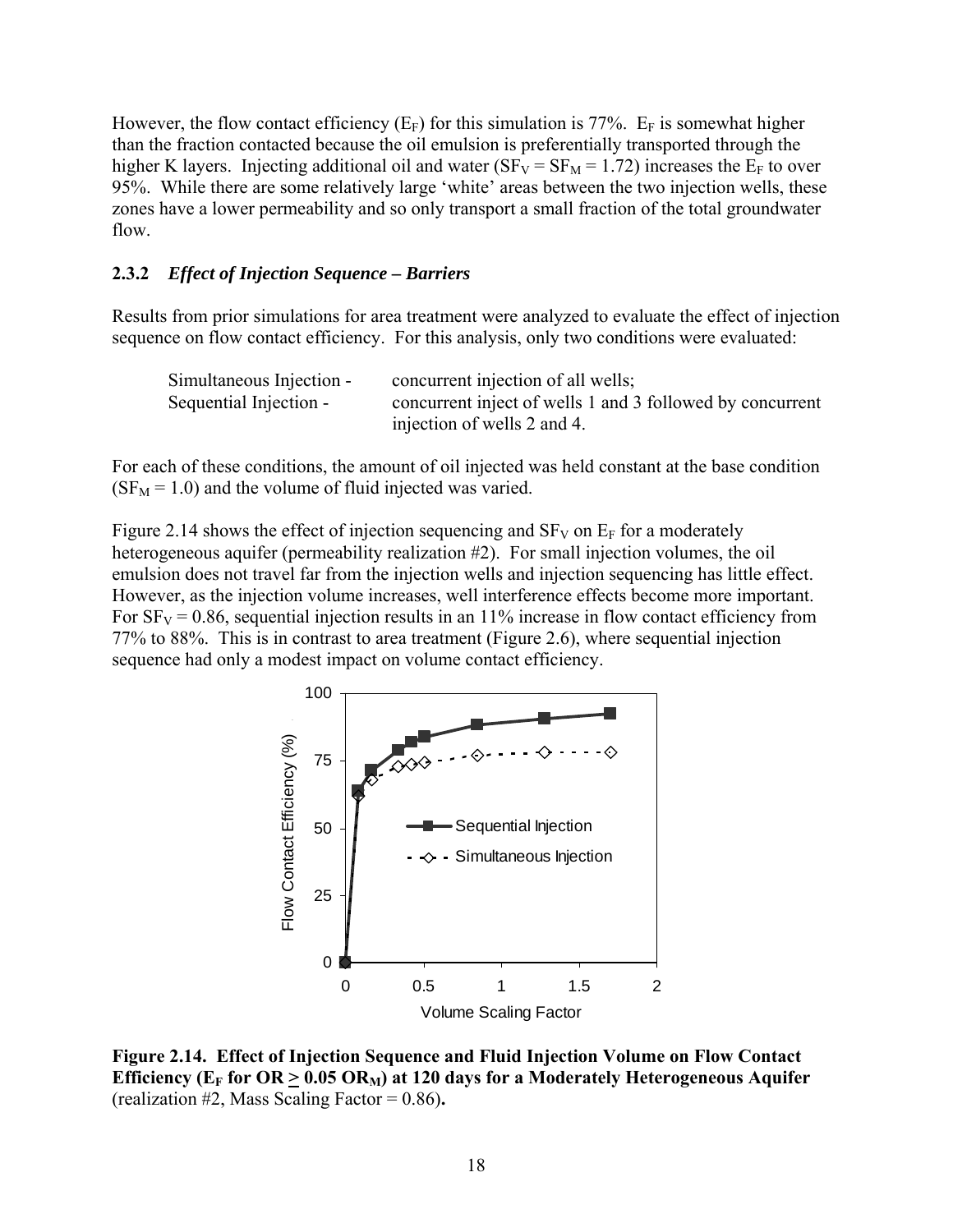Sequential injection resulted in significantly improved Flow contact efficiency  $(E_F)$  compared to simultaneous injection. As a consequence, sequential injection will be used in all further simulations.

## **2.3.3** *Effect of Oil Mass and Fluid Volume – Barriers*

Sensitivity analyses were also conducted to examine the effect of amount of fluid volume injected and emulsified oil mass injected on flow contact efficiency. Similar to area treatment, a complex relationship was observed where increases in both  $SF<sub>M</sub>$  and  $SF<sub>V</sub>$  resulted in improvements in the  $E_F$ . Figure 2.15 shows the three dimensional surface describing this relationship. The highest contact efficiencies are obtained for large values of  $SF<sub>M</sub>$  and  $SF<sub>V</sub>$ .



Figure 2.15. Effect of Volume Scaling Factor (SF<sub>V</sub>) and Mass Scaling Factor (SF<sub>M</sub>) on Flow Contact Efficiency ( $E_F$  for  $OR > 0.05$   $OR_M$ ) for a Moderately Heterogeneous Aquifer (realization #2)**.** 

## **2.3.4** *Barrier Contact Efficiency – Summary of Results*

The sensitivity results presented in this section examine the effect of injection sequence, Volume Scaling Factor (SF<sub>V</sub>), and Mass Scaling Factor (SF<sub>M</sub>) on E<sub>V</sub>. Major results of this work are summarized below:

• For small injection volumes ( $SF_V < 0.2$ ), the oil emulsion does not travel far from the injection wells and injection sequencing has little effect. However, as the injection volume increases, well interference effects become more important. To maximize  $E_V$ when  $SF_V > 0.4$ , adjoining wells should not be injected simultaneously.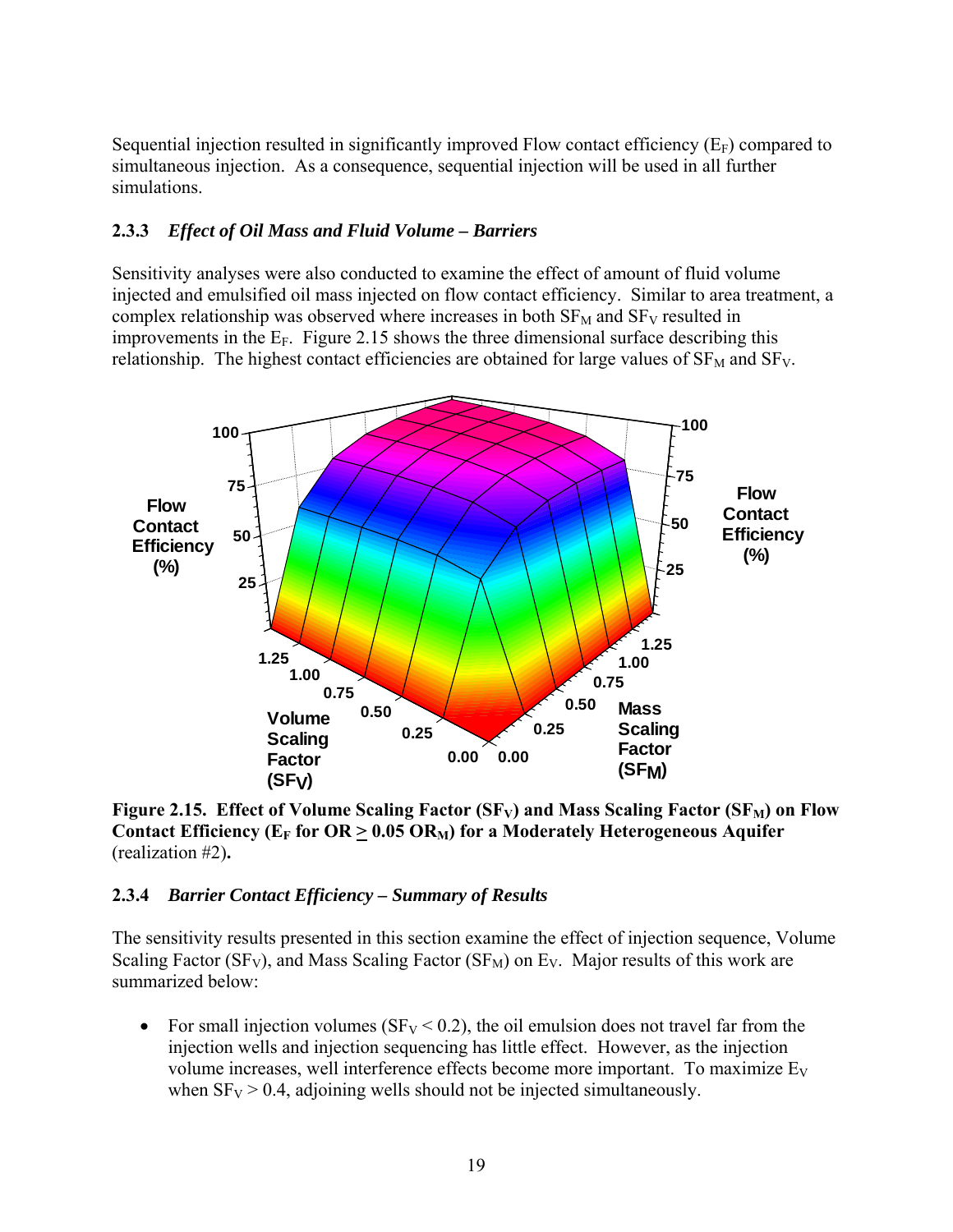• For  $SF_V = 1.0$  and  $SF_M = 1.0$ , it should be possible to achieve a flow contact efficiency of greater than 80%. By injecting additional water and oil, it should be possible to achieve high flow contact efficiencies in barriers. However, the amount of oil and water injected may be significantly higher than current practice.

As discussed in the previous section, flow contact efficiency is not the same as treatment efficiency. However, contact times in barriers are much shorter than in area treatments and molecular diffusion will be much less significant. Therefore, for barriers it is important to achieve a high flow contact efficiency.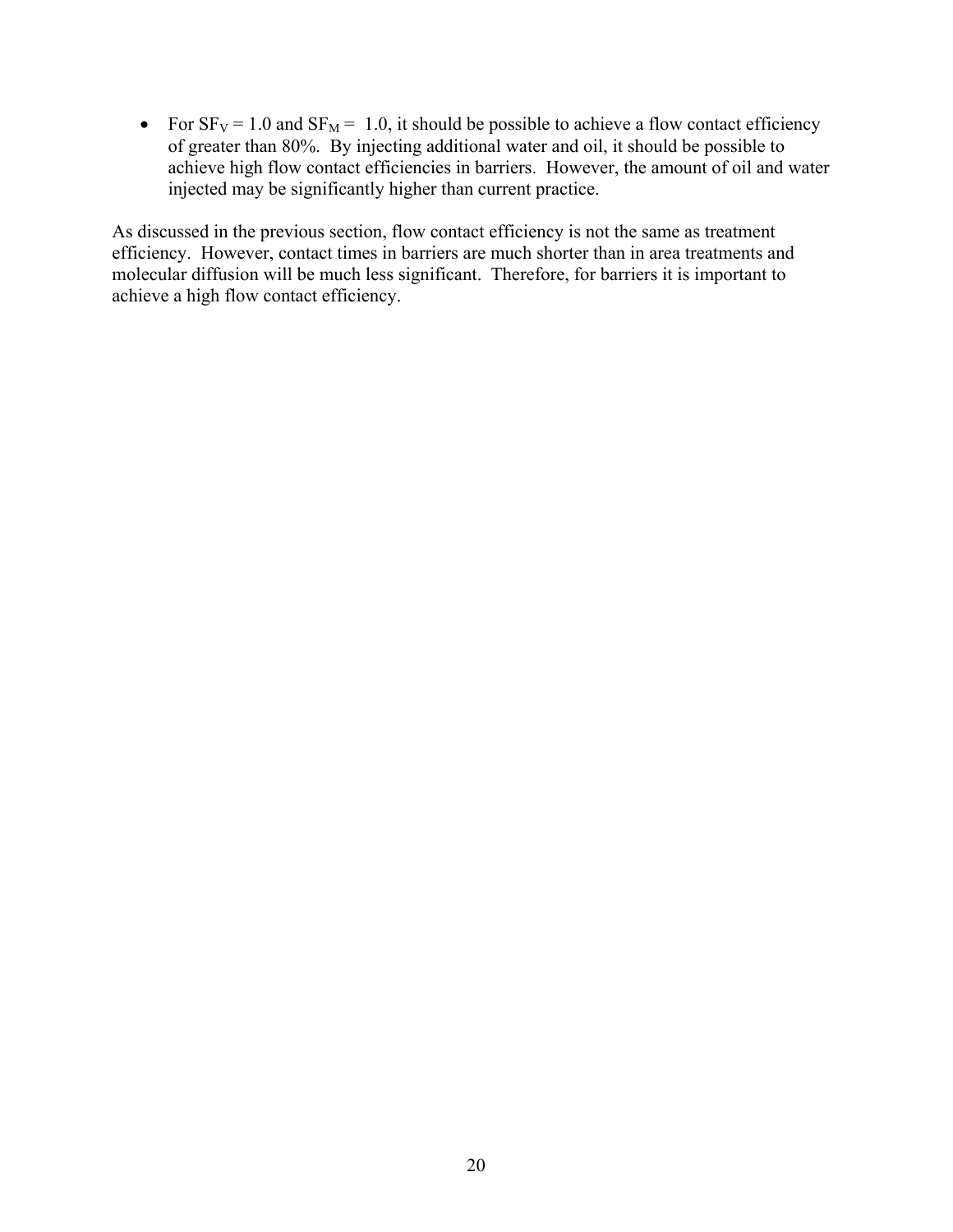#### **SECTION 3 DESIGN PROCESS**

## **3.1 Overview**

A general conceptual design for the distribution of the emulsion should be developed after defining the remediation objectives and conceptual site model. This design will consist of determining the general layout of emulsion injection system and will take into account additional planning considerations including remediation objectives.

## **3.1.1** *Decide on Injection Well Layout*

Several treatment approaches are commonly considered for application of emulsified oils. The most common approaches are source area treatment and use of emulsified oil barriers. A schematic of the two approaches is shown in Figure 3.1. In choosing a treatment approach for a given site, it is important to understand the overall objectives of the project. The objectives may be to reduce contaminant concentrations below the maximum contaminant levels (MCLs), to reduce mass flux as part of an overall risk reduction approach, or to limit plume migration.



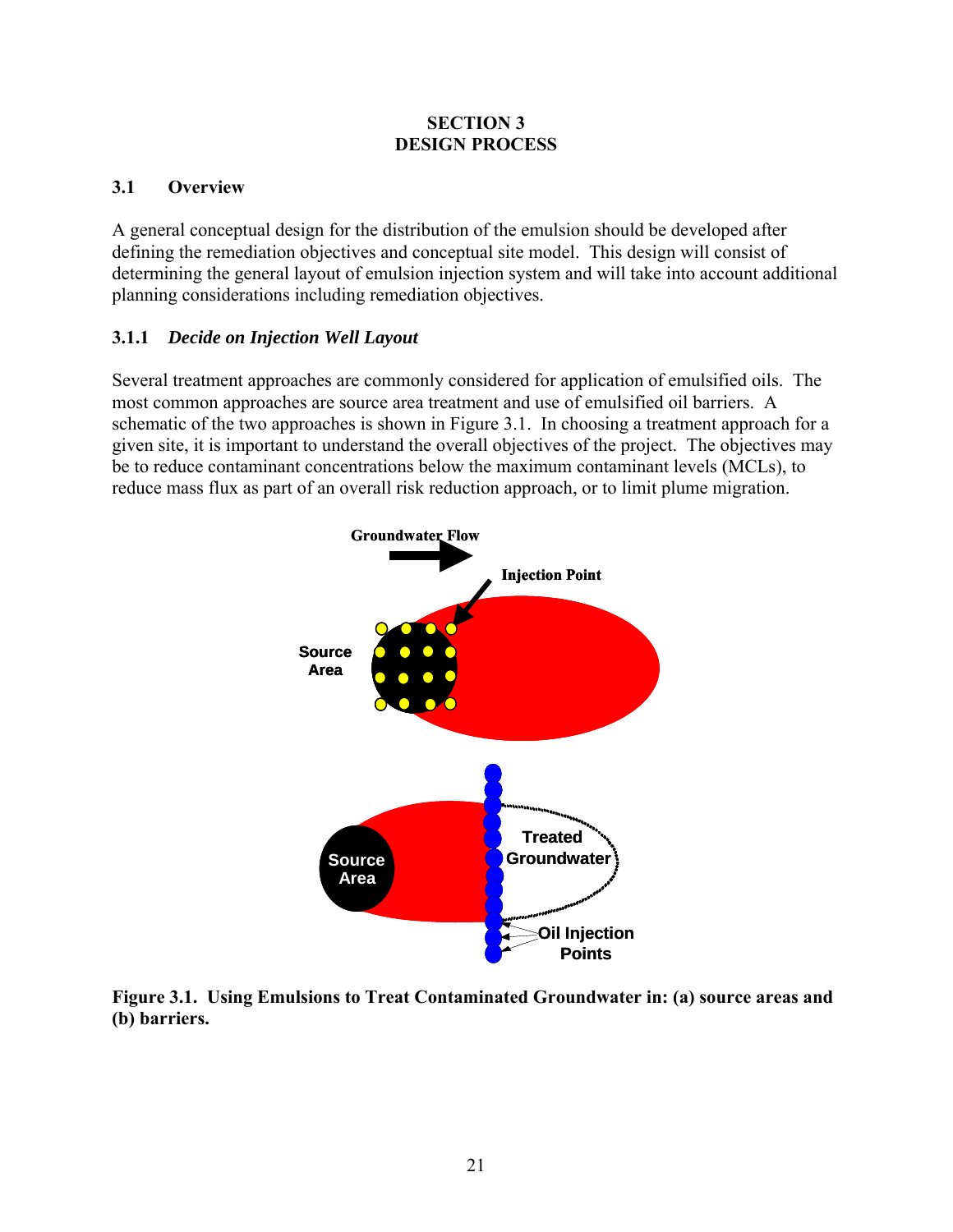## **3.1.2** *Select Trial Well Spacing*

When planning an injection project, designers need to consider the effect of injection point spacing on cost and contact efficiency. The effect of injection point spacing on cost is primarily a trade off between well installation costs and labor costs. Wider spacing of the injection points reduces injection well installation costs, but increases the time/labor required for injection. The well installation costs are affected by the geology and depth to groundwater, while the labor costs are determined by the time required for fluid injection which is largely a function of the aquifer permeability. If the aquifer has a high permeability, fluid injection will be easier and will take less time. Often, multiple wells can be injected simultaneously to reduce the time required to complete the injections. Injection tests are often conducted to help estimate injection flow rates and pressures and the approximate time it will take to complete the injections. Well installation and labor costs associated with injection should be evaluated on a site-specific basis to determine the appropriate injection point spacing.

In real aquifers, subsurface heterogeneities will affect the final oil distribution in the subsurface. Permeability differences will cause some zones to be over-treated and some zones to remain untreated. Groundwater flow and dispersion will provide some spreading of aqueous organic carbon increasing the reactive zone.

In this design tool, SF are used to account for a variety of factors on the final oil distribution. As described in Chapter 2, injection well location, sequencing of the injection process, and subsurface heterogeneity all influence the final oil distribution and need to be considered when selecting an appropriate scaling factor for use when designing an injection system.

## **3.1.3** *Calculate Amount of Emulsified Oil Required*

The primary factor to consider in determining how much emulsified oil to inject is the entrapment of oil droplets by aquifer material. The amount of emulsified oil required will be a function of: a) maximum amount of oil retained per mass aquifer material; b) treatment zone dimensions; and c) Mass Scaling Factor  $(SF_M)$  required to achieve a target contact efficiency. Increasing the  $SF_{M}$  will increase the expected contact efficiency, but will also increase material costs. Appendix 1 describes a standard test procedure for estimating the maximum amount of oil retained per mass aquifer material.

## **3.1.4** *Calculate Amount of Fluid Required*

Emulsions are transported in the subsurface by flowing groundwater. Consequently, water must be injected to transport the oil droplets throughout the target treatment zone. Common procedures used include: a) injecting a concentrated emulsion followed by chase water to distribute the oil droplets; b) continuous injection of a more dilute emulsion; and c) recirculation of emulsion through the treatment zone. The total amount of fluid (oil and water combined) required will be a function of: a) effective porosity  $(n_e)$  of the aquifer material; b) treatment zone dimensions; and c) Volume Scaling Factor  $(SF_V)$  required to achieve a target contact efficiency. Increasing the  $SF_V$  will increase the expected contact efficiency, but will also increase the time and labor associated with fluid injection.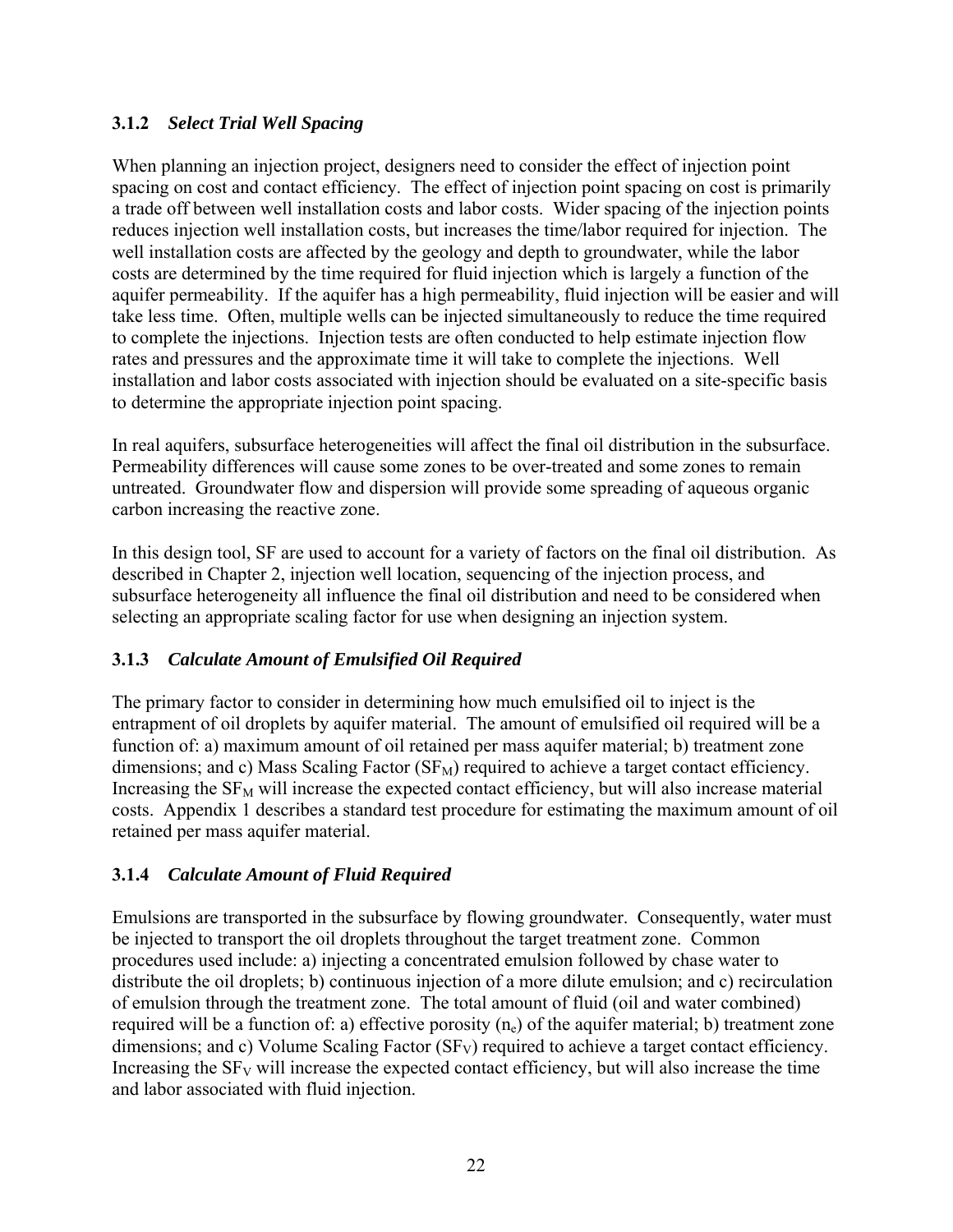## **3.1.5** *Estimate the Effective Treatment Life*

The theoretical life of a single emulsion injection (T) will be determined by the mass of oil injected and the oil consumption rate where

 $T =$  mass oil injected (g) / oil consumption rate (g/yr)

The oil consumption rate is calculated as the mass of oil biodegraded per liter of groundwater times the groundwater flow rate through the barrier. The amount of oil biodegraded is primarily controlled by the concentration of pollutants and background electron acceptors (e.g., oxygen, nitrate, sulfate) entering the barrier and the amount of dissolved organic carbon and methane released by the barrier. Appendix 2 provides detailed background on the procedure used to calculate oil consumption. Additional information on calculating oil consumption is presented in Solutions-IES (2006) and AFCEE (2007).

Figure 3.2 illustrates a typical relationship between substrate consumption and pollutant treatment efficiency in an emulsified oil barrier. Field monitoring data indicate that treatment efficiency is fairly constant when excess oil is present. However, as the oil begins to be depleted, treatment efficiency will gradually decline. In the design tool, the decline in barrier treatment efficiency is accounted for using a substrate scaling factor  $(SF<sub>S</sub>)$  where  $SF<sub>S</sub>$  is equal to the fraction of oil consumed when treatment declines below acceptable levels. Past experience suggests that treatment efficiency will drop significantly once 30 to 60% of the injected oil has been consumed (Borden, 2007b; Solutions-IES, 2008).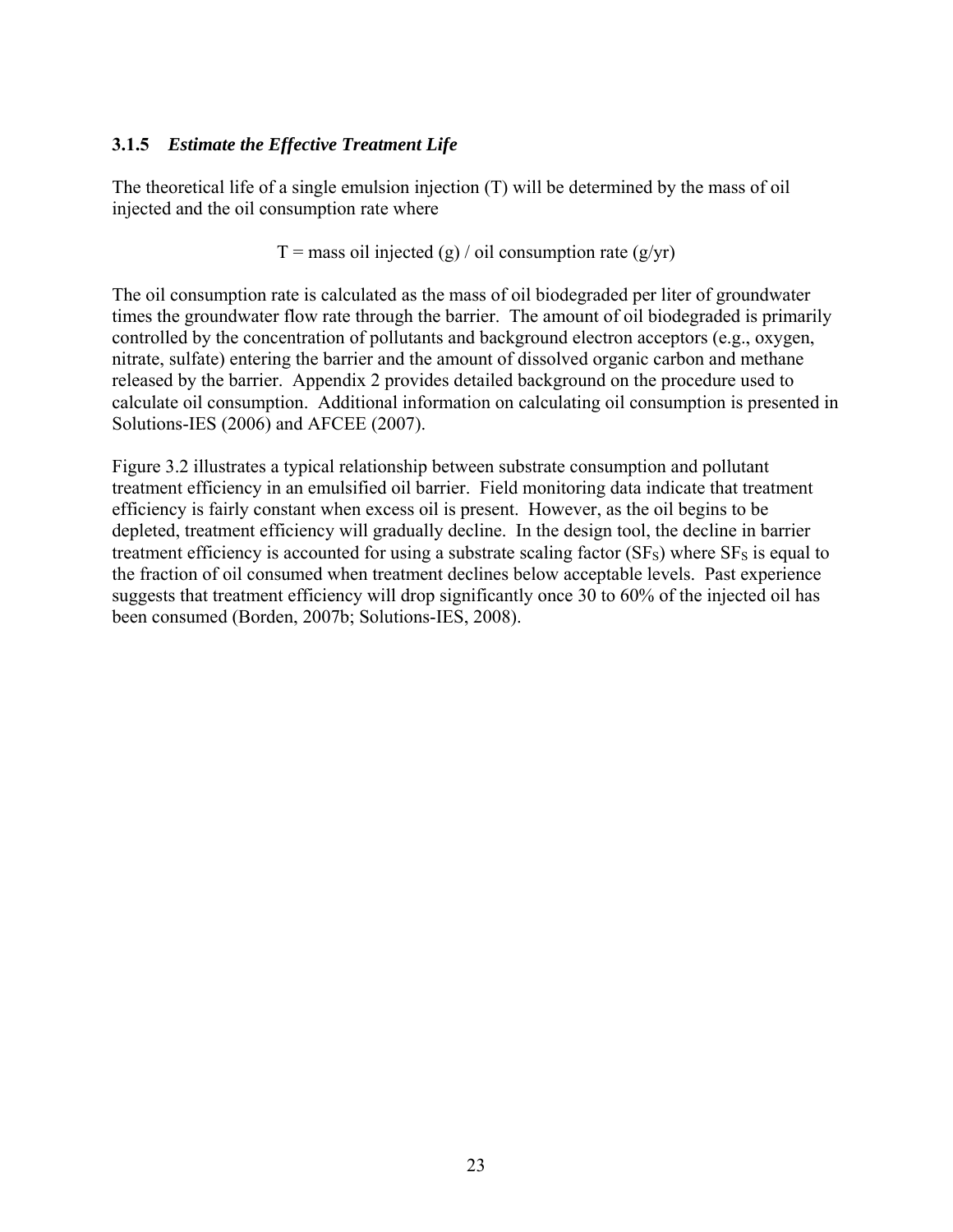

**Figure 3.2. Relationship Between Fraction of Substrate Consumed and Treatment Efficiency for an Emulsified Oil Barrier.** 

Reinjection Interval (RI) is calculated as:

$$
RI = T * SF_S
$$

Little is known about the decline in area treatment performance over time. When treating source areas, the contaminant biodegradation rate is often limited by slow mass transfer rates. In these cases, maintaining a high biodegradation rate may be less critical and higher values of  $SF<sub>S</sub>$ maybe acceptable. However, designers should never use a  $SF<sub>S</sub>$  value greater than the theoretical maximum of 1.

In some cases, the estimation procedure presented above results in an unreasonably large RI. In these cases, designers may wish to specify a maximum allowable RI.

#### **3.1.6** *Repeat Process for Alternate Well Spacings*

The previous steps are repeated for incremental increases in well spacing. Once this is accomplished, a graph can be generated showing the optimal well spacing. Figure 3.3 demonstrates how the well installation, injection labor, and substrate costs vary with different well spacings.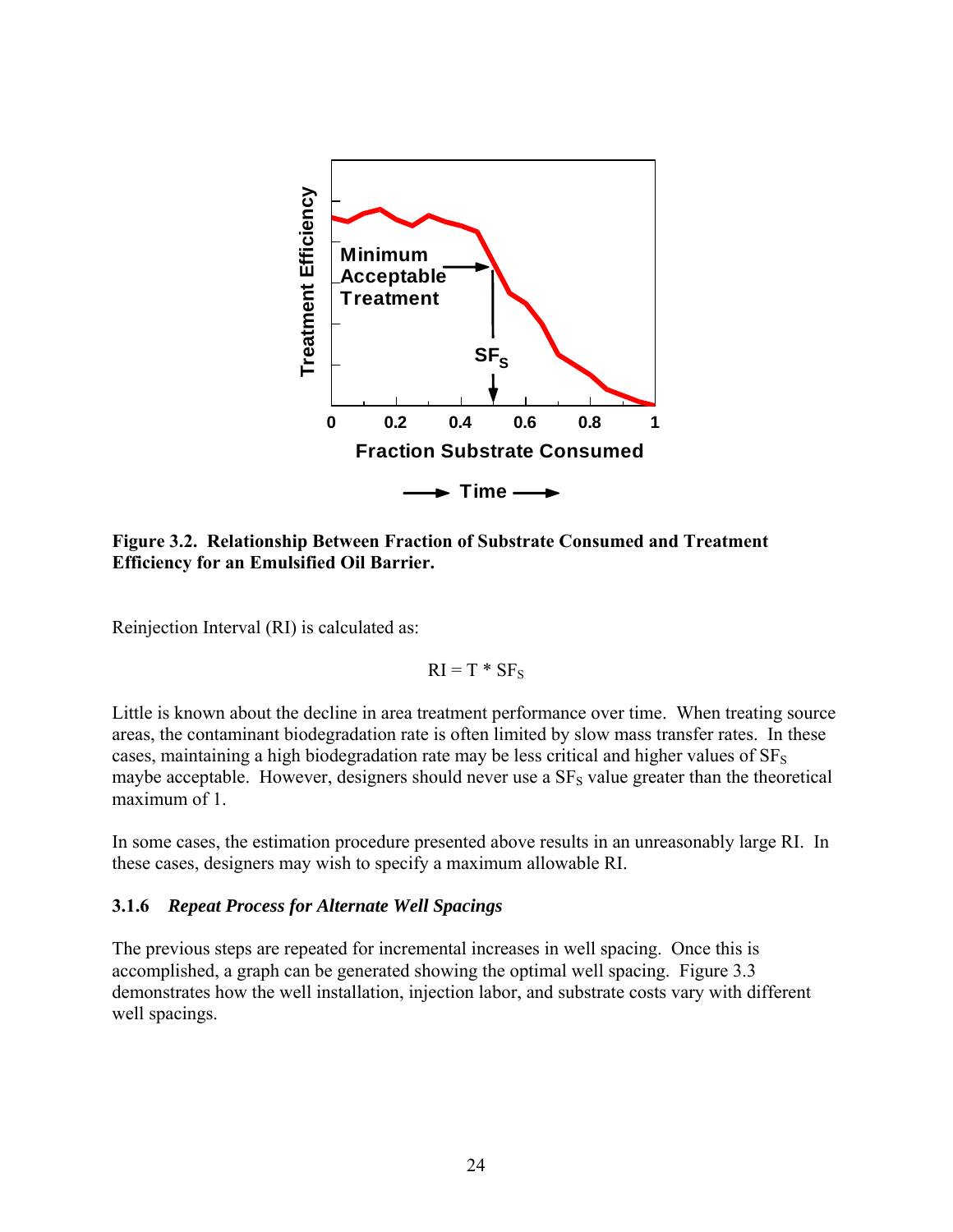

**Figure 3.3. Example Cost Analysis for a Barrier with Various Injection Well Spacings.** 

In this example, a well spacing of 5 ft provides the lowest total installation and injection costs. However, designers may wish to use an alternative well spacing based on site specific constraints and/or personal experience.

## **3.1.7 Life Cycle Cost Analysis**

After looking at the capital cost analysis it is necessary to determine if multiple reinjections over the life of the design changes the optimum well spacing from the capital cost analysis. Figure 3.4 shows how well spacing affects the design life net present value (NPV).



**Figure 3.4. Example Life Cycle Analysis for a Barrier with Various Injection Well Spacings.**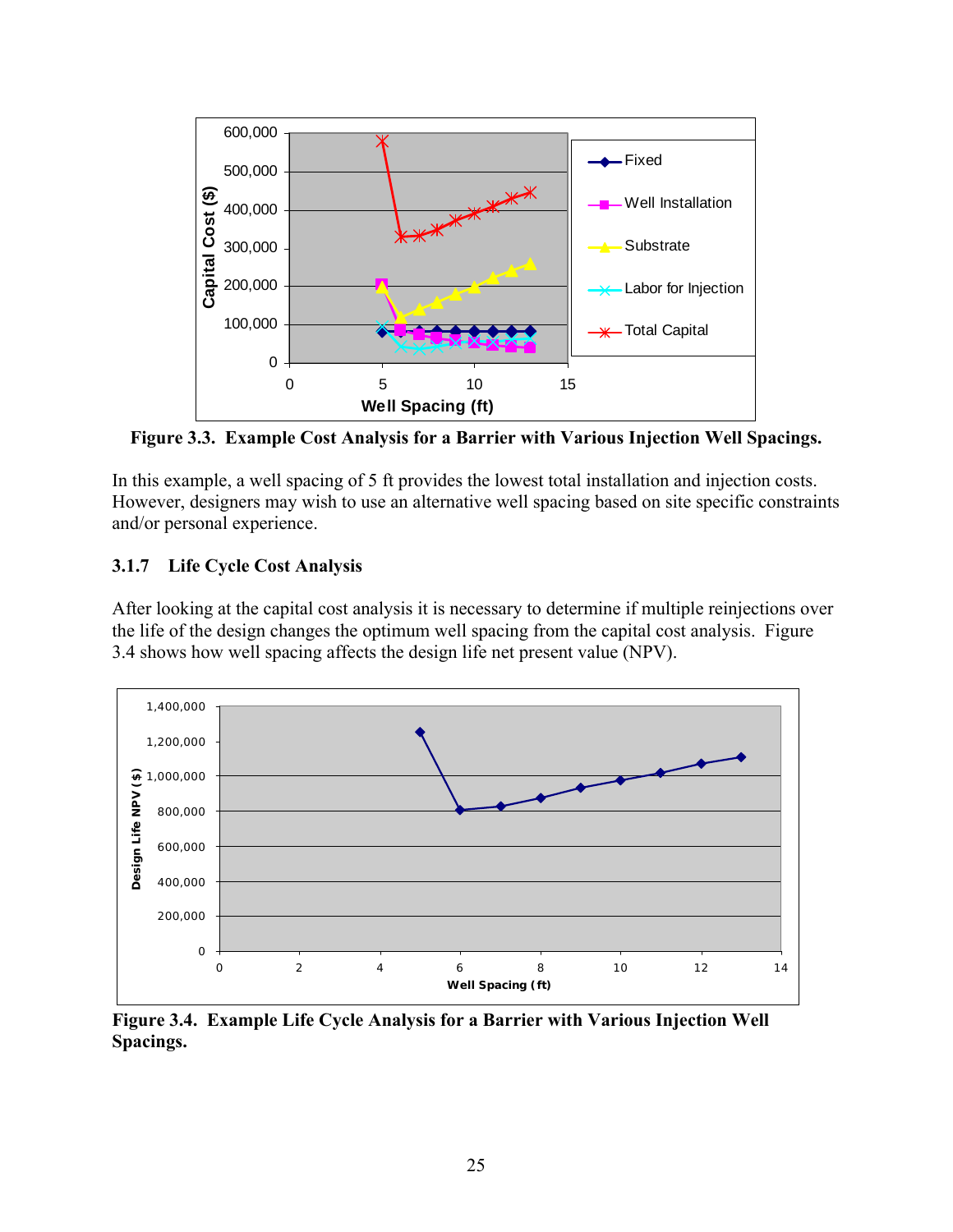This example shows that a well spacing of 6 ft has the lowest design life net present value, but a well spacing of 7 is very similar. However, when comparing Figures 3.2 and 3.3 it is evident that the optimum well spacing for this design is 6 ft as it provides the lowest capital and life cycle cost.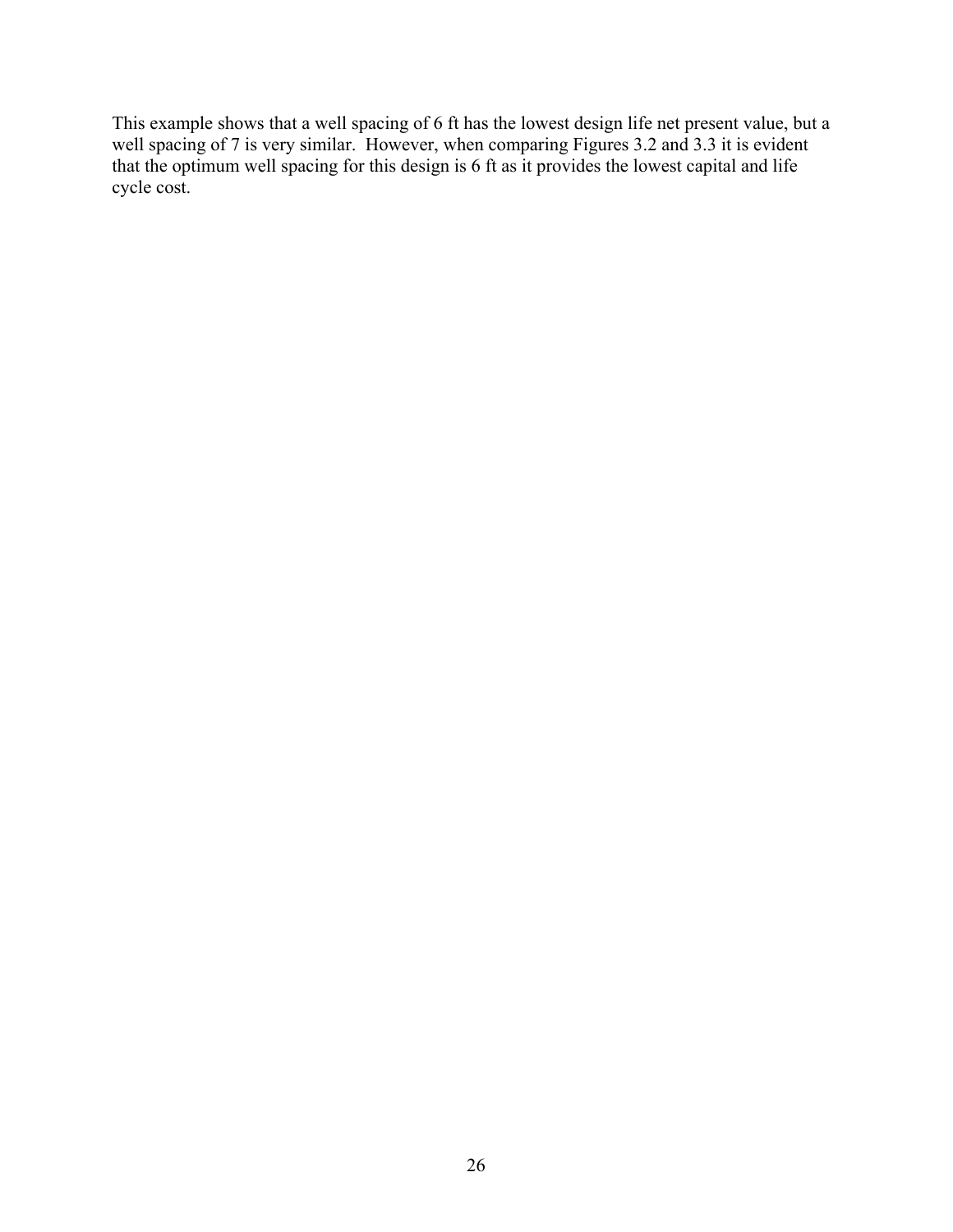## **3.2 Design Tool Flow Chart**

A flow chart of the design process is shown in Figure 3.5.



**Figure 3.5. Flow Chart of the Design Process for Distributing Emulsified Oil.**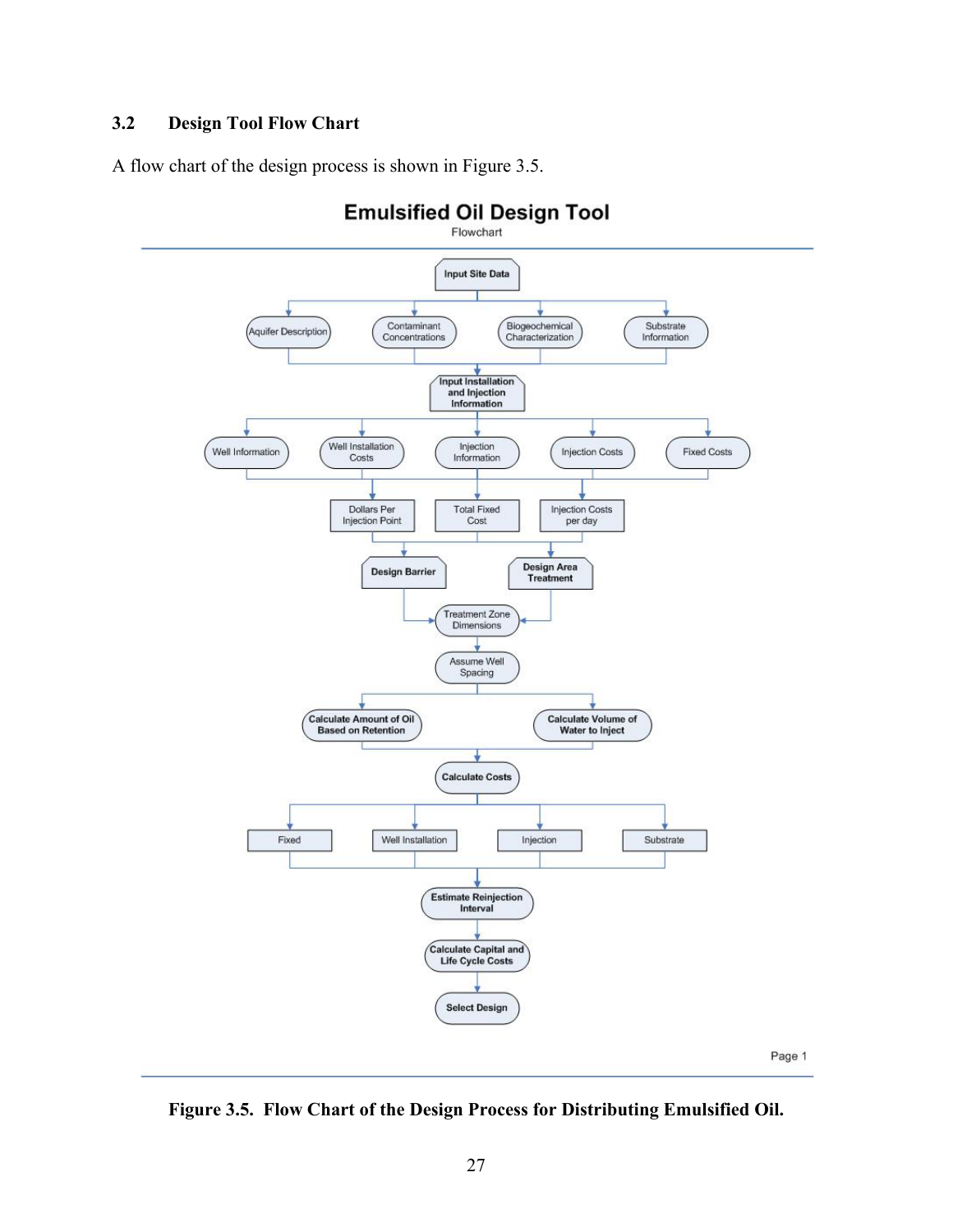#### **SECTION 4 DETAILED DESCRIPTION OF THE DESIGN TOOL**

## **4.1 Overview**

This tool is intended to assist engineers with the design of systems for distributing emulsified oil for *in situ* enhanced AB of groundwater contaminants in barrier and area treatments. The design tool consists of several worksheets broken into four sections entitled: Site Data, Installation and Injection, Barrier Treatment, and Area Treatment. Within each section, there are several worksheets for data entry and design calculations. Using the Design Tool Table of Contents, users may easily move between worksheets.

For the design tool to work properly all worksheets within the *Site Data* section and at least one of the three methods in the *Installation and Injection* section must be filled out. Input cells are white and outlined in red, and non-input cells are shaded light gray. There are a few pages that have light yellow cells. These cells are not used in any calculations, but are provided for the user to include additional information for future reference. Yellow cells may be left blank.

## **4.2 Site Data – Aquifer Description**

## **4.2.1** *General Description*

Information about hydraulic and soil characteristics is entered on this page. The characteristics are used in determining the theoretical injection rate as well as calculating injection volumes of water and substrate.

## **4.2.2** *Definitions*

## **1. Site Information**

**a, b, c. Name, description, and location:** These are used to identify and describe the project. The titles show up again in the *Summary of Design* page.

## **2. Hydraulic Characteristics**

**a, b, c. Depth to water table and depth to top and bottom of injection zone:** The depth to water table is used in calculating the theoretical estimate of injection rate per well. The depth to top and bottom of injection zone are used to determine the interval of the injection well screens (i.e., the screened thickness). The screened thickness is used to determine the thickness of the treatment zone and the volume of water to be treated.

**d, e, f, g. Hydraulic gradient, hydraulic conductivity, and porosity (total and effective):** These data are used to calculate the seepage velocity (h) and groundwater flux through the treatment zone. Typical values of effective porosity are presented in Table 4.1.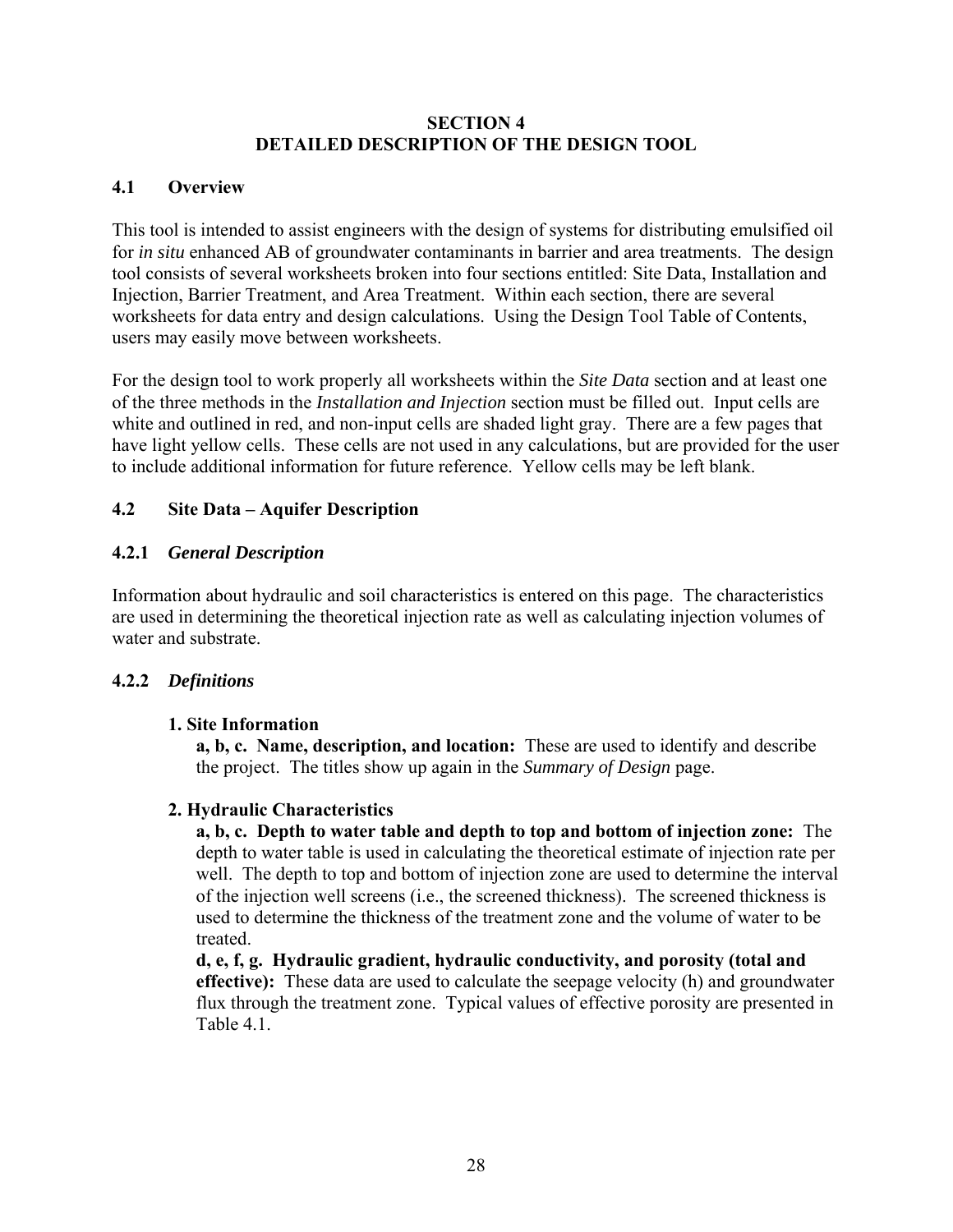#### **3. Soil Characteristics**

**a. Description of soil lithology (optional):** Space is provided to enter additional information for future reference.

**b. Bulk density:** Used to determine the amount of emulsified oil required based on maximum oil retention.

**c**. **Maximum oil retention by aquifer material:** Used to determine the amount of emulsified oil required. This value has a critical impact on cost and treatment performance. Some example values are provided in Table 4.2.

## **4.2.3** *Additional Information*

## **Effective Porosity:**

| <b>Aquifer Matrix</b>    | <b>Dry Bulk Density</b><br>$(g/cm^3)$ | <b>Total Porosity</b> | <b>Effective</b><br><b>Porosity</b> |
|--------------------------|---------------------------------------|-----------------------|-------------------------------------|
| Clay                     | 1.00-2.40                             | $0.34 - 0.60$         | $0.01 - 0.2$                        |
| Peat                     |                                       |                       | $0.3 - 0.5$                         |
| <b>Glacial Sediments</b> | 1.15-2.10                             |                       | $0.05 - 0.2$                        |
| Sandy Clay               |                                       |                       | $0.03 - 0.2$                        |
| Silt                     |                                       | $0.34 - 0.61$         | $0.01 - 0.3$                        |
| Loess                    | $0.75 - 1.60$                         |                       | $0.15 - 0.35$                       |
| Fine Sand                | 1.37-1.81                             | $0.26 - 0.53$         | $0.1 - 0.3$                         |
| Medium Sand              | 1.37-1.81                             |                       | $0.15 - 0.3$                        |
| Coarse Sand              | 1.37-1.81                             | $0.31 - 0.46$         | $0.2 - 0.35$                        |
| Gravely Sand             | 1.37-1.81                             |                       | $0.2 - 0.35$                        |
| Fine Gravel              | 1.36-2.19                             | $0.25 - 0.38$         | $0.2 - 0.35$                        |
| Medium Gravel            | 1.36-2.19                             |                       | $0.15 - 0.25$                       |
| Coarse Gravel            | 1.36-2.19                             | $0.24 - 0.36$         | $0.1 - 0.25$                        |
| Sandstone                | 1.60-2.68                             | $0.05 - 0.30$         | $0.1 - 0.4$                         |
| Siltstone                |                                       | $0.21 - 0.41$         | $0.01 - 0.35$                       |
| Shale                    | 1.54-3.17                             | $0.0 - 0.10$          |                                     |
| Limestone                | 1.74-2.79                             | $0.0 - 50.0$          | $0.01 - 0.24$                       |
| Granite                  | 2.24-2.46                             |                       |                                     |
| <b>Basalt</b>            | 2.00-2.70                             | $0.03 - 0.35$         |                                     |
| Volcanic Tuff            |                                       |                       | $0.02 - 0.35$                       |

**Table 4.1. Typical Values for Dry Bulk Density, Total Porosity and Effective Porosity of Aquifer Materials.** 

From: AFCEE, 1995.

## **Maximum Oil Retention by Aquifer Material:**

For effective treatment, oil emulsions must be distributed throughout the treatment zone. However, as emulsions migrate through the aquifer pore spaces, a significant amount is retained. The small oil droplets coat the surfaces of the aquifer material, typically retaining a maximum of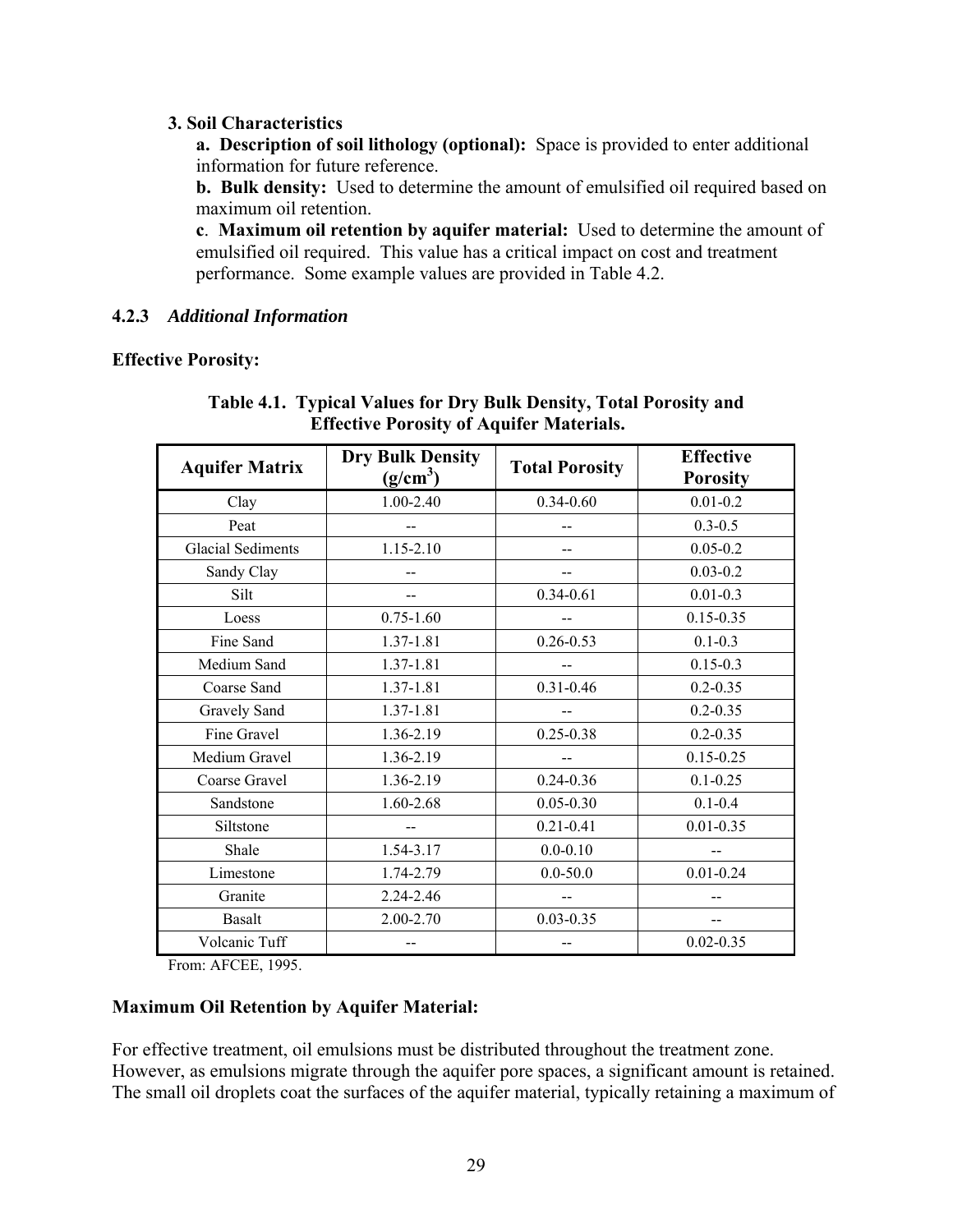between 0.0001 and 0.01 g of oil per g of aquifer material. Appendix 1 describes a standard test procedure for estimating the maximum amount of oil retained per mass aquifer material. Some observed values of Maximum Oil Retention are presented in Appendix 1 – Table A1.1.

# **4.3 Site Data – Contaminant Concentrations**

Enhanced AB is applicable to a wide variety of contaminants. Some of these contaminants (e.g., chlorinated solvents, perchlorate, hexavalent chromium) are listed on the spreadsheet. There are also empty spaces for user-entered contaminants (lines **m, n and o**). If the user adds contaminants, the molecular weight and electron equivalents per mole **must** be entered for these contaminants to be included in the calculations. The contaminant data are used to calculate the total electron equivalent demand which is used to estimate the annual substrate consumption rate.

# **4.4 Site Data – Biogeochemical Characterization**

The biogeochemical data are used to determine the electron equivalent demand from background electron acceptors. The total electron equivalent demand is the sum of the electron equivalent demand from contaminants and background electron acceptors and is shown on the bottom of the spreadsheet. This value is an important component of the substrate demand. The soil manganese content (**e**), soil iron content (**g**), pH (**i**), and alkalinity (**j**) are **NOT** used in **ANY** calculations and may be left blank.

# **4.5 Site Data – Substrates and Reagents**

## **4.5.1** *General Description*

Information on the substrate to be used in the design is entered on this page. The properties of the substrate are used to calculate the electrons released per mole and ultimately the electron equivalents per Kg of raw product. This value is used to determine how much substrate is needed per year.

## **4.5.2** *Definitions*

## **1. Substrate Used in Design:**

**a, b. Brand and product ID, and chemical formula (optional):** These are used to document what substrate is used in the design.

**h. Percent vegetable oil:** This property is used to calculate the electron equivalents per Kg raw product (**i**) and the annual substrate demand. Typical values range from 50% to 70%.

**j. Cost per pound of product including shipping:** Bulk costs typically range from \$1.30 to \$3.00, but a distributor should be contacted to determine actual costs including delivery.

**k. Cost per pound of oil:** This is the cost per pound of oil based on the cost per pound of product and the percent vegetable oil in the product. This is the cost that is used in calculating the total substrate cost.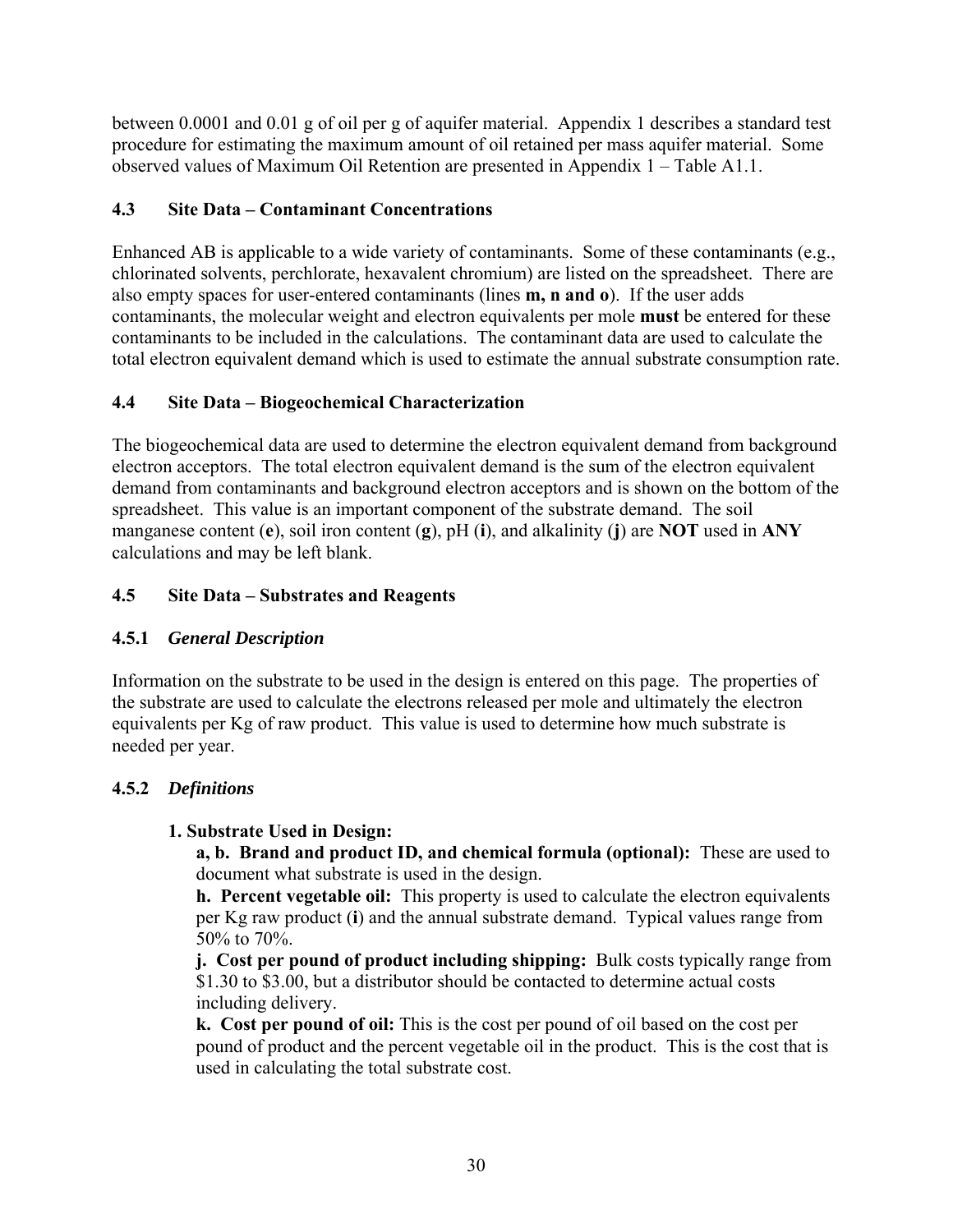## **4.6 Installation and Injection – Injection Through Direct Push Rods**

#### **4.6.1** *General Description*

Information on the labor and materials required for injection of emulsified oil by direct push technology (DPT) is entered on this page. In this approach, the injection points are installed and emulsion is injected in a single operation where the DPT equipment drives the rod to the desired depth immediately followed by emulsion/water injection. Once injection is complete, the rod is moved to a different depth and the operation is repeated. Once injection is complete, the rod is removed, the borehole grouted, and the DPT equipment is shifted to a new location.

## **4.6.2** *Definitions*

## **1. Injection Information**

**a, b. Top and bottom of injection screen:** These values are carried over from the Aquifer Description page and used to compute the number of injection intervals (**d**). **c. Length of injection screen:** The injection screen length specifies the vertical injection point spacing.

**e, f. Injection pressure and injection rate:** The injection flow rate is used when calculating the injection time for a point. The injection pressure is not used in the calculations. The space for injection pressure is provided for future reference by the user and may be left blank.

**g, h. Gallons injected per foot of injection interval and total gallons per injection point:** The number of gallons injected per foot of injection value is a user-controlled value and is dependent upon site conditions and personal experience with an average value of 10 gal/ft. This value is used to determine the injection well spacing as explained in the barrier and area treatment capital cost analysis sections. The total gallons per injection point is the product of the gallons injected per foot of injection interval and the saturated thickness.

**2. Fixed Costs:** The total fixed cost (**h**) is made up of costs that are independent of the duration of the well installation and fluid injection.

**3. Prime Contractor Information and Daily Costs:** Information about the prime contractor including the number of personnel on site, average labor rate, and per diem are entered. These values make up the total daily cost for prime contractor (**j**) and factor into the total cost per boring (**4-h**) and the injection cost per gallon (**5-d**). An additional cost can be entered in (**i**).

**4. Subcontractor Information and Daily Costs:** Information about the daily cost for direct push equipment is entered along with additional material and IDW costs per boring (**g**) to compute the total cost per boring (**h**).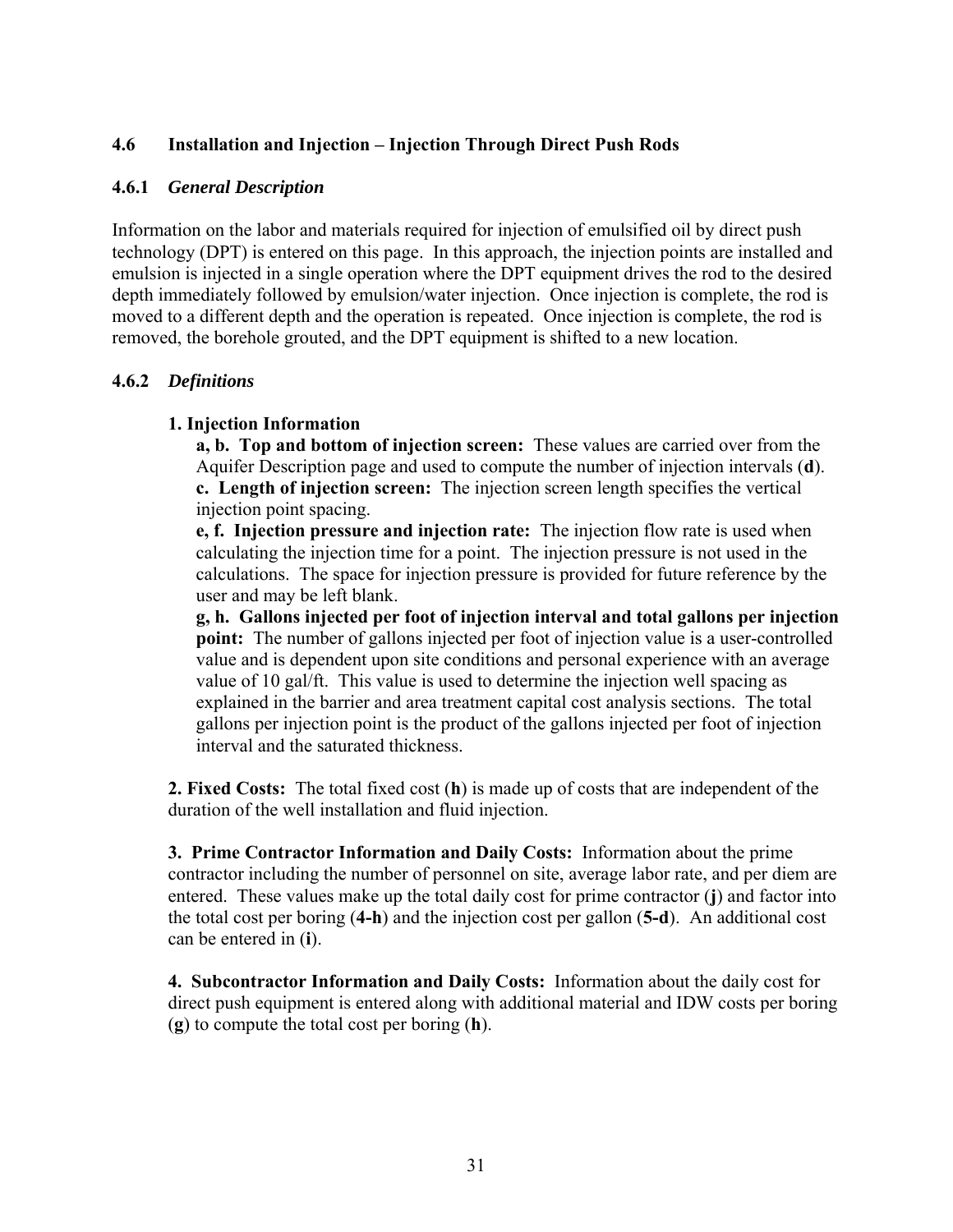**5. Costs for Injection Using DPT Equipment:** The injection costs per day (**a**) is the sum of the daily costs for the DPT equipment and operator and the daily cost for the prime contractor.

# **4.7 Installation and Injection – DPT Well Installation**

# **4.7.1** *General Description*

Information on the labor and materials required for injection point installation and emulsion injection is entered on this page. This approach assumes that temporary or permanent wells are installed first using direct push equipment. Well installation is assumed to be by a subcontract driller with supervision by the prime contractor. Once the wells are installed, multiple wells are manifolded together for emulsion injection.

# **4.7.2** *Definitions*

# **1. Well Information**

**a, b. Top and bottom of injection screen:** These values are carried over from the Aquifer Description page and are used later in the design to determine the effective treatment zone thickness.

**c, d. Well screen diameter and effective diameter of sand pack:** The well screen diameter is not used in the design, but the effective diameter of sand pack is used to determine the theoretical estimate of injection rate per well (**3-e**). The effective diameter of sand pack is typically 0.75 to 2 inches depending on the installation method.

**2. Well Installation Costs for Direct Push Installation:** Daily costs for equipment, material costs, and personnel costs are entered to compute the total cost per well (**k**). Per diem, vehicle rental, and lodging costs from (**5-d, e, f**) are also included in the total cost per well. In addition, the subcontractor mobilization (**f**) is only included in the total fixed cost (**4-g**).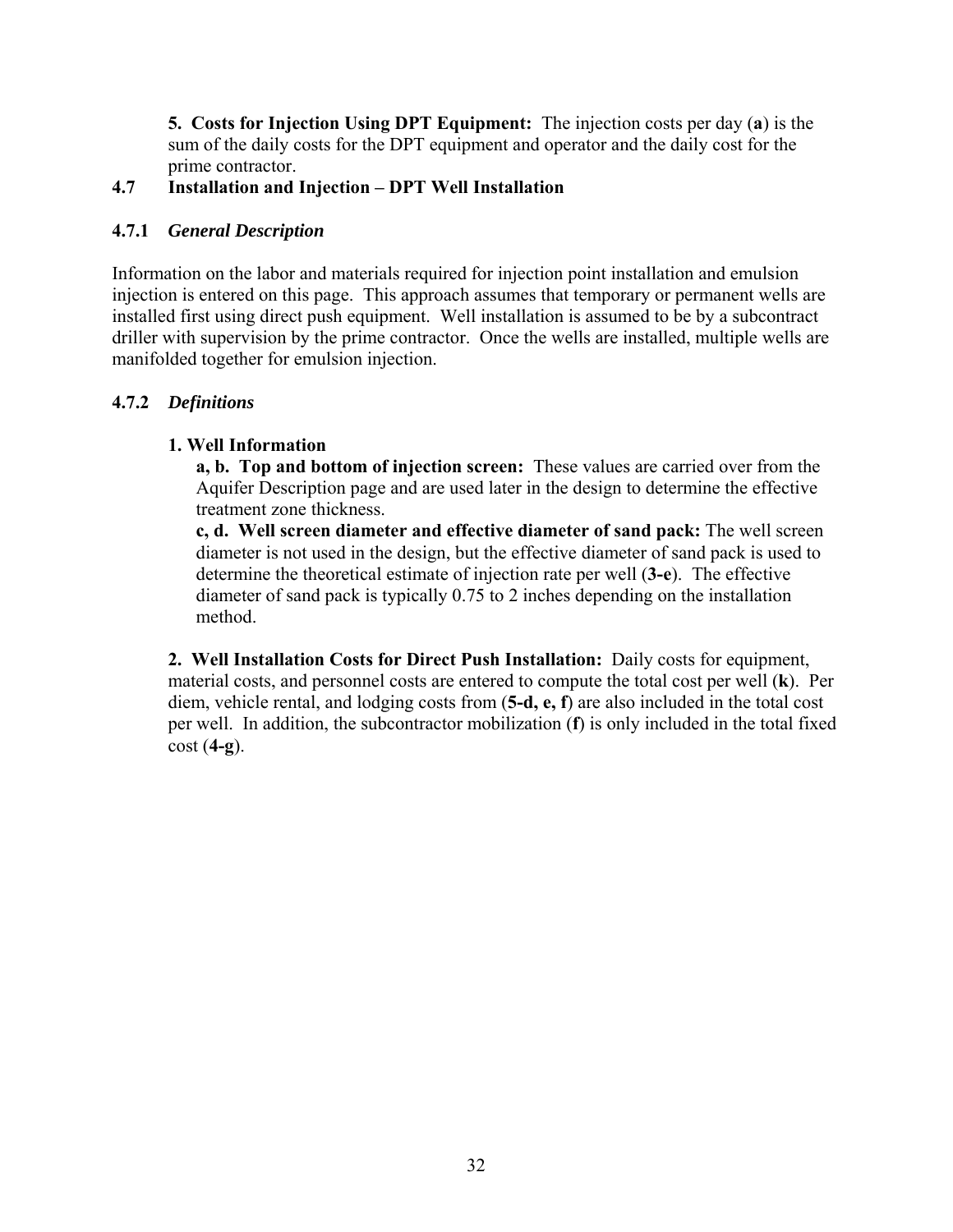#### **3. Injection Information**

**a, b. Injection pressure and well loss coefficient:** These values along with hydraulic conductivity, depth to top and bottom of injection zone, and effective diameter of sand pack are used to calculate the theoretical estimate of injection rate per well (**c**). The well loss coefficient is a factor ranging from 5 to 20 to account for: (1) pressure buildup associated with simultaneous injection of multiple wells; (2) entrance losses through the well screen; and (3) clogging around the well screen and/or sand pack. The equation used in the design is based on specific capacity of injection and pumping wells (from Todd, 1980).

$$
Rate_{\text{theo}} = \frac{\frac{2 * \pi * k * Z}{1 + Ln\left(\frac{Z}{D_{\text{eff}}}\right)} * \frac{7.48 \frac{\text{gal}}{\text{ft}^3}}{1440 \frac{\text{min}}{\text{day}}} * \left(\frac{P * 144 \frac{\text{in}^2}{\text{ft}^2}}{62.4 \frac{\text{lbs}}{\text{ft}^3_{\text{H2O}}}} + d_{\text{wt}}\right)}{\text{Well}_{\text{loss}}}
$$

 $k =$  hydraulic conductivity (ft/day)  $Z =$  effective treatment zone thickness (ft)  $D_{\text{eff}}$  = effective diameter of sand pack (ft)  $P =$  injection pressure (psi)  $d_{wt}$  = depth to water table (ft)  $Well<sub>loss</sub> = well loss coefficient$  $Rate<sub>theo</sub> = theoretical estimate of injection rate per well (gpm/well)$ 

**d. Injection rate to be used in design:** This is the value used in the design and should not exceed the theoretical estimate of injection rate per well. Users may wish to use a lower injection rate in the design based on personal experience.

**4. Fixed Costs:** The total fixed cost (**h**) is made up of costs that are independent of the duration of the well installation and fluid injection.

**5. Injection Costs:** Information about personnel, labor rates, and injection daily costs are entered to determine the injection costs per day (**l**). Additional daily costs can be entered in **i, j and k**.

## **4.8 Installation and Injection – Well Installation by Conventional Drilling**

#### **4.8.1** *General Description*

Information on the labor and materials required for conventional well installation and emulsion injection is entered on this page. This approach assumes that temporary or permanent wells are installed first using conventional drilling equipment. Well installation is assumed to be by a subcontract driller with supervision by the prime contractor. Once the wells are installed, multiple wells are manifolded together for emulsion injection.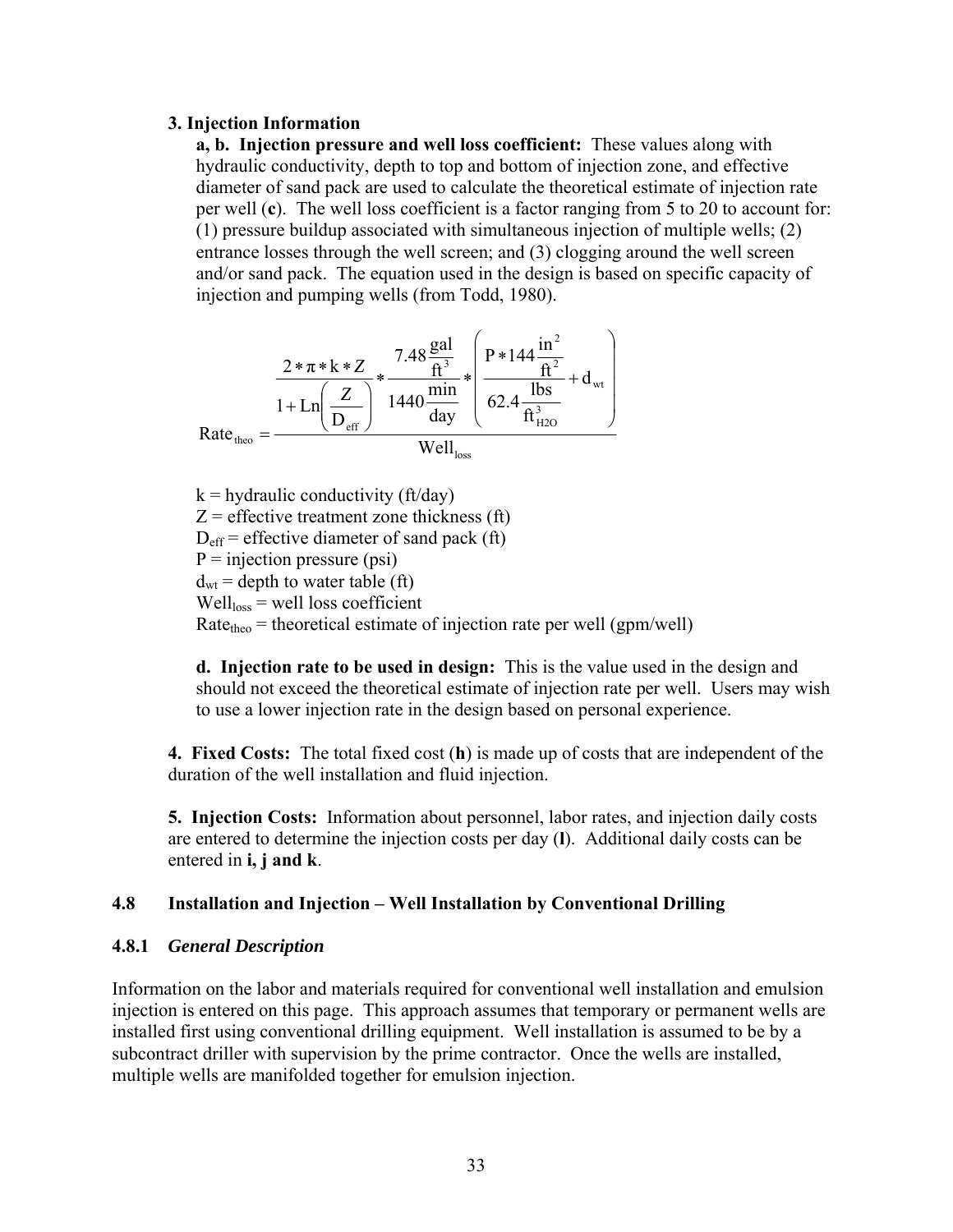#### **4.8.2** *Definitions*

#### **1. Well Information**

**a, b. Top and bottom of injection screen:** These values are carried over from the Aquifer Description page and are used later in the design to determine the effective treatment zone thickness.

**c, d. Well screen diameter and effective diameter of sand pack:** The well screen diameter is not used in the design, but the effective diameter of sand pack is used to determine the theoretical estimate of injection rate per well (**3-e**). The effective diameter of sand pack is typically 1 to 3 inches depending on the installation method.

**2. Well Installation Costs for Conventional Drilling:** The cost for well installation (\$/ft), material costs, and personnel costs are entered to compute the total cost per well (**k**). Per diem, vehicle rental, and lodging costs from (**5-d, e and f**) are also included in the total cost per well. In addition, the subcontractor mobilization (**f**) is only included in the total fixed cost (**4-g**).

#### **3. Injection Information**

**a, b. Injection pressure and well loss coefficient:** These values along with hydraulic conductivity, depth to top and bottom of injection zone, and effective diameter of sand pack are used to calculate the theoretical estimate of injection rate per well (**c**). The well loss coefficient is a factor ranging from 5 to 20 to account for: (1) pressure buildup associated with simultaneous injection of multiple wells; (2) entrance losses through the well screen; and (3) clogging around well screen and/or sand pack. The equation used in the design is based on specific capacity of injection and pumping wells (from Todd, 1980).

$$
Rate_{\text{theo}} = \frac{\frac{2 * \pi * k * Z}{1 + Ln\left(\frac{Z}{D_{\text{eff}}}\right)} * \frac{7.48 \frac{\text{gal}}{\text{ft}^3}}{1440 \frac{\text{min}}{\text{day}}} * \left(\frac{P * 144 \frac{\text{in}^2}{\text{ft}^2}}{62.4 \frac{\text{lbs}}{\text{ft}^3_{\text{H2O}}}} + d_{\text{wt}}\right)}{\text{Well}_{\text{loss}}}
$$

 $k =$  hydraulic conductivity (ft/day)

 $Z =$  effective treatment zone thickness (ft)

- $D_{\text{eff}}$  = effective diameter of sand pack (ft)
- $P =$  injection pressure (psi)
- $d_{wt}$  = depth to water table (ft)

 $Well_{loss} = well loss coefficient$ 

 $Rate<sub>theo</sub> = theoretical estimate of injection rate per well (gpm/well)$ 

**d. Injection rate to be used in design:** This is the value used in the design and should not exceed the theoretical estimate of injection rate per well. Users may wish to use a lower injection rate in the design based on personal experience.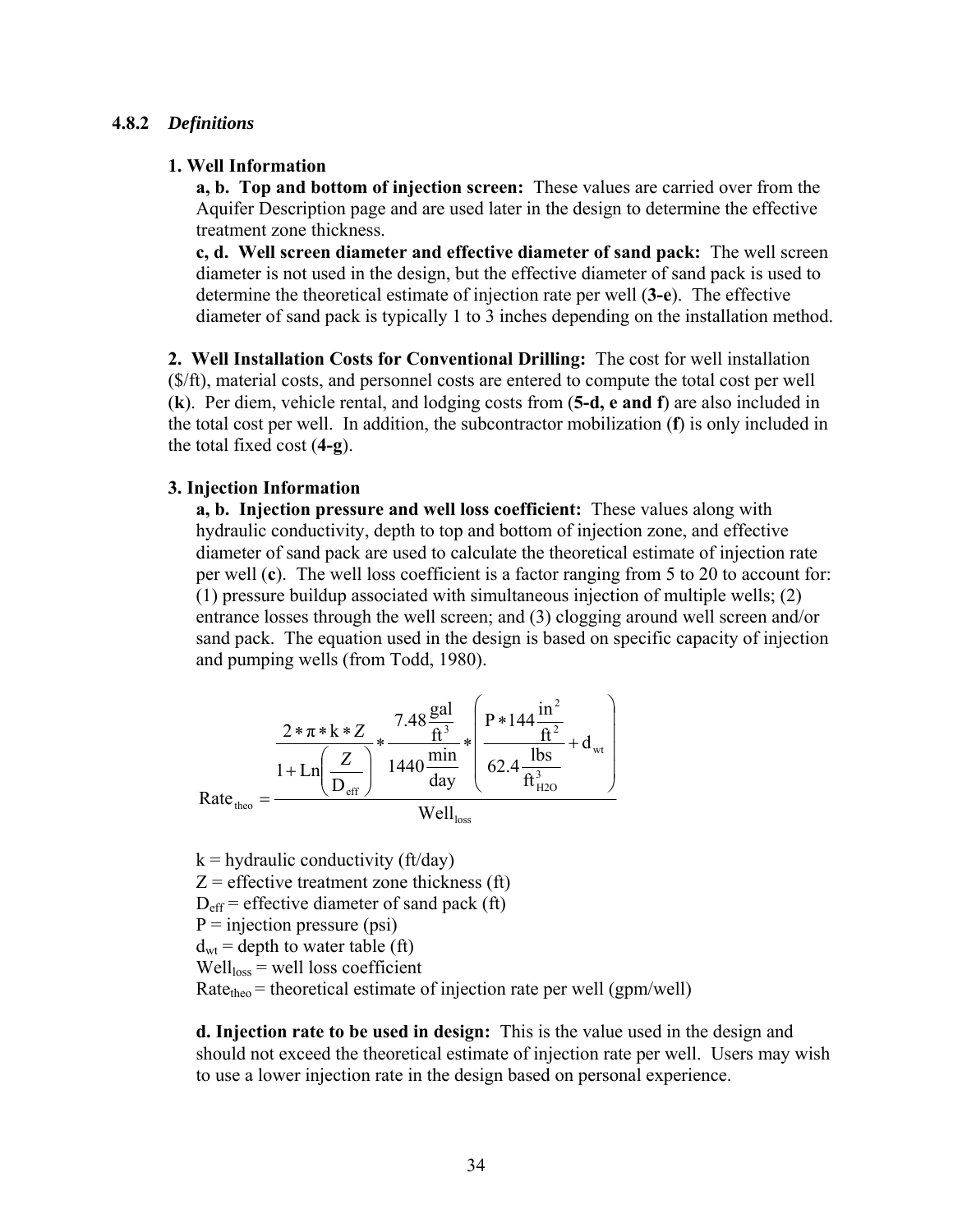**4. Fixed Costs:** The total fixed cost (**g**) is made up of costs that are independent of the duration of the well installation and fluid injection.

**5. Injection Costs:** Information about personnel, labor rates, and injection daily costs are entered to determine the injection costs per day (**l**). Additional daily costs can be entered in **i, j and k**.

## **4.9 Installation and Injection – Installation and Injection Summary**

This worksheet has a button to select the method to be used in the design. The five parameters for each method that factor into the design are:

- **a. Total fixed cost**
- **b. Dollars per injection point**
- **c. Injection rate per well to be used in design**
- **d. Injection costs per day**

# **4.10 Barrier Treatment – Design Information**

# **4.10.1** *General Description*

Barrier configurations are often used for plume containment. Barriers are typically installed across the plume perpendicular to groundwater flow. Design information is entered on this page which is used to determine material quantities and estimate costs for different well spacings through capital and life cycle cost analyses.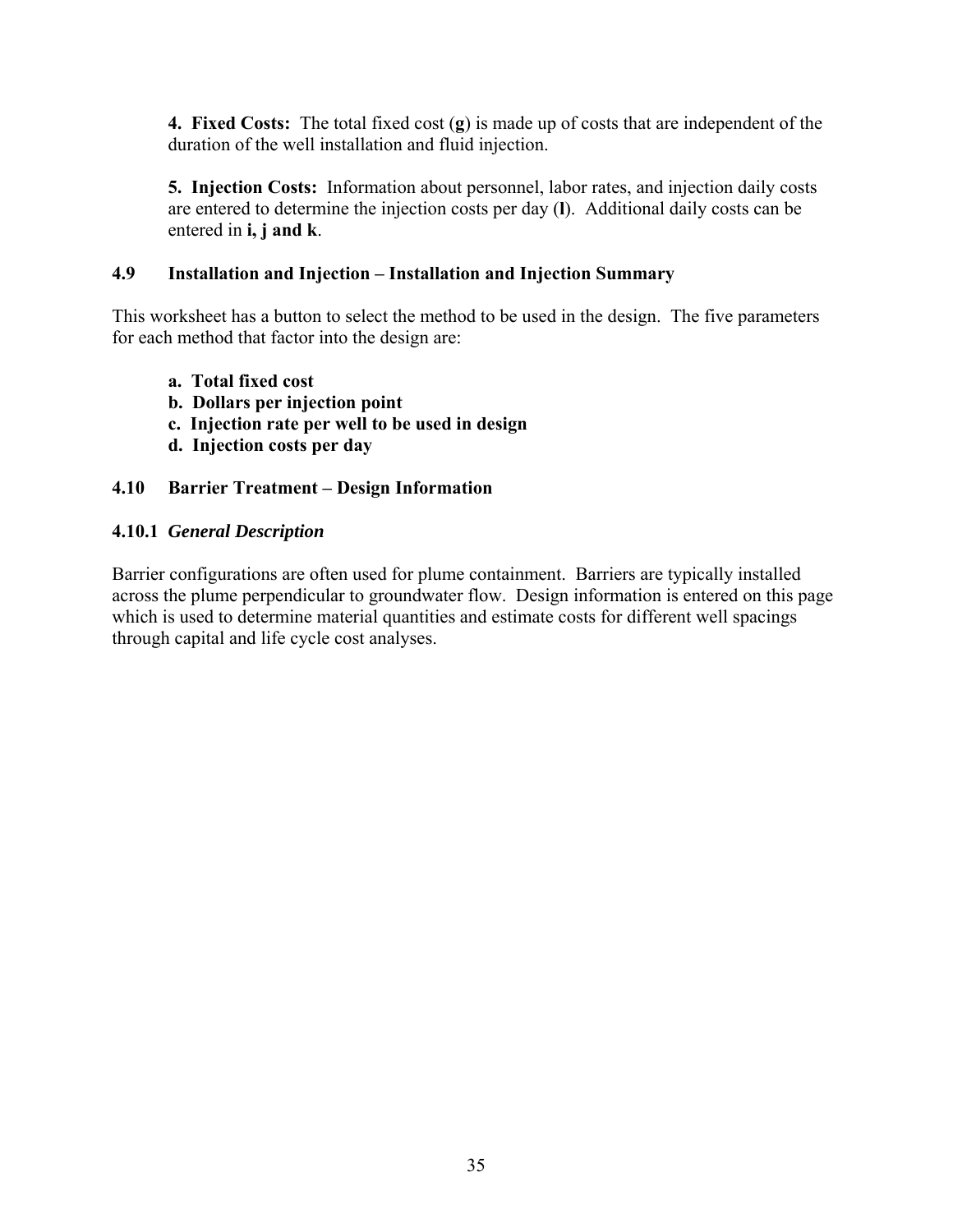#### **4.10.2** *Definitions*

 **1. Treatment Zone Dimensions:** A schematic of the barrier design is provided in Figure 4.1 and in the design tool.



**Figure 4.1. Emulsified Oil Barrier Design Schematic.** 

**a. Width (Y):** The user should enter the width of the barrier perpendicular to groundwater flow. Typically, the barrier should be 10% to 30% wider than the plume to account for changes/uncertainty in groundwater flow direction and hydraulic conductivity.

**c. Percentage of injection zone that transmits most flow:** This user entered value is used to account for the fact that the treatment zone may contain substantial layers of impermeable layers. The effective treatment zone thickness (**d**) should exclude the impermeable layers. If impermeable layers are unaccounted for then the design may be over designed resulting in much higher costs.

**e. Seepage velocity:** This value is copied over from the Aquifer Description page and is used along with the minimum allowable contact time to determine the number of rows necessary.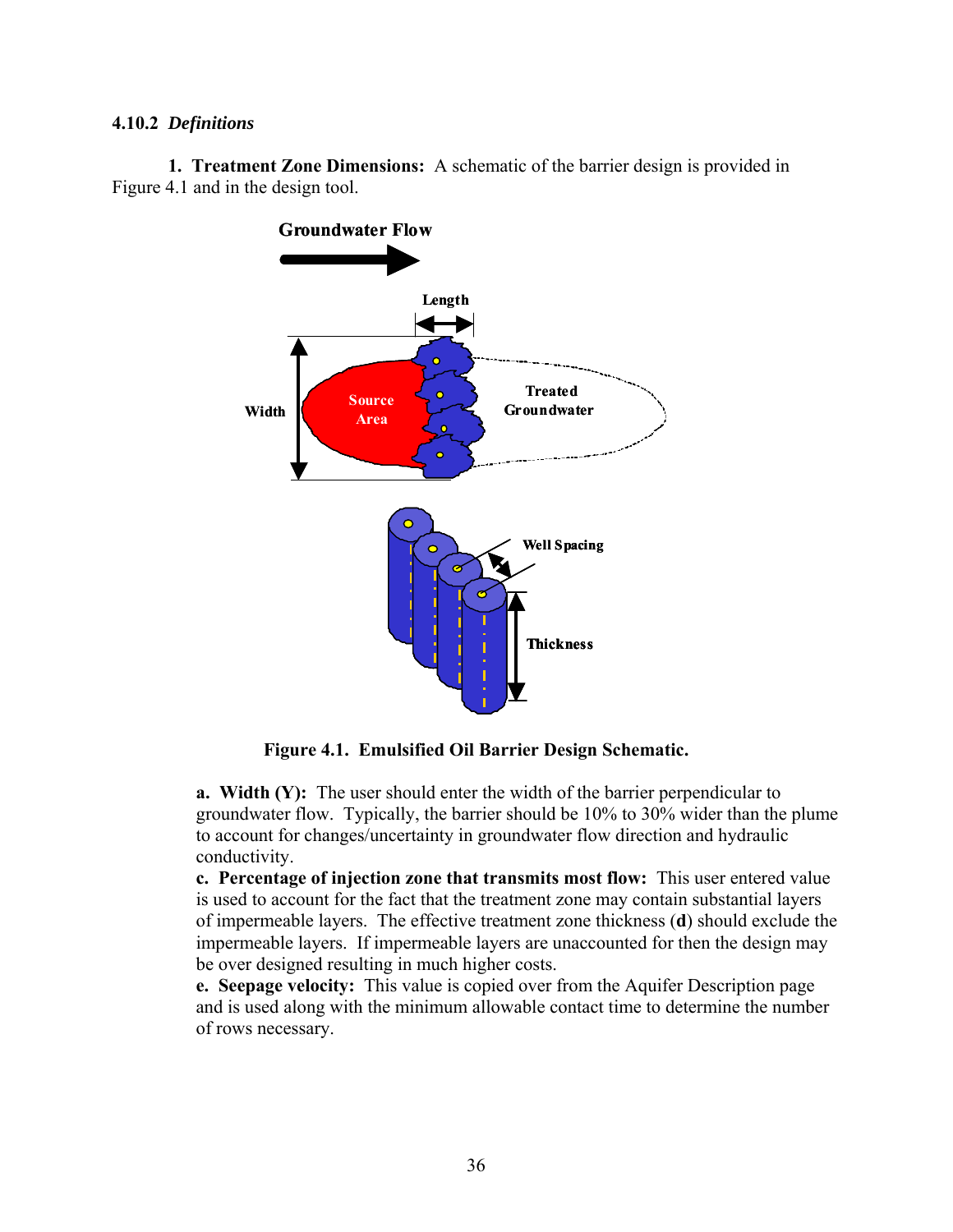#### **2. Treatment Zone Contact Time**

**a. Minimum allowable contact time:** The user enters an estimated contact time within the barrier reactive zone to achieve degradation of the target contaminants. The contact time is then used to calculate the number of rows needed (**see Capital Cost Analysis – Well Layout**).

$$
r = \frac{C_t * v}{S_w}
$$

 $r =$  number of rows  $C_t$  = contact time (days)  $v =$  non-reactive transport velocity (ft/day)  $S_w$  = well spacing ft

If  $C_t * v$  is less than the well spacing then the number of rows needed is determined by taking  $(C_t * v)/S_W$  and rounding up to the next whole number where  $S_W$  is the desired well spacing in feet. If  $C_t * v$  is greater than S<sub>W</sub> then only one row is needed to achieve the desired contact time.

The required contact time will be dependent on the target contaminants. Laboratory column experiments and limited field studies suggest a 2 to 4-month contact time when treating moderate to high concentrations of chlorinated solvents. The contact time for perchlorate may be substantially less. Longer contact times should be considered if there is high sulfate loading, very high contaminant concentrations, and a high removal efficiency is desired.

#### **3. Targeted Carbon Released**

**a. Average amount of DOC released:** Dissolved organic carbon (DOC) will be released from the barrier as the emulsified oil slowly degrades. This DOC released is in excess of that required for contaminant biodegradation and consumption of competing electron donors. Field monitoring data indicate that DOC released from barriers declines from hundreds of mg/L shortly after emulsion injection to tens of mg/L near the end of the operating life. Long-term average DOC concentrations are typically in the range of 40 to 100 mg/L. This value is an important component of the substrate consumption rate.

#### **4. Design Life**

**a. Total project life:** In this section, the user enters the project design life with a maximum of 30 years. For barriers, the design life is typically based on the expected life of the contaminant source.

**b. Substrate scaling factor (SF<sub>S</sub>):** Typically, contaminant treatment efficiency for emulsified oil barriers begins to decrease when 30 to 60% of the oil has been consumed by bacteria. While treatment efficiency does not go to zero, it may decline to unacceptable levels and reinjection may be needed to maintain performance. To account for this, the design tool includes a substrate scaling factor  $(SF<sub>S</sub>)$ . For example, if the theoretical life of a single injection (T) is 20 years and treatment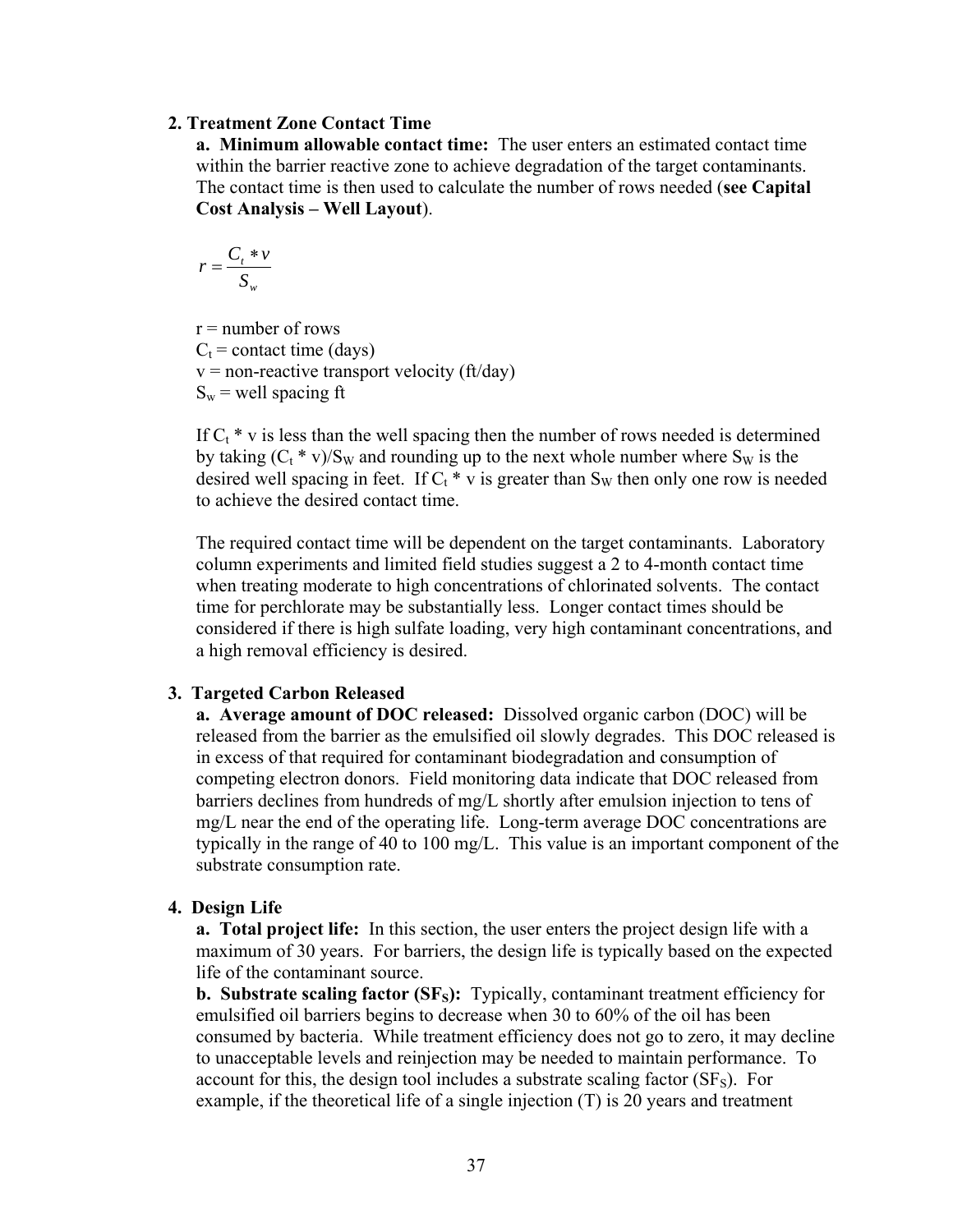performance declines to unacceptable levels once 40% of the oil is consumed (e.g.,  $SF<sub>S</sub> = 0.4$ ), the model will calculate a required reinjection interval (RI) as:

$$
RI = T * SF_S = 20 yr * 0.4 = 8 yr
$$

**c. Maximum time between reinjections:** This allows the user to specify a maximum reinjection interval to override the calculated reinjection interval. For example, if the model calculates a reinjection interval (RI) of 8 years, the user may decide to specify a maximum RI of 5 years based on personal experience. The design tool will then use an RI of 5 years in the life cycle cost analysis.

#### **5. Contact Efficiency**

**a, b. Mass and Volume Scaling Factors:** For the most effective treatment, emulsified oil should be uniformly distributed throughout the treatment zone. However in real aquifers, a variety of factors (e.g., injection well location, injection sequencing, subsurface heterogeneity) lead to a non-uniform oil distribution. A  $SF_{M}$ and a  $SF<sub>V</sub>$  are used to account for these effects in the design tool.

Effects of  $SF_{M}$  and  $SF_{V}$  on flow contact efficiency are shown in Figure 4.2. Upper and lower limits of the expected contact efficiency are printed on the spreadsheet as a function of the  $SF_M$  and  $SF_V$  to be used in the design. Higher values of  $SF_M$  and  $SF_V$ will result in improved contact efficiency while increasing cost.

Users should note that flow contact efficiency does not include any contact time criteria so groundwater is considered 'contacted' if it flows through a zone with greater than 5% of the maximum oil retention, even if the contact time is only a few minutes. Consequently, pollutant removal efficiency will likely be less than the contact efficiency.

The following equations are used to determine the amount of oil and water to inject in each well.

Mass of oil injected per well =  $SF_{M}$  OR<sub>M</sub>  $\rho_B$  BTV

Volume of fluid per well =  $SF<sub>V</sub>$  n<sub>e</sub> BTV

 $OR_M$  = maximum oil retention by aquifer material (lb/lb)  $p_B$  = bulk density (lb/ft<sup>3</sup>)  $n_e$  = effective porosity  $BTV =$  base treatment volume (ft<sup>3</sup>)

For barrier treatment, the BTV is defined as the volume of a cylinder with a diameter equal to the well spacing  $(S_W)$  and an effective treatment zone thickness, Z, where  $\overline{B} \overline{T} V = \frac{1}{4} \pi S_w^2 Z$ .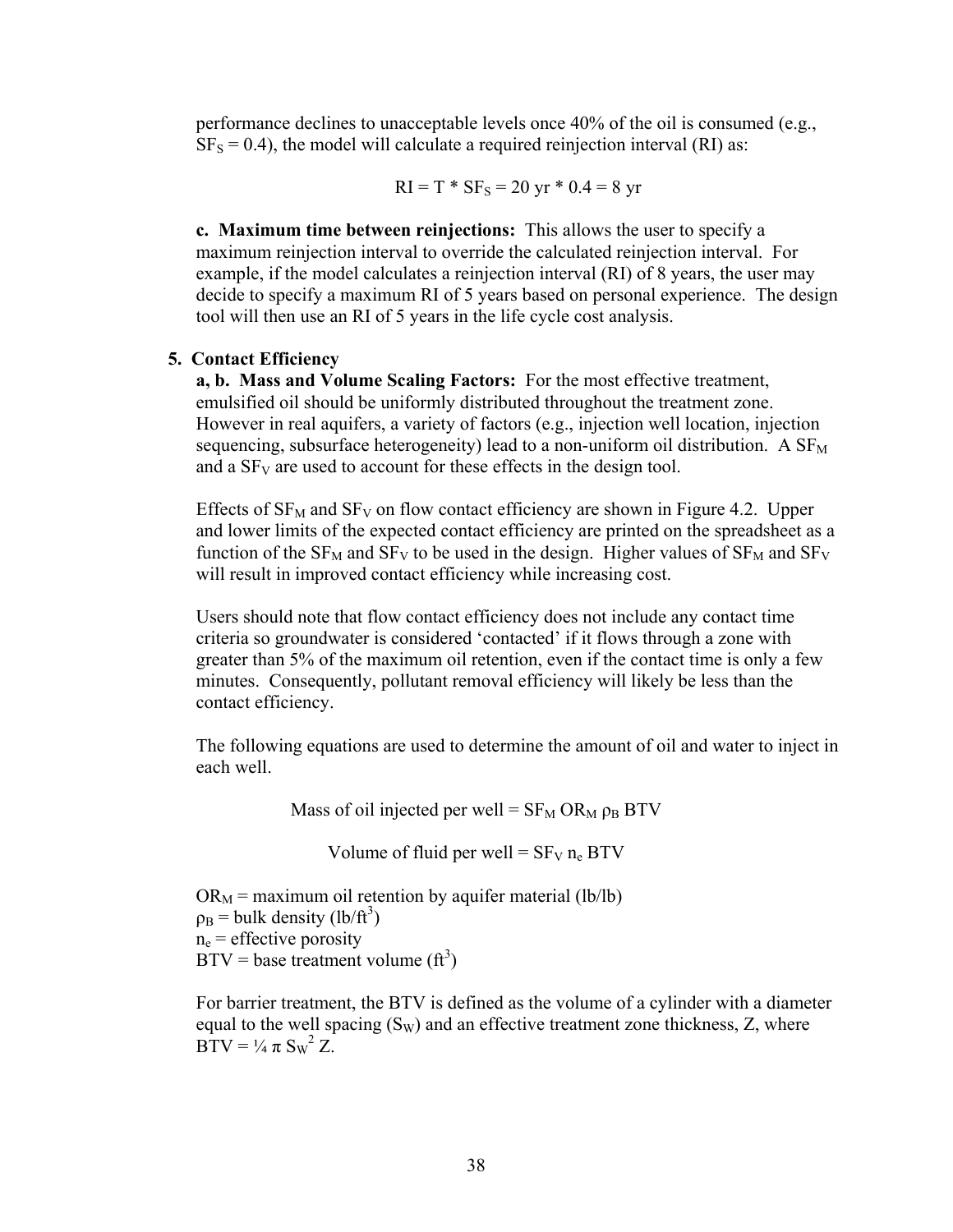

**Figure 4.2. Contact Efficiency for Barrier Treatment.** 

## **4.11 Barrier Treatment – Capital Cost Analysis**

#### **4.11.1** *General Description*

This section evaluates the capital costs associated with various well spacing configurations based on the design information. A graph of well spacing versus capital cost is displayed at the bottom of the page.

#### **4.11.2** *Definitions*

#### **Calculation of Well Spacing for Injection through Direct Push Rods**

For direct push injection, the design tool calculates the well spacing required to deliver the necessary injection volumes based upon the gallons injected per foot of injection interval as specified on the *Injection through Direct Push Rods* page. The well spacing is determined as follows:

$$
S_{w} = \sqrt{\frac{IV_{pt}}{SF_{v} * \frac{1}{4} * \pi * Z * n_{e} * 7.48 \frac{gal}{ft^{3}}}}
$$

 $S_W$  = calculated well spacing (ft)  $IV<sub>pt</sub>$  = gallons injected per injection point (gal)  $SF_V$  = volume scaling factor  $Z =$  effective vertical thickness of injection zone (ft)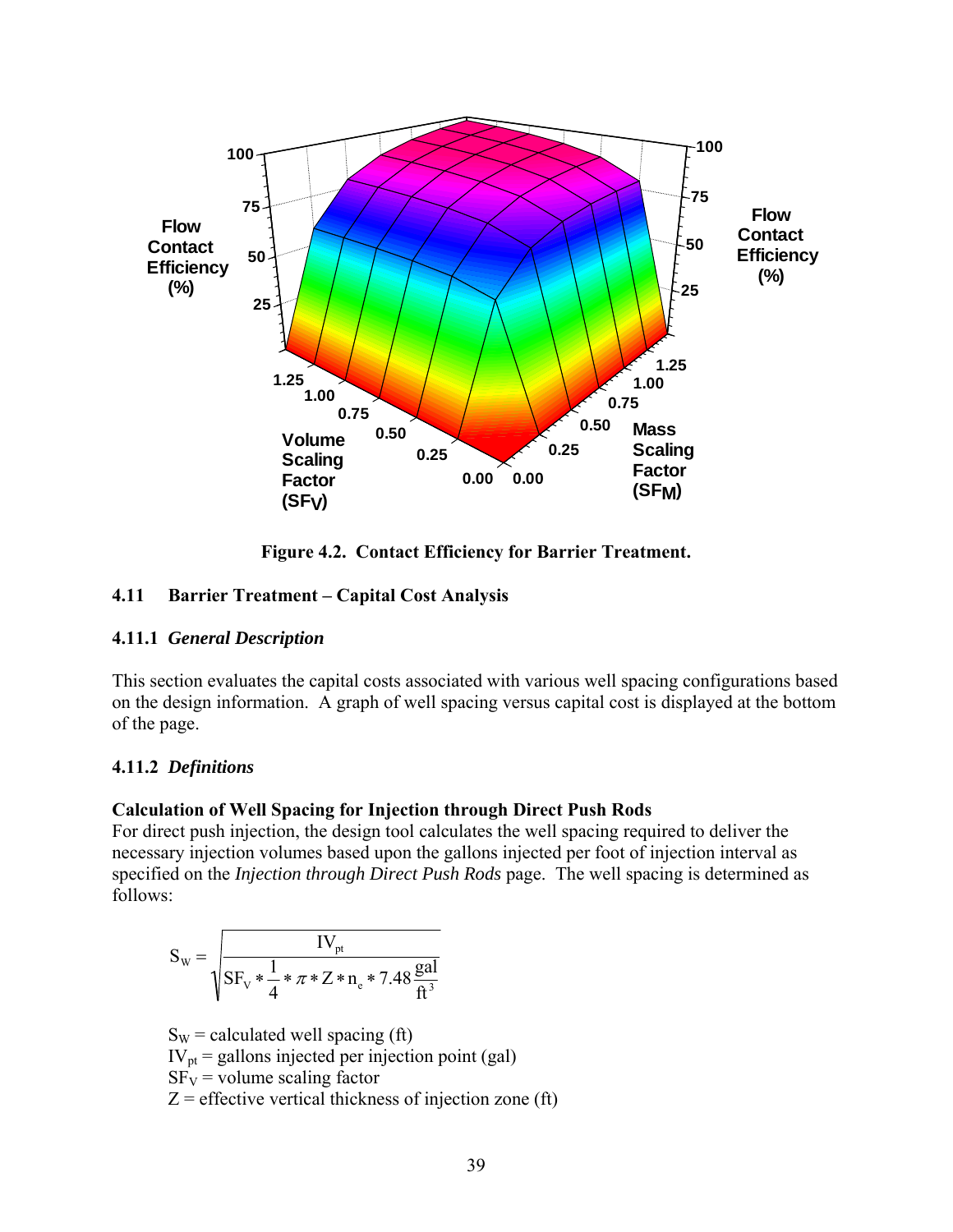$n_e$  = effective porosity

The well spacing is a function of the amount of fluid that can be injected per foot by direct push as well as the desired contact efficiency. Higher contact efficiencies require larger volumes to be injected which require more closely spaced injection points. This in turn increases cost. Once the well spacing is calculated, all subsequent calculations follow those outlined below.

 **1. Well Layout:** The tool determines the number of wells needed for each well spacing by dividing the barrier width by the well spacing.

**a. Minimum well spacing:** This is the minimum well spacing to be evaluated.

**b. Incremental increase in well spacing:** A total of nine different well spacings are evaluated. Changing the minimum and incremental values allows one to optimize the design by looking for the minimum capital cost.

**e. Number of rows:** See the section on contact time in section **4.10** for additional information.

#### **2. Fixed Costs**

**a. Planning, engineering, and permitting:** This is an estimate for the planning, engineering, and permitting costs that goes into the initial design. It is summed with the fixed cost from the selected installation and injection method to make up the total fixed cost (**c**). If post-remediation costs are significant they should be included here.

**3. Well Installation:** This cost is calculated by multiplying the number of wells for a given well spacing by the dollars per injection point for the selected installation and injection method.

## **4. Injection Information**

**a. Hours of injection per day:** The number of hours per day that injection will occur. This includes both attended and unattended injection and is used to calculate the time required to inject a well. This value will default to the value entered on the Injection through Direct Push Rods if this method is selected.

**b. Maximum number of wells to inject at one time:** Injecting multiple wells together reduces the total time it takes to complete injection resulting in a lower total cost. However, the number of wells to inject at once is usually limited to 10 wells to limit the chance that injecting too much emulsion and water at once will displace contaminants downgradient. When using Injection through Direct Push Rods only one well can be injected at a time.

**c. Percentage of total wells to inject at one time:** This value controls how many wells are injected at one time and is usually set to 50% to allow for enhanced contact throughout the aquifer. For example, if a barrier has 16 wells, and up to 50% of the wells may be injected at one time, then only 8 wells would be injected one day followed by the second 8 wells the next day. When using Injection through Direct Push Rods, this value will automatically go to 100% since only one well will be injected at a time.

**d. Required total water supply rate:** The amount of water needed for injection is the product of injection rate to be used in the design and the actual number of wells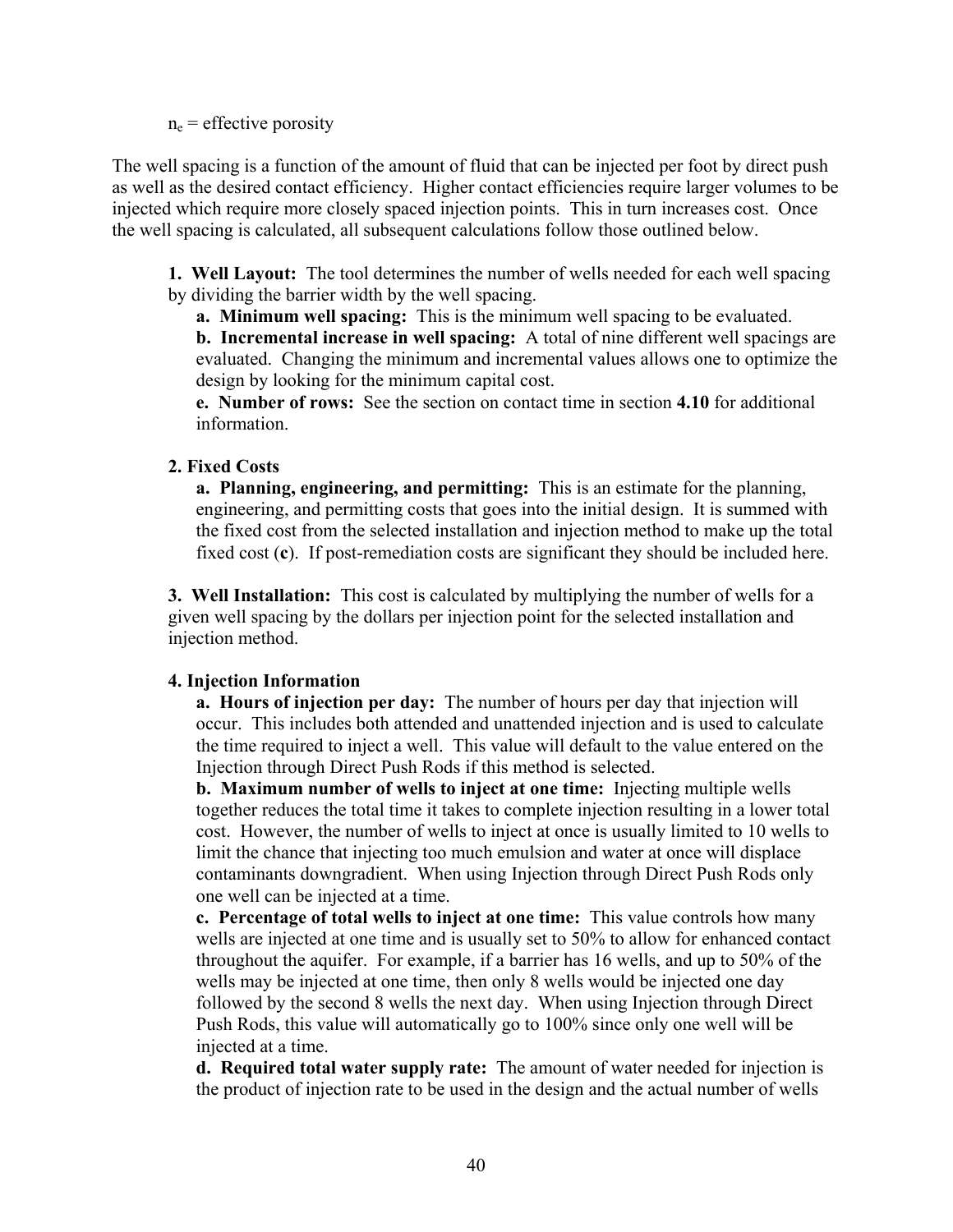injected simultaneously. If the required amount of water at a site is not available then either a lower injection rate or injecting fewer wells at a time will need to be used.

**5. Injection Costs:** For each well spacing, the total volume of injection fluid (water plus emulsified oil) is calculated based on the well spacing  $(S_w)$ , vertical thickness of injection zone (Z), effective porosity  $(n_e)$  and the Volume Scaling Factor (SF<sub>V</sub>) where:

Volume of fluid per well =  $SF_V n_e \frac{1}{4} \pi S_W^2 Z$ 

The total injection volume, expected injection rates, number of wells injected simultaneously, and daily injection costs are then used to determine the amount of injection time required for each well and the total injection costs. When using either well installation by direct push or conventional drilling, the time to complete a set of wells is rounded up to the next nearest day. This allows time for the emulsion to spread throughout the aquifer and minimizes the risk of displacing the contaminant. If injection through direct push rods is selected, then multiple wells can be injected in a day since only one well is injected at a time.

**6. Substrate:** For each well spacing, the amount of oil required is determined based on the well spacing  $(S_W)$ , effective vertical thickness of injection zone  $(Z)$ , maximum oil retention by the aquifer material ( $OR_M$ ), aquifer material bulk density ( $\rho_B$ ) and the mass scaling factor  $(SF_M)$  where:

Mass of oil per well = 
$$
SF_M * OR_M *_{B} * BTV
$$

The effective life of a single emulsion injection and the reinjection interval are calculated by using the following equations:

$$
T = \frac{Oil_{\text{total}}}{D * Q}
$$
  

$$
Q = Y * Z * K * i * 28.3 \frac{L}{ft^3} * 365 \frac{day}{yr}
$$

 $RI = T * SF<sub>S</sub>$ 

 $T =$  effective life of single injection (yrs)  $Oil_{total}$  = total mass of oil injected (lbs)  $D = oil$  demand (lbs/L)  $Q$  = water flux  $(L/vr)$  $Y =$  treatment zone width (ft)  $Z =$  effective treatment zone thickness (ft)  $K =$  hydraulic conductivity (ft/day)  $i =$ hydraulic gradient (ft/ft)  $RI =$  reinjection interval (yrs)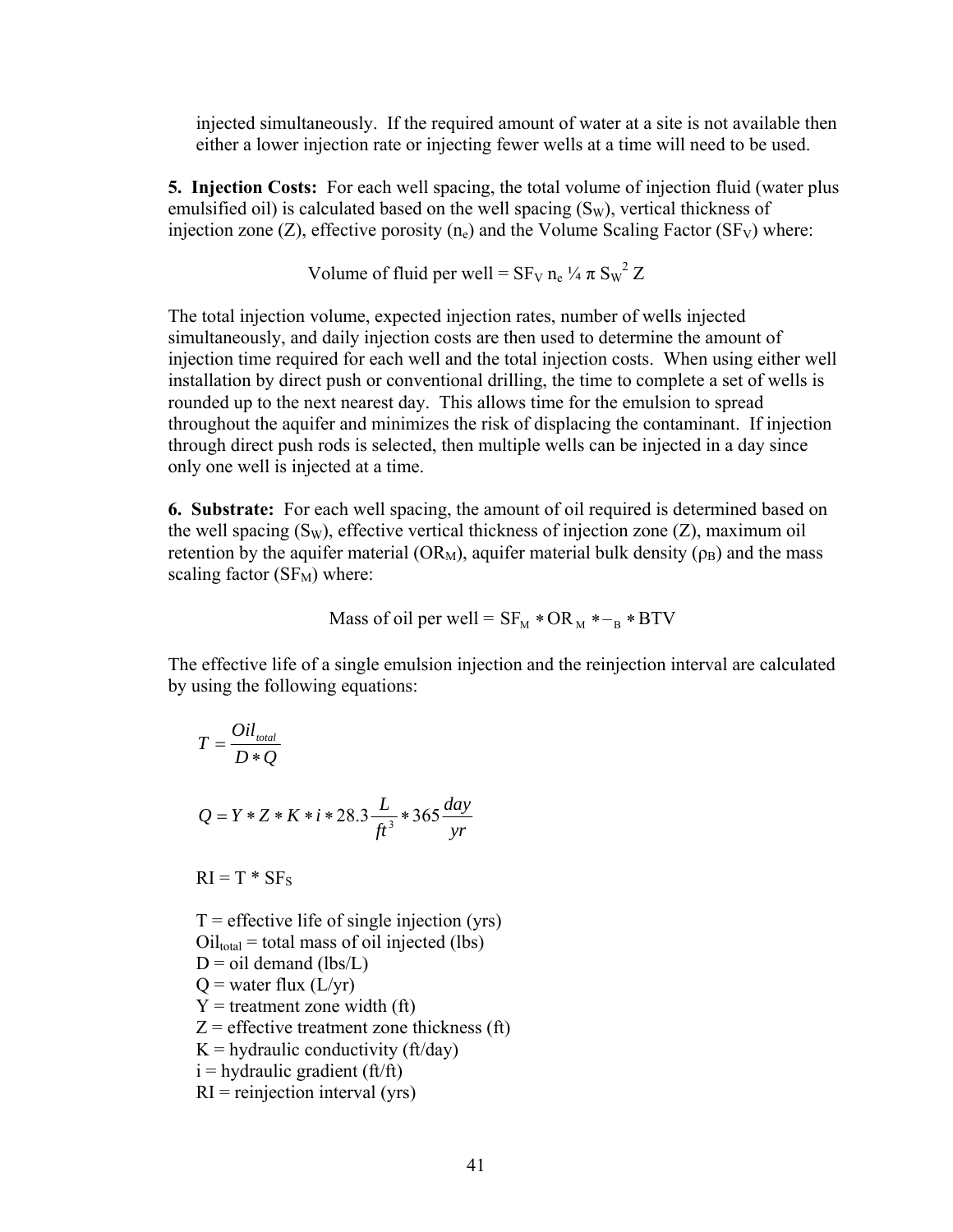$SF<sub>S</sub>$  = substrate scaling factor

**7. Total Installation and Injection Costs:** The fixed well installation, injection, and substrate costs are summed to provide the user with the total capital costs for each well spacing. The cost data are also displayed graphically. Based on the cost data, the user can see the effect of well spacing on capital cost. It is important to keep in mind that these costs are only for the initial installation and injection event.

#### **4.12 Barrier Treatment – Life Cycle Analysis**

#### **4.12.1** *General Description*

This section calculates estimated re-injection costs which can be used to estimate life-cycle costs. Information related to future injections is entered and then costs are calculated for future injections as well as the net present value of the design. A graph displays well spacing vs. NPV to aid in selecting a design. Selecting a design lets one see a breakdown of the costs for that design.

#### **4.12.2** *Definitions*

**1. First Event Costs:** These values are the capital costs for the initial installation and injection event carried over from the capital cost analysis.

#### **2. Life Cycle Analysis**

**a. Annual interest rate:** This is the annual interest rate used to compute NPV. Typically, a rate between 3.5% and 5% is used.

**b. Engineering, planning, and permitting costs:** The estimated cost to engineer, plan, and permit future installation and injection events. This value will typically be less than the value for the initial design entered in the Capital Cost Analysis page.

**c. Fixed costs:** This value is carried over from the selected installation and injection method.

**d. Annual monitoring and reporting costs:** The cost each year for monitoring and reporting. Depending on the number of wells and how often samples are taken, this can range from \$5,000 per year upwards to \$20,000 per year.

**e. Well rehabilitation and/or installation cost:** The percentage of the first event cost for well installation that will be used for future events. This covers any costs necessary to prepare the wells for injection. If injection through direct push rods is selected then this value will always be 100% as the points are temporary.

#### **3. Life-Cycle Cost Analysis**

**a. Injection costs per future event:** Based on the information supplied in section 2 above, this is the capital cost for each future installation and injection event. Once again, the reinjection interval is determined by taking the lesser of the calculated reinjection interval  $(RI = T * SF_s)$  and the user entered maximum time between reinjections.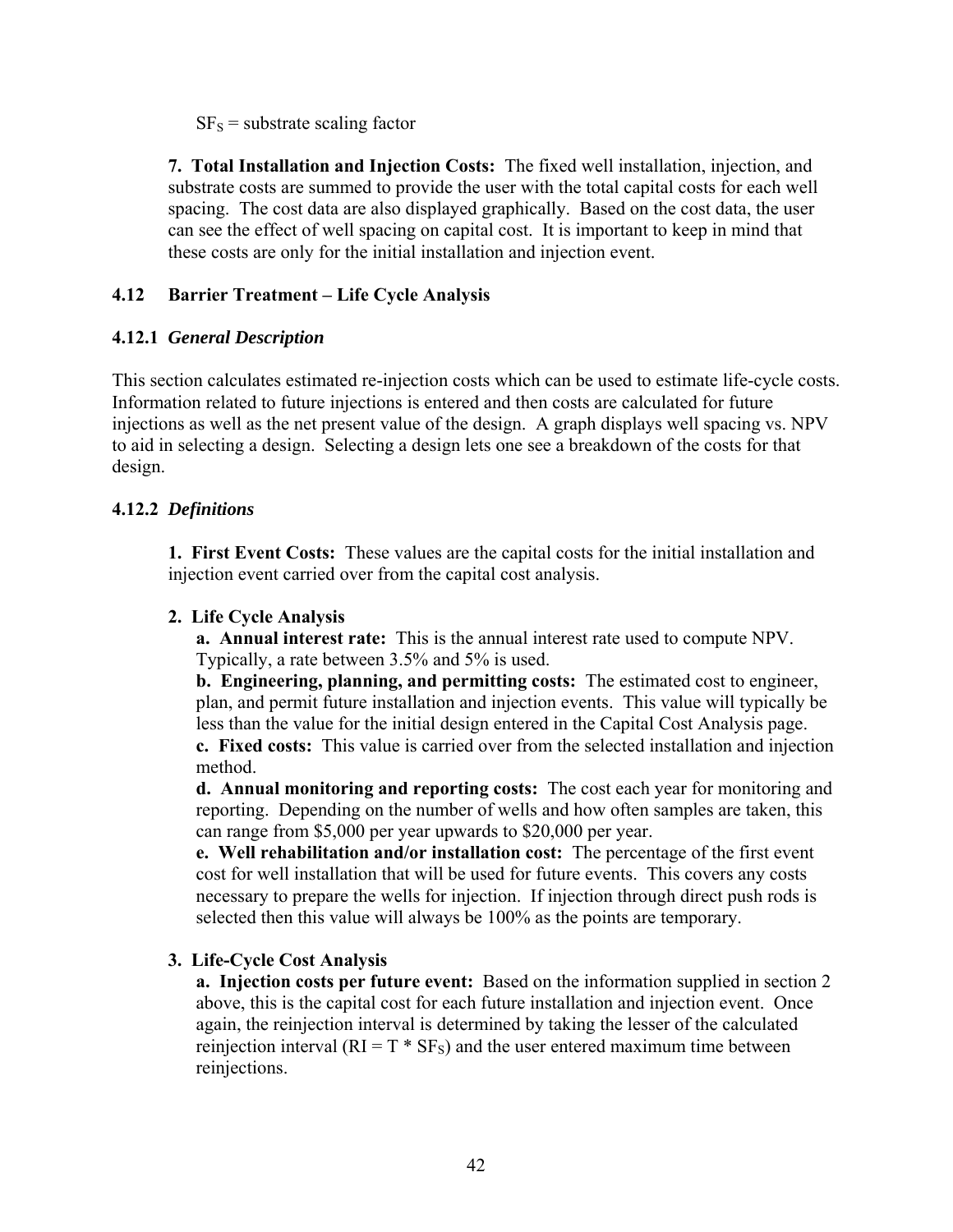**b. Net present value for design life:** This section shows the reinjection frequency (**b**), the NPV for monitoring and reporting (**c**), and the NPV for the total injection costs (**d**). The project life NPV (**e**) is the sum of the NPV for monitoring and reporting and the NPV for the total injection costs.

# **4.13 Barrier Treatment – Net Present Value For Selected Design**

This section breaks down the net present values for the design selected on the Life Cycle Analysis page. The NPV cost is shown for each item pertaining to a year. The event total is the sum of fixed costs, well installation, labor for injection, and substrate. Total is the sum of monitoring and the injection event. The cumulative cost is the total NPV up to and including that year. The total cost (**b**) shows the sum of each component: monitoring, fixed costs, well installation, labor for injection, substrate, event, and total. The graph on the bottom left shows the annual costs for the different components to see what is contributing most to the cost of the design. The graph to the right shows the cumulative NPV versus the year.

# **4.14 Barrier Treatment – Selected Design**

This is a summary of the selected design and shows information on the design layout, costs for initial and future installation and injection events, and the total life cycle costs. Design parameters, which directly affect the design, are also shown as well as section to include additional notes about the design. The summary should be printed or saved before modifying the design.

# **4.15 Area Treatment – Design Information**

## **4.15.1** *General Description*

Area treatments are often used to treat source areas or entire plumes. The area treatment design assumes several rows of injection wells are installed across the plume or source area perpendicular to groundwater flow. Design information is entered on this page and used to determine material quantities and estimate costs for different well spacings through capital and life cycle cost analyses.

## **4.15.2** *Definitions*

 **1. Treatment Zone Dimensions:** A schematic of the barrier design is provided in Figure 4.3 and in the design tool.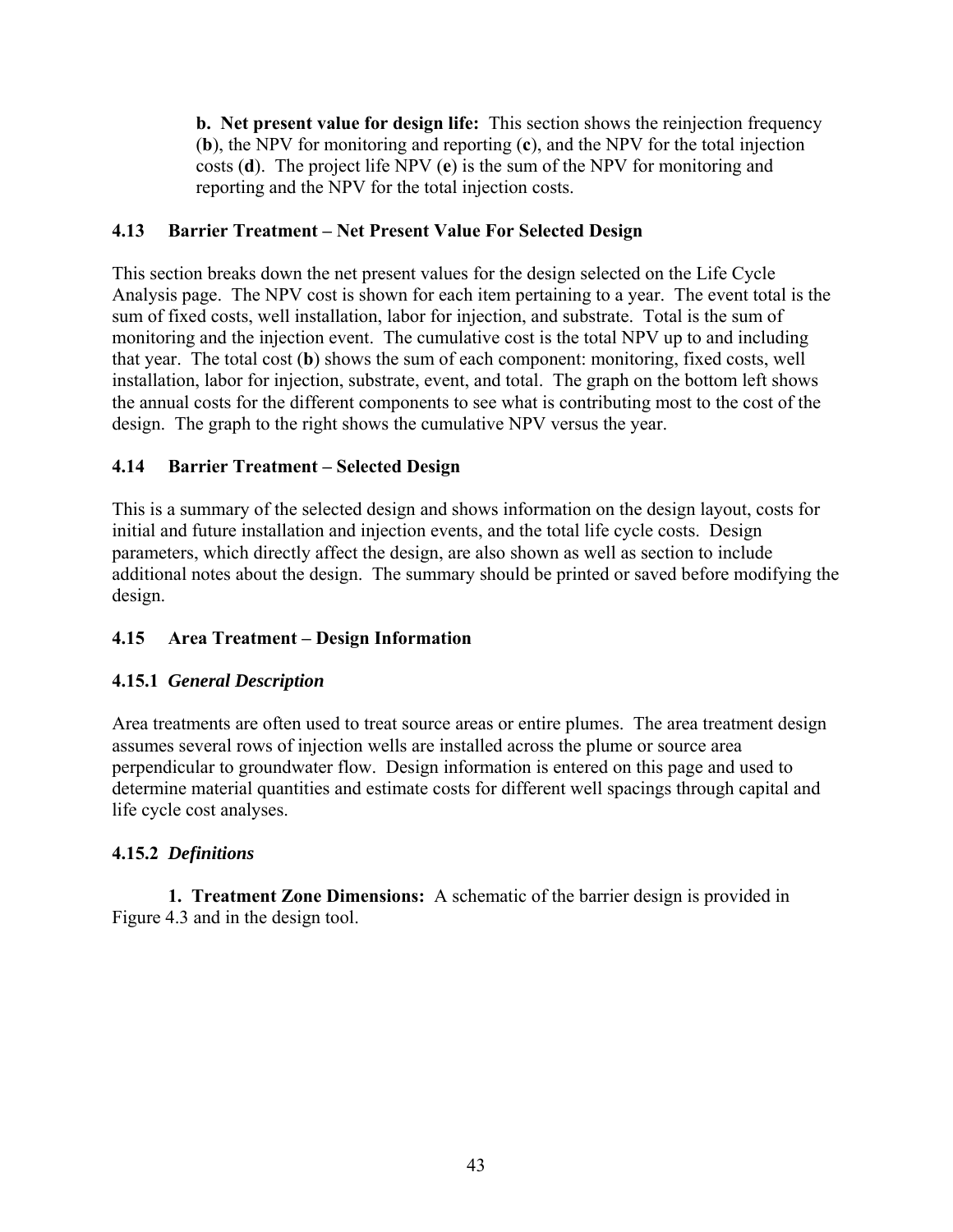

**Figure 4.3. Emulsified Oil Area Treatment Design Schematic.** 

**a. Width (Y):** The user should enter the width of the treatment zone perpendicular to groundwater flow.

**b.** Length (X): The user enters the length of the treatment zone parallel to groundwater flow.

**c. Row spacing:** This is a ratio of well spacing to row spacing to determine how far apart the barriers will be spaced. For example, a ratio of 2 to 1 and a well spacing of 5 ft the rows will be spaced 10 feet apart for the length of the treatment zone.

Depending on which ratio is selected the graph of contact efficiency will change. **d. Percentage of injection zone that transmits most flow:** This user entered value is used to account for the fact that the treatment zone may contain substantial layers of impermeable layers. The effective treatment zone thickness (**f**) should exclude the impermeable layers. If impermeable layers are unaccounted for then the design may be over designed resulting in much higher costs.

#### **2. Design Life**

**a. Reinjection interval:** The reinjection interval is a fixed value specified by the user. The value entered will carry over to the life-cycle cost analysis. Personal experience or other studies should be consulted when determining this value.

**b. Total project life:** In this section, the user enters the project design life with a maximum of 30 years. Accurate estimation of the actual time to remediate a source area is extremely difficult and is beyond the scope of this design tool. Laboratory studies and field pilot tests have demonstrated that oil addition can stimulate rapid biodegradation of contaminants in the higher permeability zones with contaminants degraded to low levels in 6 to 12 months. However, mass transfer limitations may greatly reduce the rate that DNAPLs and contaminants in low permeability zones are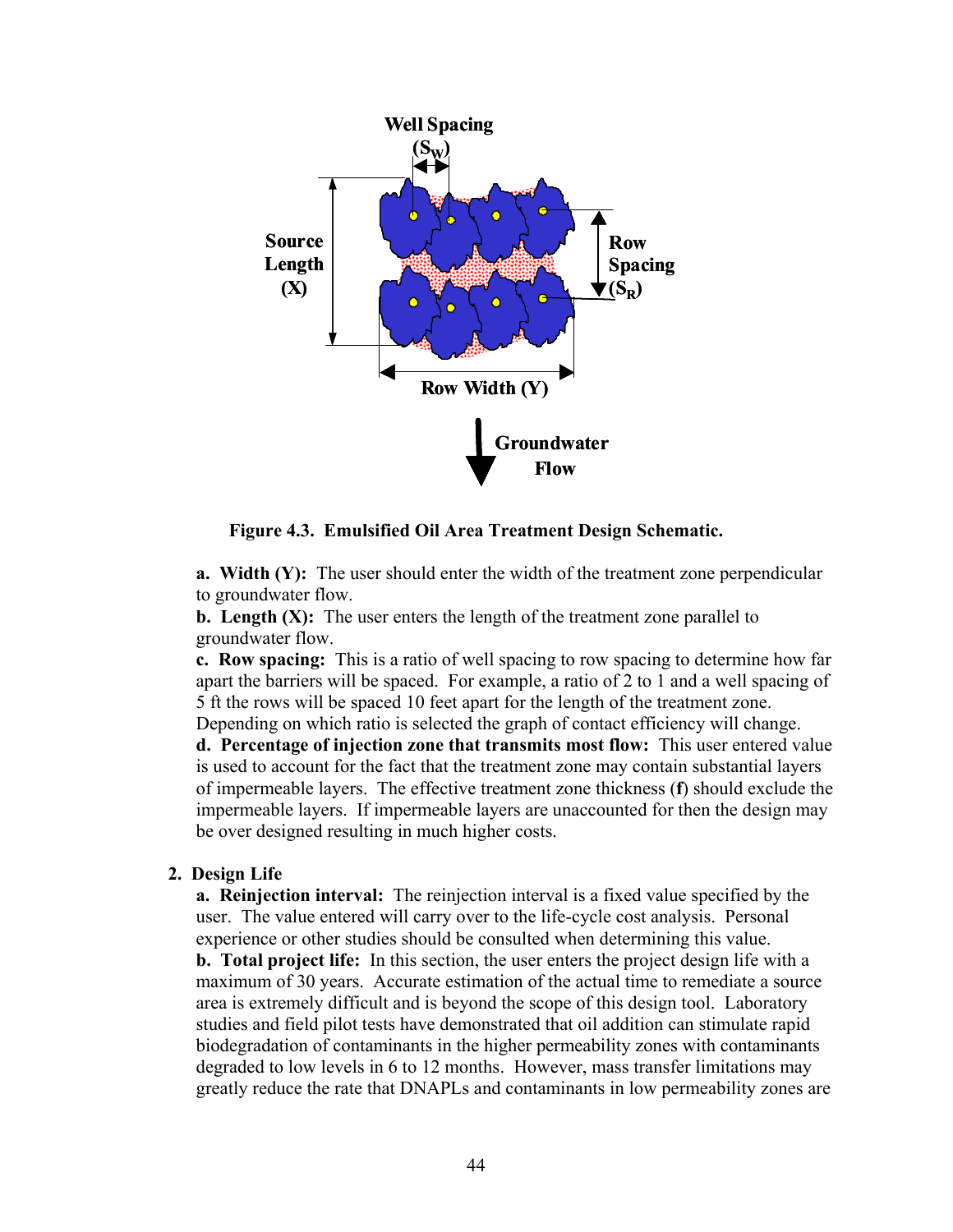degraded. If residual oils are present, aqueous phase contaminants will be degraded as they diffuse out into the more mobile portions of the aquifer. However, once the oil is depleted, aqueous phase contaminants may be released to the downgradient aquifer. For most source areas, a five-year project life should be provided as a minimum with the expectation that additional oil may need to be injected at some time in the future.

#### **3. Contact Efficiency**

**a, b. Mass and Volume Scaling Factors:** In an ideal, homogeneous aquifer, emulsified oil should be uniformly distributed between throughout the treatment zone. However, in real aquifers, a variety of factors such as injection well location, injection sequencing, subsurface heterogeneity lead to a non-uniform oil distribution. A Mass Scaling Factor ( $SF_M$ ) and Volume Scaling Factor ( $SF_V$ ) are used to account for these effects in the design tool.

Effects of  $SF_{M}$  and  $SF_{V}$  on the volume contact efficiency are shown in Figure 4.4 and 4.5 depending on which row spacing ratio is used. Upper and lower limits of the expected contact efficiency are printed on the spreadsheet as a function of the  $SF<sub>M</sub>$ and  $SF_V$  to be used in the design. Higher values of  $SF_M$  and  $SF_V$  will result in improved contact efficiency, while increasing cost. The following equations are used to determine the amount of oil and water to inject in each well.

Mass of oil injected per well = 
$$
\frac{SF_{M} * OR_{M} * n_{e} * BTV}{w}
$$

Volume of fluid per well = 
$$
\frac{SF_v * n_e * BTV}{w}
$$

 $OR_M$  = maximum oil retention by aquifer material (lb/lb)  $p_B$  = bulk density (lb/ft<sup>3</sup>)  $n_e$  = effective porosity  $BTV =$  base treatment volume (ft<sup>3</sup>)  $w =$  total number of wells

The BTV is defined as the volume of the target treatment zone where  $BTV = X^*Y^*Z$ .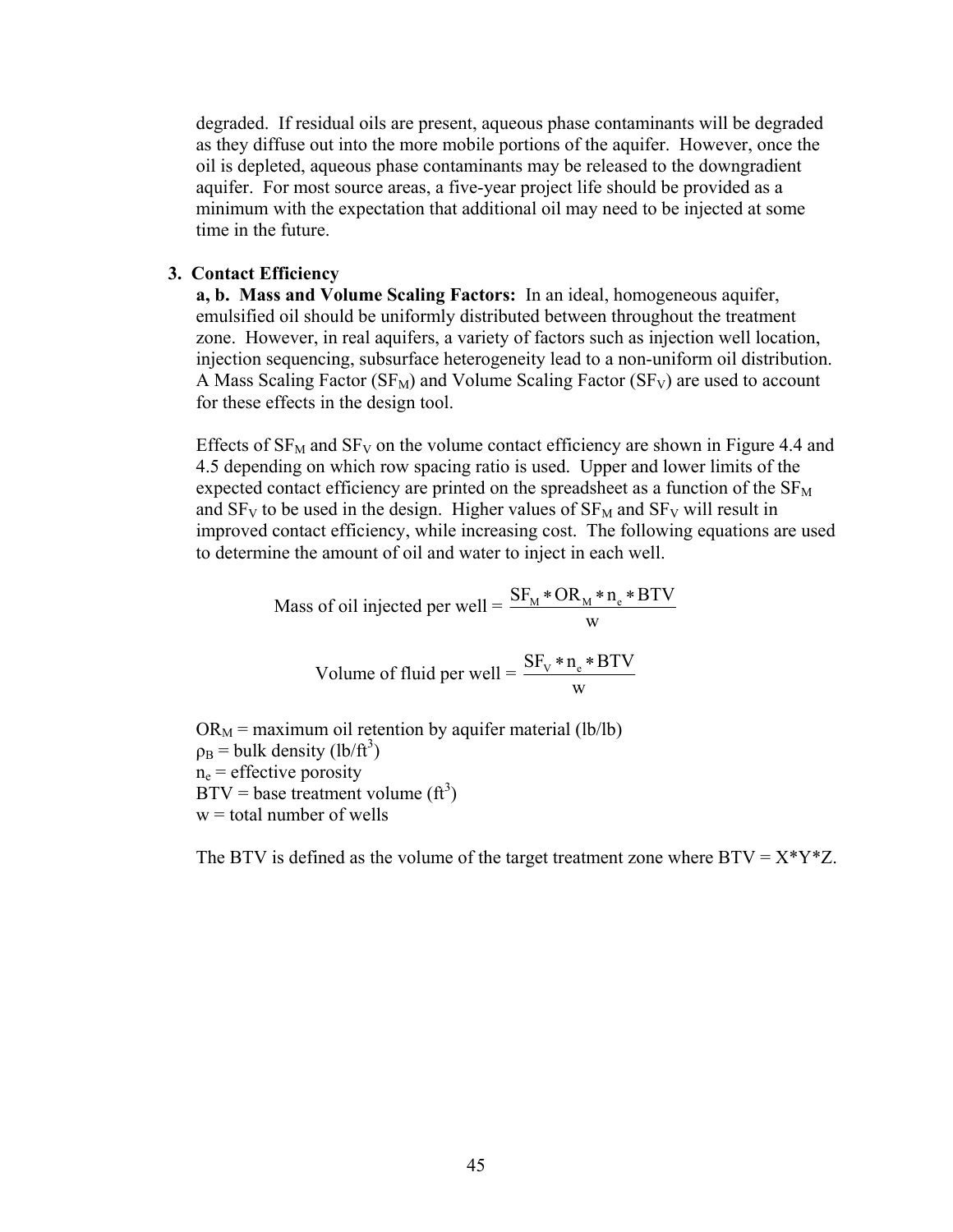

**Figure 4.5. Contact Efficiency for Area Treatment when Row Spacing = 2 \* Well Spacing.**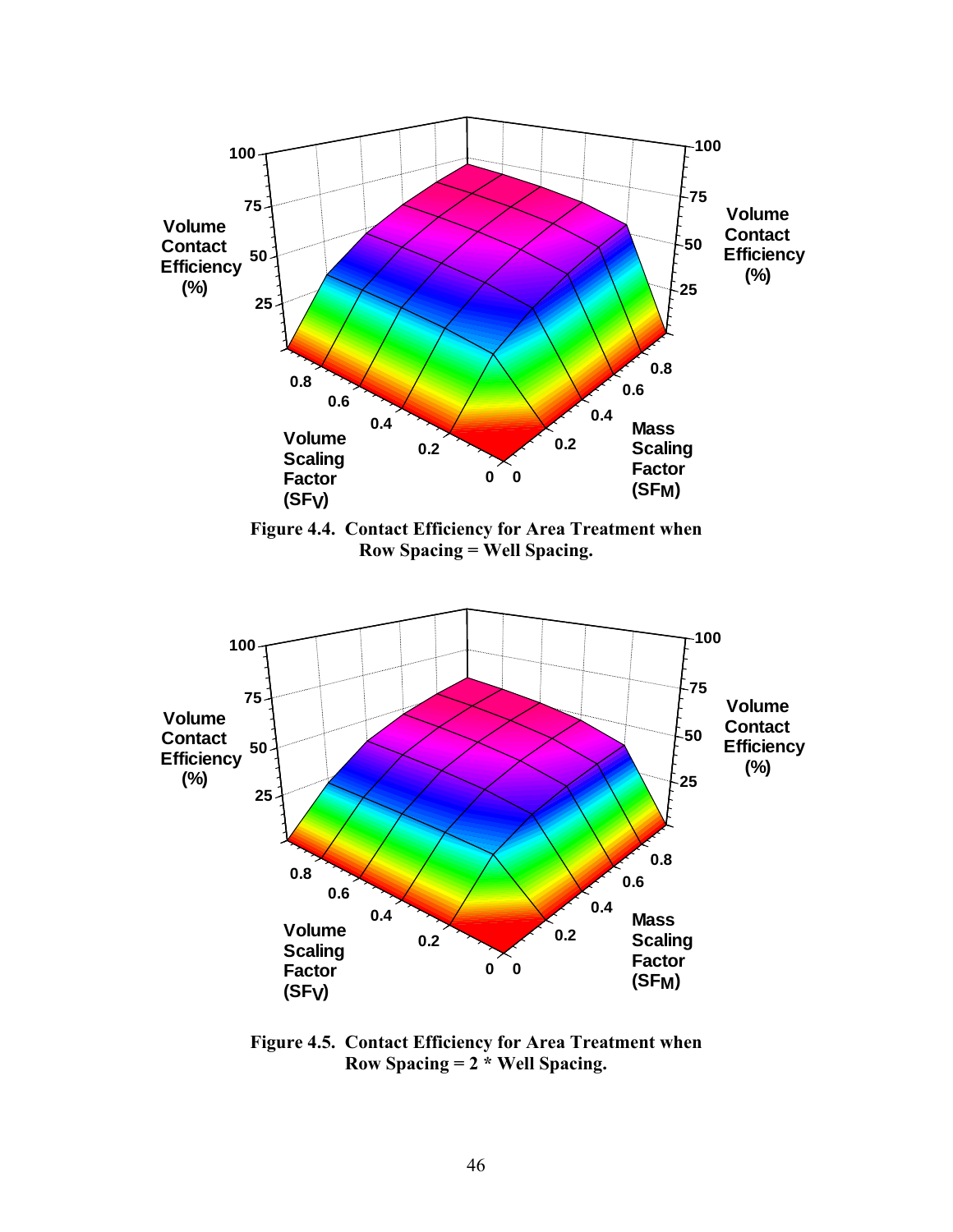#### **4.16 Area Treatment– Capital Cost Analysis**

#### **4.16.1** *General Description*

This section evaluates the capital costs associated with various well spacing configurations based on the design information. A graph of well spacing versus capital cost is displayed at the bottom of the page.

#### **4.16.2** *Definitions*

#### **Calculation of Well Spacing for Injection through Direct Push Rods**

For direct push injection, the design tool calculates the well spacing required to deliver the necessary injection volumes based upon the gallons injected per foot of injection interval as specified on the *Injection through Direct Push Rods* page. First the total injection volume is calculated then the well spacing is determined. The equations are as follows:

$$
IV_{total} = SF_V * X * Y * Z * n_e
$$

$$
S_{\rm w} = \sqrt{\frac{X*Y}{IV_{\rm total} \times 7.48 \frac{\text{gal}}{\text{ft}^3}}}
$$

 $IV_{total} =$  total injection volume (ft<sup>3</sup>)  $SF_V$  = volume scaling factor  $X =$  treatment zone width (ft)  $Y =$  treatment zone length (ft)  $Z =$  effective vertical thickness of injection zone (ft)  $n_e$  = effective porosity  $S_W$  = calculated well spacing (ft)  $IV<sub>pt</sub>$  = gallons injected per injection point (gal)

The well spacing is a function of the volume of fluid that that can be injected per direct push point and the desired contact efficiency. Higher contact efficiencies require larger injection volumes and more injection points. This in turn increases cost. Once the well spacing is calculated, all subsequent calculations follow those outlined below.

**1. Well Layout:** The tool determines the number of wells for each row of wells by dividing the width by the well spacing. The number of rows is the treatment zone length divided by the row spacing.

**a. Minimum well spacing:** This is the minimum well spacing to be evaluated.

**b. Incremental increase in well spacing:** A total of nine different well spacings are evaluated. Changing the minimum and incremental values allows one to optimize the design by looking for the minimum capital cost.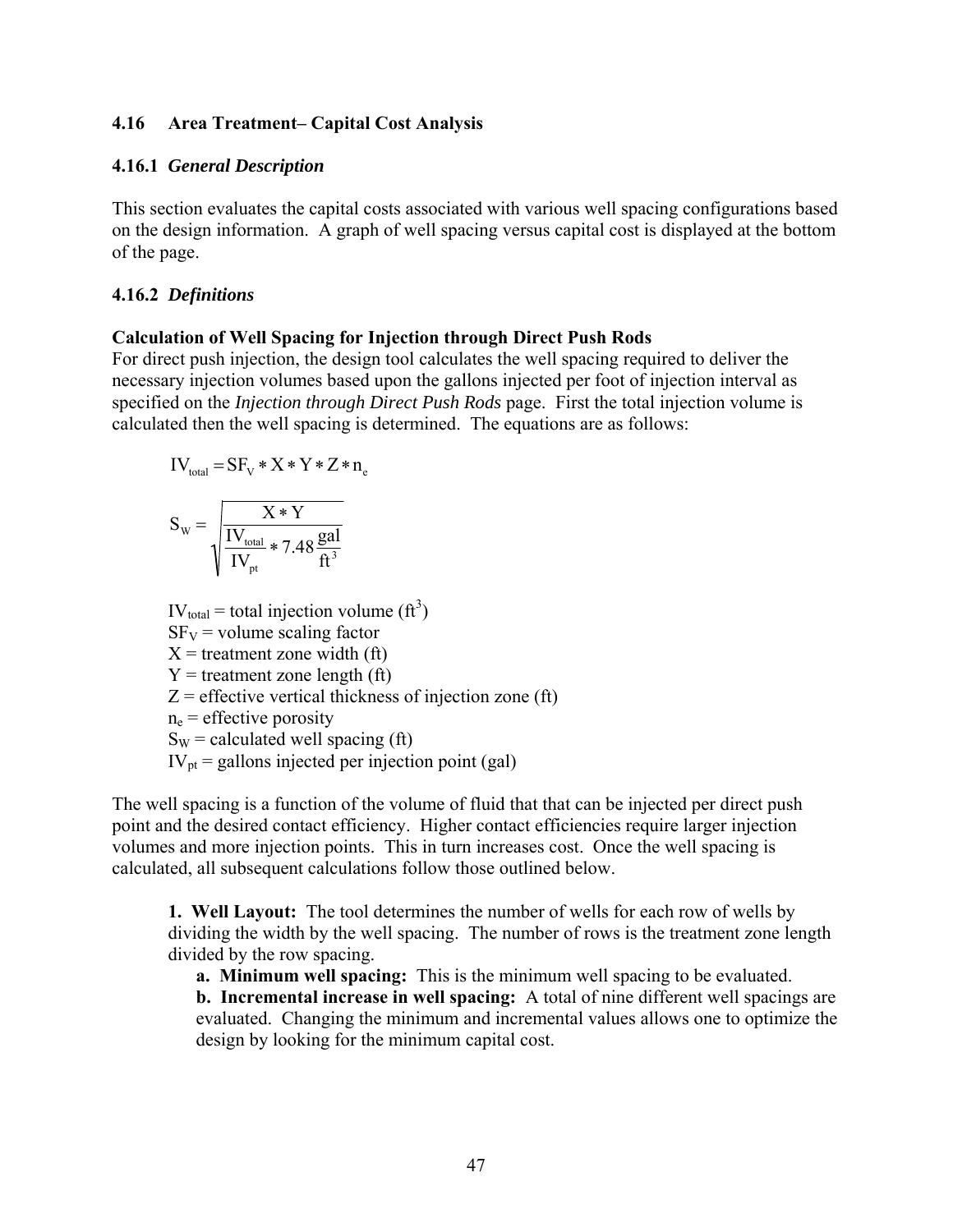#### **2. Fixed Costs**

**a. Planning, engineering, and permitting:** This is an estimate for the planning, engineering, and permitting costs that goes into the initial design. It is summed with the fixed cost from the selected installation and injection method to make up the total fixed cost (**c**). If post-remediation costs are significant then they should be included here.

**3. Well Installation:** This cost is calculated by multiplying the number of wells for a given well spacing by the dollars per injection point for the selected installation and injection method.

#### **4. Injection Information**

**a. Hours of injection per day:** The number of hours per day that injection will occur. This includes both attended and unattended injection and is used to calculate the time required to inject a well. This value will default to the value entered on the *Injection through Direct Push Rods* page if that method is selected.

**b. Maximum number of wells to inject at one time:** Injecting multiple wells together reduces the total time it takes to complete injection resulting in a lower total cost. However, the number of wells to inject at once is usually limited to 10 wells to limit the chance that injecting too much emulsion and water at once will displace contaminants downgradient. When using Injection through Direct Push Rods only, one well can be injected at a time.

**c. Percentage of total wells to inject at one time:** This value controls how many wells can be injected at one time and is usually set at 50% to allow for enhanced contact throughout the treatment zone. For example, if an area treatment has 16 wells and up to 50% of the wells may be injected at one time, then only 8 wells will be injected one day followed by the second set of 8 wells the next day. When using injection through direct push rods, this value will automatically go to 100% since only one well will be injected at a time.

**d. Required total water supply rate:** The amount of water needed for injection is the product of injection rate to be used in the design and the actual number of wells injected simultaneously. If the required amount of water at a site is not available, then either a lower injection rate needs to be used or fewer wells can be injected at a time.

**5. Injection:** For each well spacing, the total volume of injection fluid (water plus emulsified oil) is calculated based on the well spacing  $(S_W)$ , vertical thickness of injection zone (Z), effective porosity  $(n_e)$  and the Volume Scaling Factor (SF<sub>V</sub>) where:

Volume of fluid per well = 
$$
\frac{SF_{M} * n_{e} * BTV}{w}
$$

The total injection volume, expected injection rates, number of wells injected simultaneously, and daily injection costs are then used to determine the amount of injection time required for each well and the total injection costs. When using either well installation by direct push or conventional drilling the time to complete a set of wells is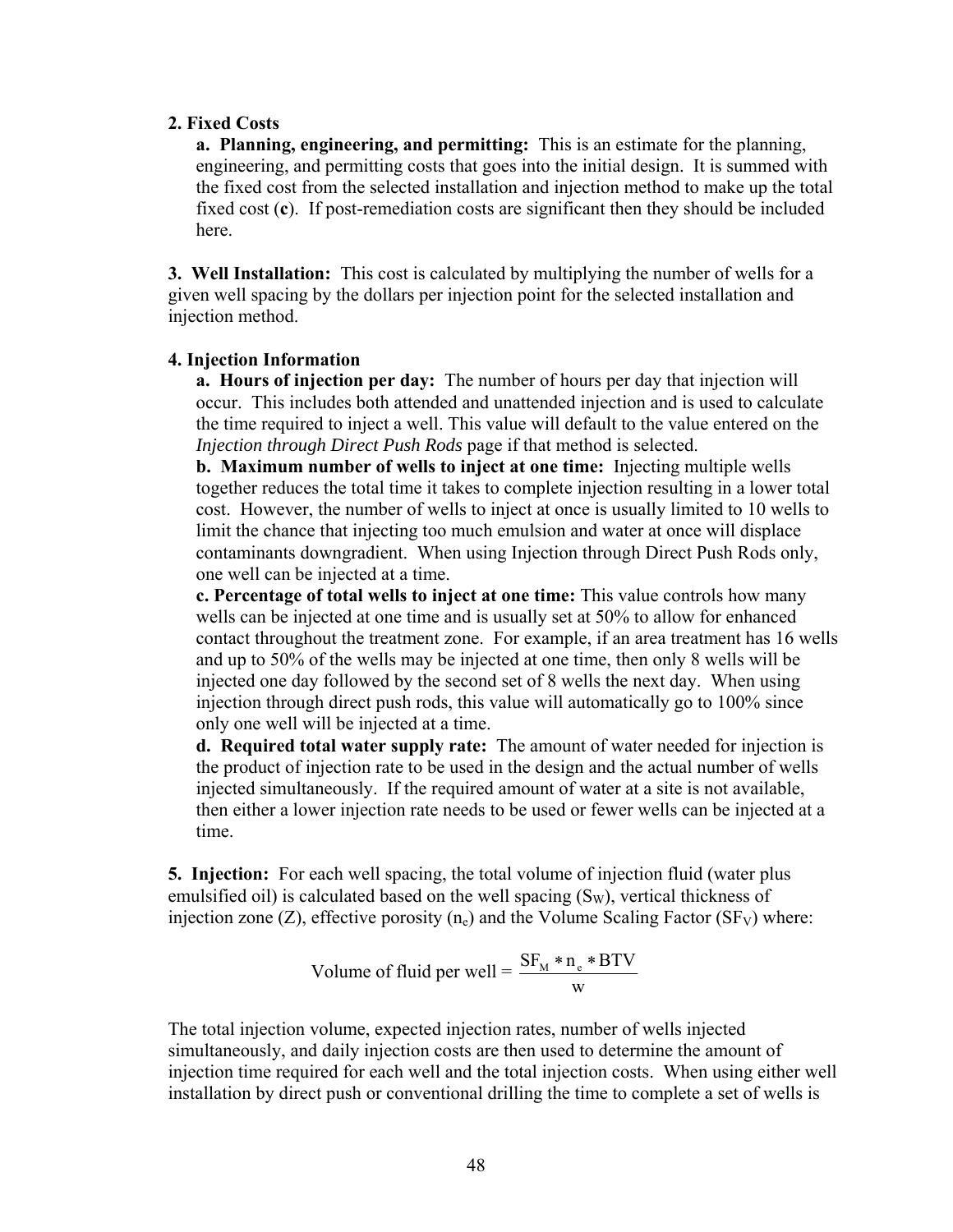rounded up to the next nearest day. This allows time for the emulsion to spread throughout the aquifer and minimizes the risk of displacing the contaminant. If injection through direct push rods is selected then multiple wells can be injected in a day since only one well is injected at a time.

**6. Substrate:** For each well spacing, the amount of oil required is determined based on the based on the well spacing  $(S_W)$ , vertical thickness of injection zone  $(Z)$ , maximum oil retention by the aquifer material ( $OR_M$ ), aquifer material bulk density ( $\rho_B$ ) and the mass scaling factor  $(SF_M)$  where:

Mass of oil per well = 
$$
\frac{SF_{M} * OR_{M} * -_{B} * BTV}{W}
$$

**7. Total Installation and Injection Costs:** The fixed, well installation, injection, and substrate costs are summed to provide the user with the total capital costs for each well spacing. The cost data are also displayed graphically. Based on the cost data, the user can see the effect of well spacing on capital cost. It is important to keep in mind that these costs are only for the initial installation and injection event.

## **4.17 Area Treatment – Life Cycle Analysis**

#### **4.17.1** *General Description*

This section calculates estimated re-injection costs which can be used to estimate life-cycle costs. Information related to future injections is entered and then costs are calculated for future injections as well as the net present value of the design. A graph displays well spacing vs. NPV to aid in selecting a design. Selecting a design lets one see a breakdown of the costs for that design.

#### **4.17.2** *Definitions*

**1. First Event Costs:** These values are the capital costs for the initial installation and injection event carried over from the capital cost analysis.

#### **2. Life Cycle Analysis**

**a. Annual interest rate:** This is the annual interest rate used to compute net present values. Typically, a rate between 3.5% to 4.5% is used.

**b. Planning, engineering, and permitting costs:** The estimated cost to engineer, plan, and permit future installation and injection events. This value will typically be less than the value for the initial design entered in the Capital Cost Analysis page. **c. Fixed costs:** This value is carried over from the selected installation and injection

method.

**d. Annual monitoring and reporting costs:** The cost each year for monitoring and reporting. Depending on the number of wells and how often samples are taken this can range from \$5,000 per year upwards to \$20,000 per year.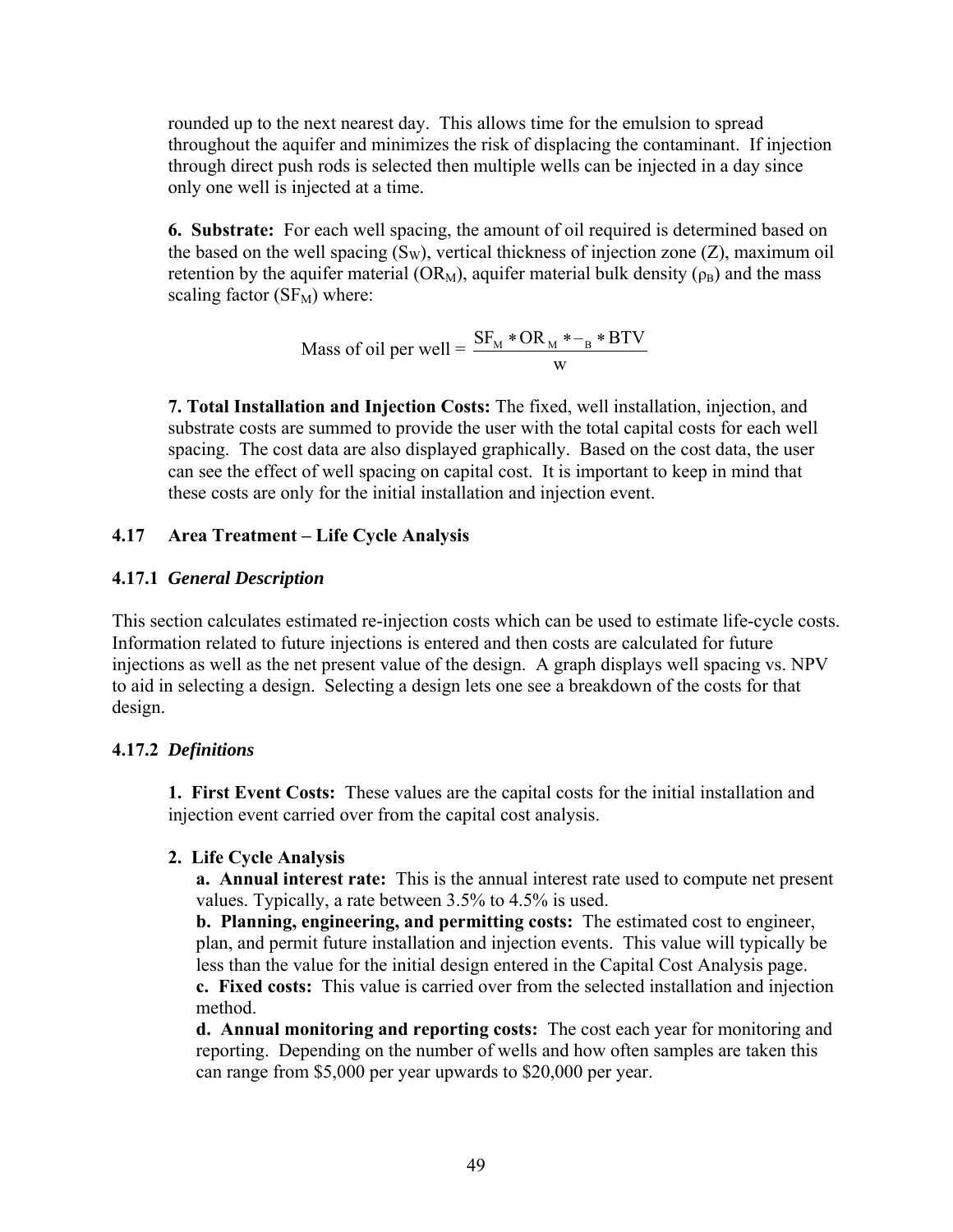**e. Well rehabilitation and/or installation cost:** The percentage of the first event cost for well installation that will be used for future events. This covers any costs necessary to get the wells ready for injection. If injection through direct push rods is selected, then this will always be 100%.

# **2. Life-Cycle Cost Analysis**

**a. Injection Costs per Future Event:** Based on the information supplied in section B this is the capital cost for each future installation and injection event. **b. Net Present Value for Design Life:** This section shows the reinjection frequency (**b**), the NPV for monitoring and reporting (**c**), and the NPV for the total injection costs (**d**). The project life NPV (**e**) is the sum of the NPV for monitoring and reporting and the NPV for the total injection costs.

# **4.18 Area Treatment – Net Present Value for Selected Design**

This section breaks down the net present values for the design selected on the Life Cycle Analysis page. The NPV cost is shown for each item pertaining to a year. The event total is the sum of fixed costs, well installation, labor for injection, and substrate. Total is the sum of monitoring and the injection event. The cumulative cost is the total NPV up to and including that year. The total cost (**b**) shows the sum of each component: monitoring, fixed costs, well installation, labor for injection, substrate, event, and total. The graph on the bottom left shows the annual costs for the different components to see what is contributing most to the cost of the design. The graph to the right shows the cumulative NPV versus the year.

# **4.19 Area Treatment – Selected Design**

This is a summary of the selected design and shows information on the design layout, costs for initial and future installation and injection events, and the total life cycle costs. Design parameters, which directly affect the design, are also shown as well as section to include additional notes about the design. The summary should be printed and saved before modifying the design.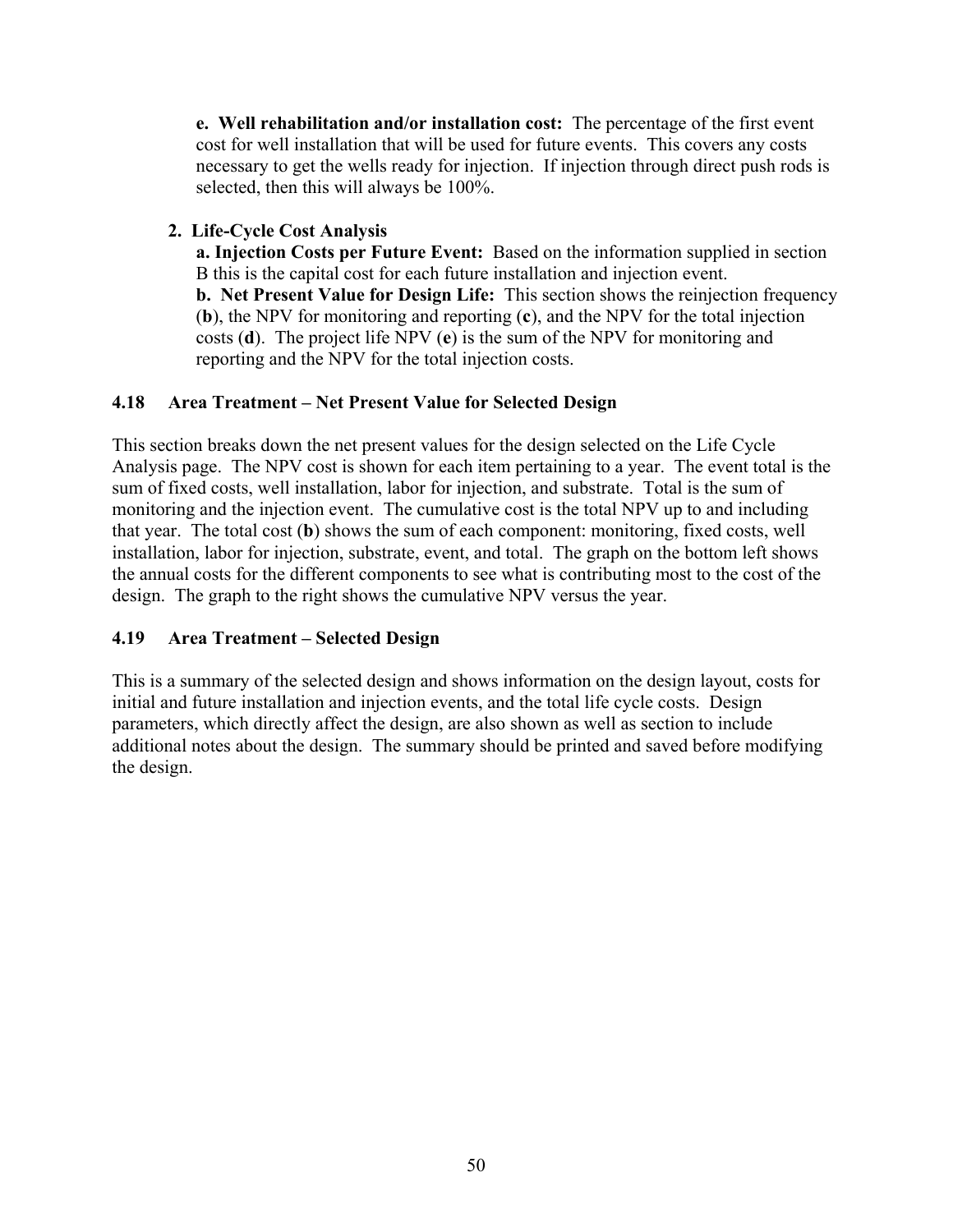#### **SECTION 5 REFERENCES**

- AFCEE, 1995. Technical Protocol for Implementing Intrinsic Remediation with Long-Term Monitoring for Natural Attenuation of Fuel Contamination Dissolved in Groundwater, Air Force Center for Environmental Excellence, San Antonio, Texas.
- AFCEE, 2004. Principles and Practices of Enhanced Anaerobic Bioremediation of Chlorinated Solvents*,* Air Force Center for Environmental Excellence, San Antonio, Texas.
- AFCEE, 2007. Protocol for *In Situ* Bioremediation of Chlorinated Solvents Using Edible Oil*,* Air Force Center for Environmental Excellence, San Antonio, Texas.
- Beckwith, W.J., R.C. Borden, C. Zawtocki, M.T. Lieberman, D. Koch, and I. May, 2005. Anaerobic Bioremediation of a Piedmont Saprolite Source Area with EOS®. Submitted to ITRC BioDNAPL Team for Inclusion with Tech-Reg Document.
- Borden, R.C. and B.X. Rodriguez, 2006. Evaluation of Slow Release Substrates for Anaerobic Bioremediation. *Bioremediation Journal*, 10(1–2):59–69.
- Borden, R.C., 2007. Effective Distribution of Emulsified Edible Oil for Enhanced Anaerobic Bioremediation. *Journal of Contaminant Hydrology*, 94: 1-12.
- Borden, R.C., 2007. Anaerobic Bioremediation of Perchlorate and 1,1,1-Trichloroethane in an Emulsified Oil Barrier. *Journal of Contaminant Hydrology*, 94: 13- 33.
- Borden, R.C., M. Clayton, A. M. Weispfenning, T. Simpkin, and M. T. Lieberman, 2008. DRAFT Technical Report - Design Tool for Planning Emulsified Oil Injection Systems, Environmental Security Technology Certification Program, Arlington, Virginia. (www.estcp.org).
- Borden R.C., W.J. Beckwith, M.T. Lieberman, N. Akladiss, and S.R . Hill, 2007. Enhanced Anaerobic Bioremediation of a TCE Source Area at the Tarheel Army Missile Plant using EOS®. *Remediation* (Summer 2007): 5-19.
- Coulibaly, K.M. and R.C. Borden, 2004. Impact of Edible Oil Injection on the Permeability of Aquifer Sands. *Journal of Contaminant Hydrology*, 71(1-4): 219-237.
- Jung, Y., K.M. Coulibaly and R.C. Borden, 2006. Transport of Edible Oil Emulsions in Clayey-Sands: 3-D Sandbox Results and Model Validation. *Journal of Hydrologic Engineering*, 11(3): 238-244.
- Lindow, N.L. and R.C. Borden, 2005. Anaerobic Bioremediation of Acid Mine Drainage Using Emulsified Soybean Oil. *Mine Water and the Environment*, 24: 199–208.
- Long, C.M. and R.C. Borden, 2006. Enhanced Reductive Dechlorination in Columns Treated with Edible Oil Emulsion, *Journal of Contaminant Hydrology*, 87: 54–72.
- Konzuk, J., P. Nicholson and J. Roberts, 2006. Improving the Understanding of Oil Emulsion Behavior in the Subsurface, *In*: B.M. Sass (Conference Chair), Proceedings of the Fifth International Conference on Remediation of Chlorinated and Recalcitrant Compounds Monterey, California, May 22-25.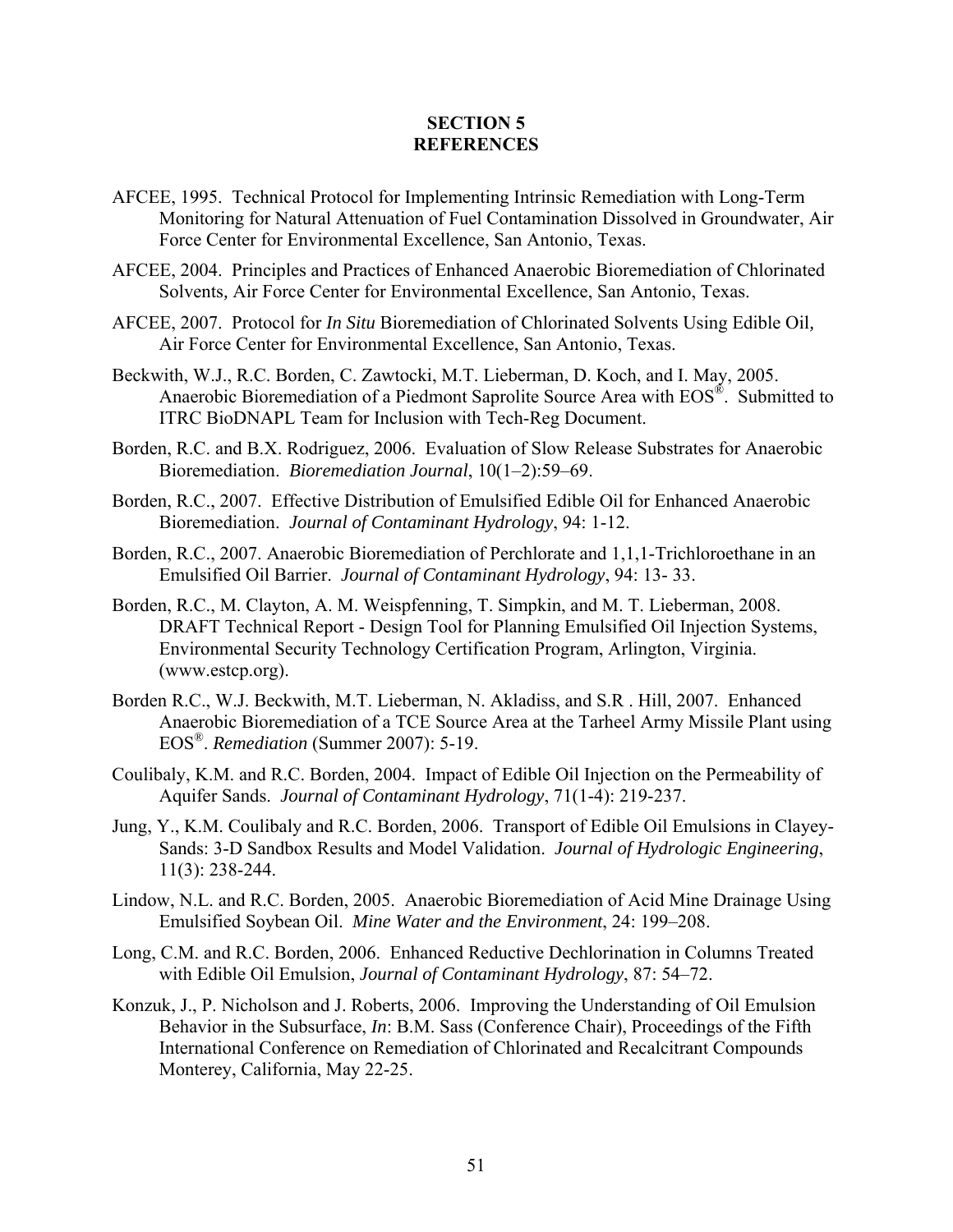- Kovacich M.S., D.Beck, T. Rabideau, . Pettypiece, K. Smith, M. Noel, M.J. Zack, M.T. Cannaert. 2007. Full-Scale Bioaugmentation to Create a Passive Biobarrier to Remediate a TCE Groundwater Plume. Proceedings: Ninth International *In Situ* and On-Site Bioremediation Symposium, Baltimore, Maryland, USA, May 7-10, 2007, Paper I-18
- Morse, J.J., B.C. Alleman, J.M. Gossett, S.H. Zinder, D.E. Fennell, G.W. Sewell, and C.M. Vogel, 1998. A Treatability Test for Evaluating the Potential Applicability of the Reductive Anaerobic Biological In Situ Treatment Technology (RABITT) to Remediate Chloroethenes. Environmental Security Technology Certification Program, Arlington, Virginia. (www.estcp.org).
- Regenesis, 2008. TECHNICAL BULLETIN 3.0: Micelle Distribution Column Experiment. [http://www.regenesis.com/library/Technical%20Bulletins/HRCADV/HRC\\_Adv\\_Tech\\_Bulletin\\_3\\_0\\_Micelles.pdf](http://www.regenesis.com/library/Technical%20Bulletins/HRCADV/HRC_Adv_Tech_Bulletin_3_0_Micelles.pdf), downloaded on January 13, 2008.
- Solutions-IES, 2006. Protocol for Enhanced *In Situ* Bioremediation Using Emulsified Edible Oil Barriers for Treatment of Perchlorate Contaminated Groundwater. Environmental Security Technology Certification Program, Arlington, Virginia. (www.estcp.org).
- Todd, K.T., 1980. Groundwater Hydrology, 2nd Edition. ISBN 0-471-87616-X, John Wiley & Sons, New York, New York.
- Tompson, A.F.B., R. Aboudu and L.W. Gelhar, 1989. Implementation of the Three-Dimensional Turning Bands Random Field Generator. *Water Resources Research,* 25(10): 2227-2243.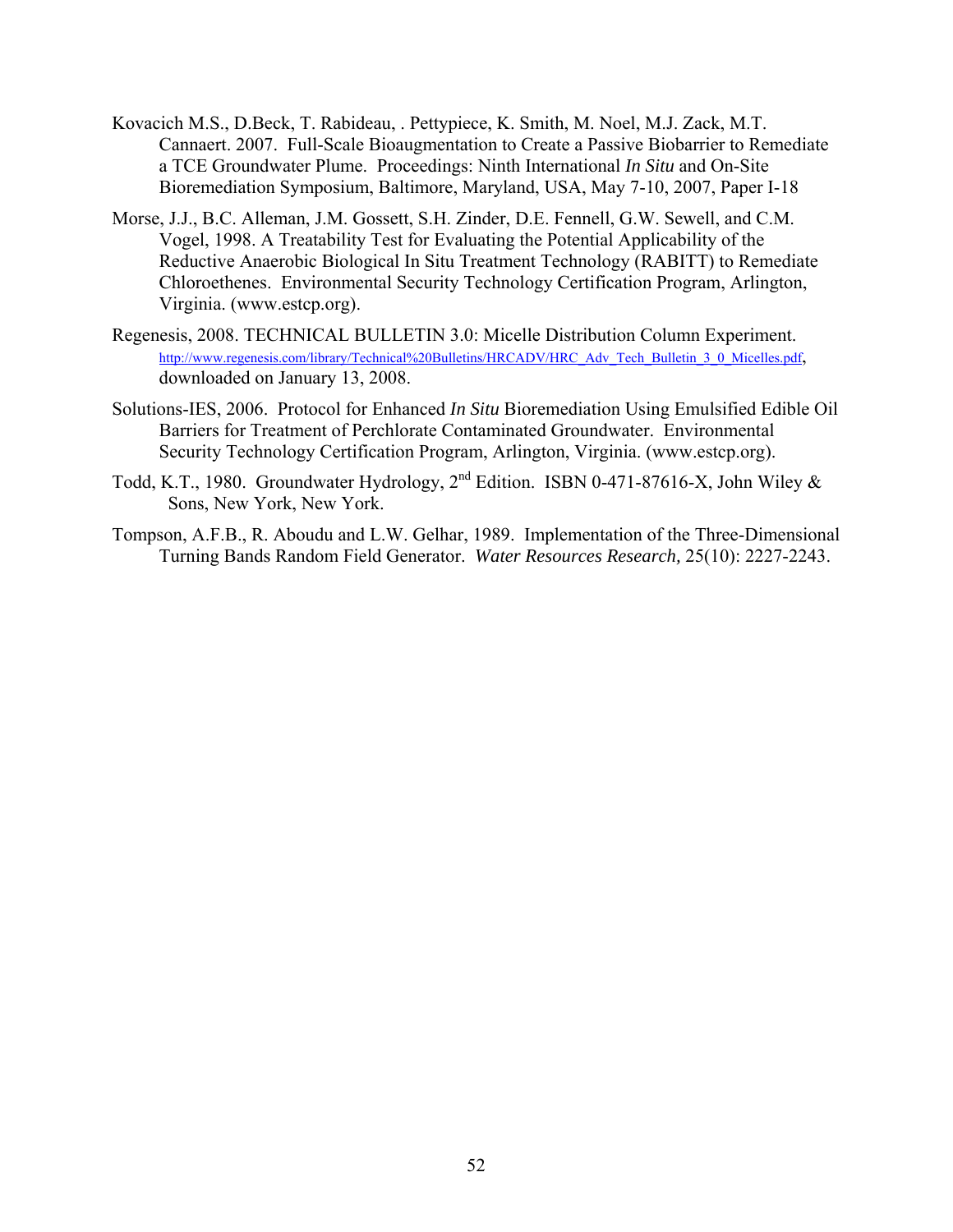## **APPENDIX 1 MEASUREMENT OF MAXIMUM OIL RETENTION ON DISTURBED SAMPLES OF AQUIFER MATERIAL**

# Objective:

The objective of this procedure is to determine the maximum potential retention of emulsified oil by aquifer material.

# Procedure:

- 1. Homogenize sample of aquifer material. Determine the organic content of untreated samples by Total Organic Carbon (TOC) analysis. Collect three subsamples and measure TOC on each sample following standard analytical methods (EPA 9060A or equivalent).
- 2. Pack a 2.5 cm diameter laboratory column with 15 cm of aquifer material and saturate with water. Larger columns may be used but will require collection and eventual disposal of more aquifer material. In many cases, the easiest approach to saturating the aquifer material is to partially filling the column with water, adding 1-2 cm of aquifer material, and repeatedly tamping the material with a small rod to compact the soil and remove any entrained air bubbles. Once the material is adequately compacted, add more aquifer material and repeat the process until the column is filled with soil. During packing, visually observe the soil to ensure there are no visible layers or entrapped air bubbles.
- 3. Prepare dilute emulsion containing 12% by weight oil.
- 4. Pump 3 pore volumes (PV) of 12% emulsion through the column packed with aquifer material followed by 3 PV of water. Flowrate should be adjusted so that approximately one pore volume of water is flushed through the column per hour. Lower flowrates may be used if pressure buildup is excessive. One PV equals the column volume times sample porosity.
- 5. Remove the treated aquifer material from the column, homogenize, collect three subsamples, and analyze each subsample for TOC.

Oil Retention Calculation

Carbon content of oil  $(g/g) = CCO$  (Note: CCO of soybean oil = 0.77 g carbon per g oil) Average initial organic content  $(g/g) = TOC$ Average final organic content  $(g/g) = TOC_F$ Maximum oil retention by aquifer material  $(g/g) = OR_M = (TOC_F - TOC_I)^*$  CCO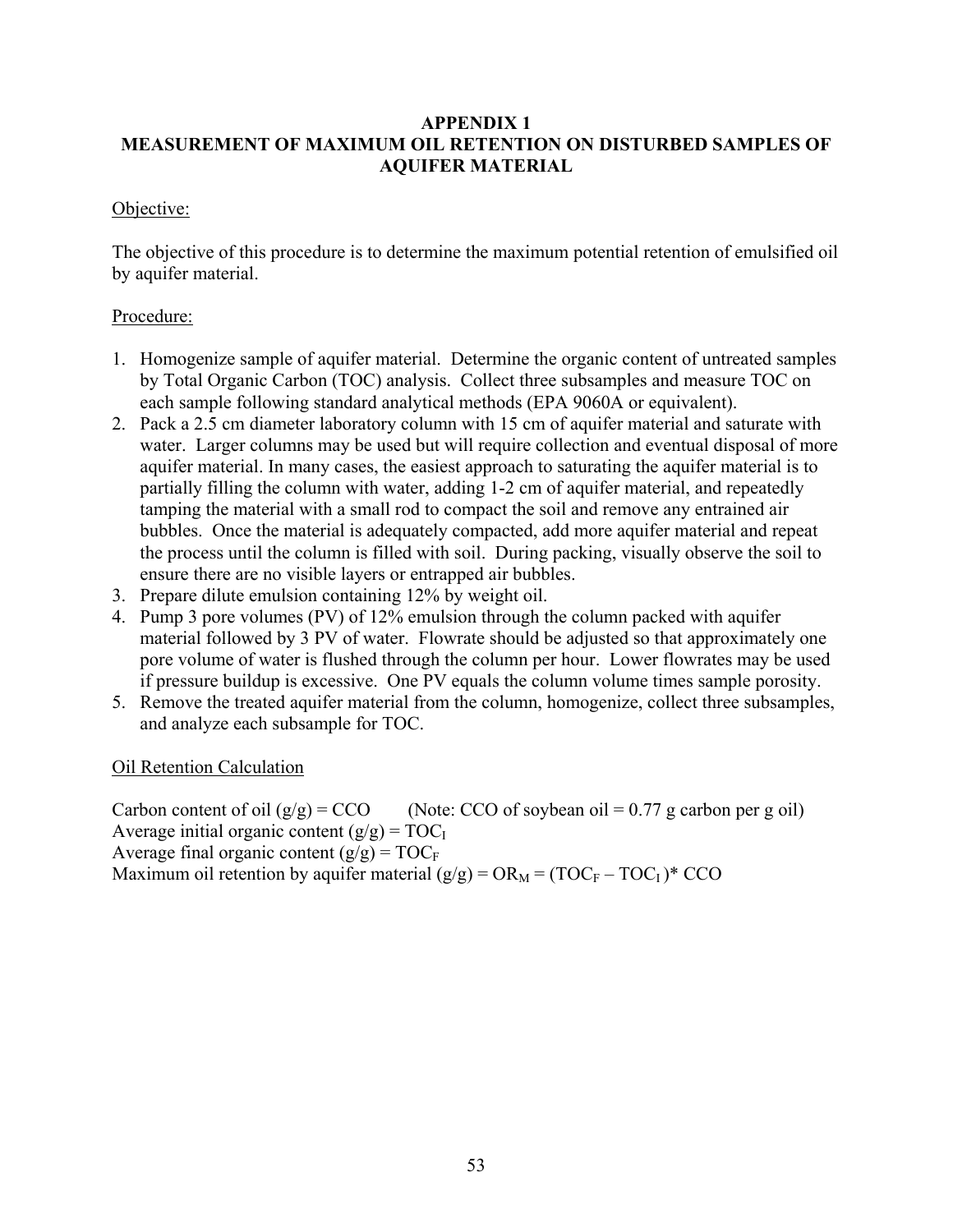| <b>Site-Specific Aquifer</b><br><b>Material</b>                 | Mean<br><b>Grain Sizel</b><br>(mm) | finer than<br>200 sieve<br>$(75 \mu m)$ | <b>Hydraulic</b><br>Conductivity<br>(m/d) | <b>Emulsion</b>                | <b>Test</b><br><b>Condition</b> | Maximum<br><b>Retention</b><br>(g/g) | Reference                      |
|-----------------------------------------------------------------|------------------------------------|-----------------------------------------|-------------------------------------------|--------------------------------|---------------------------------|--------------------------------------|--------------------------------|
| Fine clayey-sand                                                | 0.38                               | $6.9\%$                                 | $\overline{2}$                            | Homemade                       | Lab<br>Column                   | 0.0054                               | Coulibaly and<br>Borden, 2004  |
| Fine clayey sand amended<br>with kaolinite                      | 0.36                               | 9.2%                                    | 1.3                                       | Homemade                       | Lab<br>Column                   | 0.0061                               | Coulibaly and<br>Borden, 2004  |
| Fine clayey sand amended<br>with kaolinite                      | 0.37                               | 11.5%                                   | 0.7                                       | Homemade                       | Lab<br>Column                   | 0.0095                               | Coulibaly and<br>Borden, 2004  |
| Clayey sand alluvium                                            | $1.0 - 0.4$                        | $15\% - 23\%$                           | 10.7                                      | <b>EOS®</b><br>598B42          | Lab<br>Column                   | 0.0037                               | ESTCP, 2006b;<br>Borden, 2007a |
| Low K, weathered rock<br>(sandy clay with remnant<br>fractures) | <b>NA</b>                          | NA                                      | 0.4                                       | <b>EOS®</b><br>598B42          | Field<br>(estimated)            | 0.0030                               | Borden et al., 2007            |
| Coarse grained sand and<br>gravel                               | <b>NA</b>                          | <b>NA</b>                               | 64                                        | <b>EOS®</b><br>598B42          | Field<br>(estimate)             | 0.0004                               | Kovacich et al., 2007          |
| Medium grain sand                                               | 0.35                               | 0.8%                                    | 6.5                                       | Emulsified<br>Vegetable<br>Oil | Lab<br>Column                   | 0.0024                               | Konzuk et al., 2006            |
| White, fine-grained sand                                        | <b>NA</b>                          | NA                                      | NA                                        | HRC-A<br>$(3DMe^{TM})$         | Lab<br>Column                   | 0.0500                               | Regenesis, 2008                |

# **Table A1.1. Observed Emulsified Oil Retention by Aquifer Material.**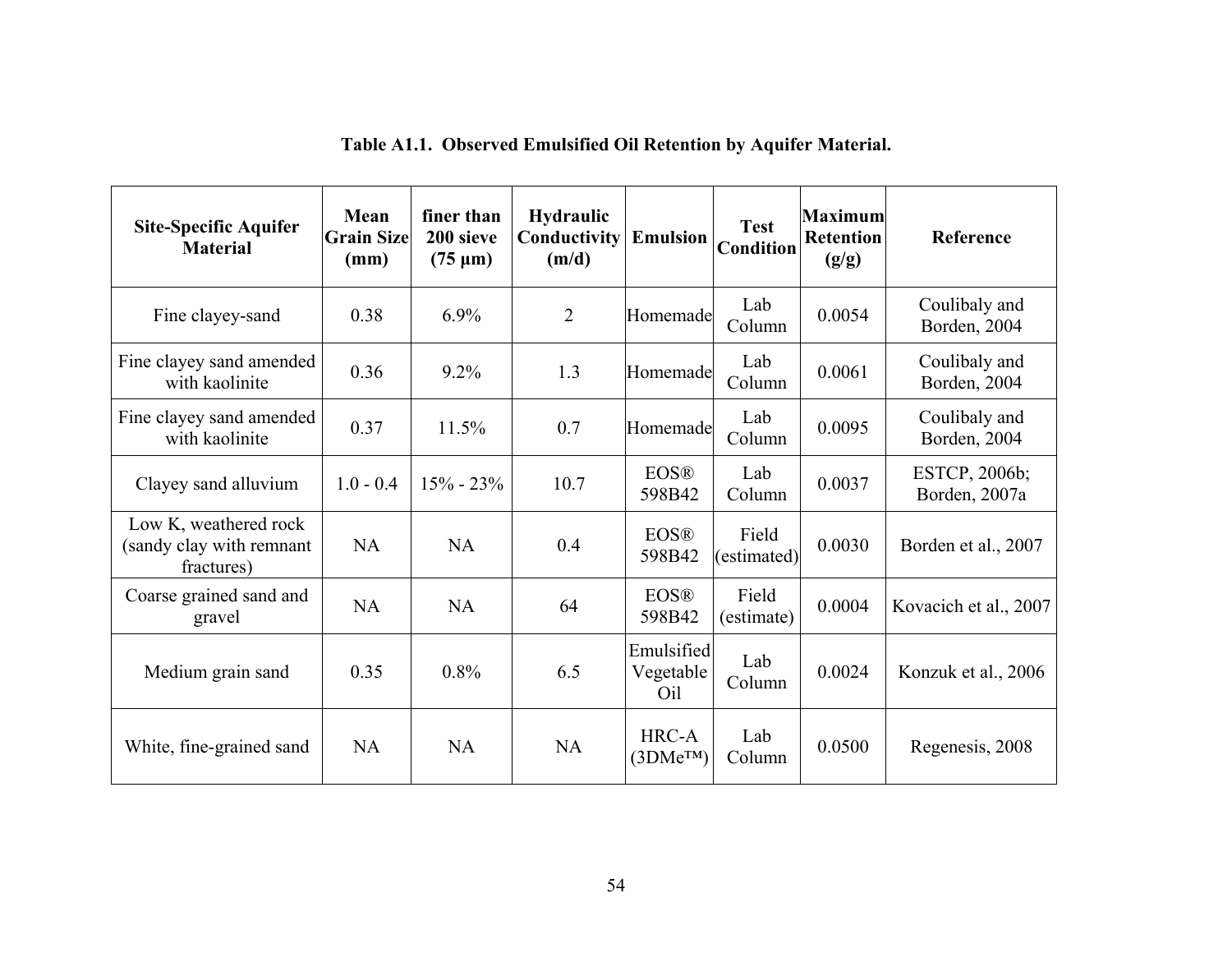#### **APPENDIX 2 OIL CONSUMPTION RATE FOR BARRIERS**

This appendix describes the approach used to calculate the oil consumption rate for barriers. This approach has been tested at a limited number of emulsified oil barrier sites and shown to be reasonably accurate. However, as the science and engineering behind the emulsified oil technology evolves, new and improved procedures will likely become available.

# **A2.1 Annual Groundwater Flow through Barrier**

For a barrier design, the volume of water to be treated per year is calculated by multiplying the width of the barrier perpendicular to flow (Y), effective vertical height of the treated zone (Z), effective porosity of the treatment area  $(n_e)$ , and groundwater flow velocity. Barriers are typically placed across a plume perpendicular to the direction of groundwater flow with a width (Y) that is somewhat greater than the plume to minimize the potential for contaminated groundwater to flow around the barrier without passing through the treatment zone.

When determining the effective vertical height (Z), designers should consult boring logs from the site to estimate the vertical thickness of the aquifer that transmits most of the groundwater. For example, at a typical site, the chlorinated solvent plume may extend from 20 to 40 ft below grade. However, this contaminated interval consists of sand and clay layers. Essentially all of the groundwater flow will be through the sand layers, so these layers should be targeted for treatment. While it might be desirable to treat the entire vertical extent of contamination, experience has shown that most of the emulsion is distributed in the higher permeability layers.

## **A2.2 Hydrogen Demand**

Edible oils ferment in the subsurface generating hydrogen and acetate. The hydrogen and acetate are then used to support reductive dechlorination. However, hydrogen and acetate may also be consumed during biodegradation of naturally occurring electron acceptors including oxygen, nitrate, sulfate, ferric iron, and manganese. As a consequence, designers must consider both the amount of contaminant to be degraded and the background electron acceptor load.

The amount of substrate required to reduce the mass of dissolved contaminants and/or electron acceptors can be determined by calculating the stoichiometric hydrogen demand of the dissolved contaminants and electron acceptors. First, the contaminant and electron acceptor mass to be degraded is calculated by multiplying the average concentrations by the total groundwater treatment volume. The stoichiometric hydrogen demand required to reduce the contaminant mass can then be calculated by determining the amount of molecular hydrogen  $(H<sub>2</sub>)$  required for complete reduction of each contaminant or background electron acceptor. The stoichiometric demand is the mass ratio of the contaminant to hydrogen (weight contaminant/weight  $H_2$ ) and is based upon balanced chemical reduction equations. For example,  $TCE$  ( $C_2HCI_3$ ) can be completely reduced to ethene according to the following equation:

 $C_2HCl_3 + 3H_2 \rightarrow C_2H_4 + 3H^+ + 3Cl^-$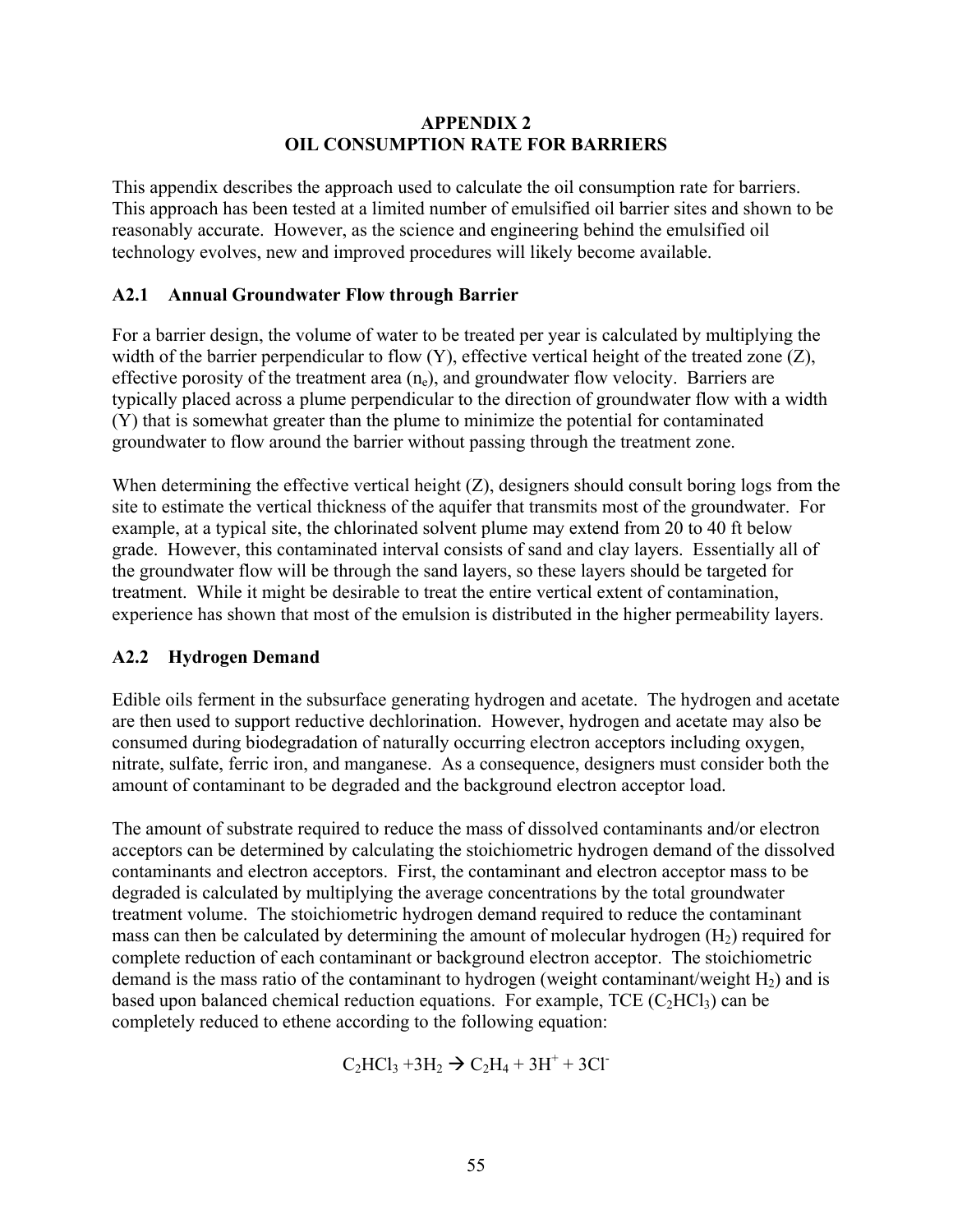Since it takes 3 moles of hydrogen (molecular weight = 2.016) to reduce 1 mole of TCE (molecular weight = 131.389) to ethene, the stoichiometric hydrogen demand is 131.389 divided by 6.048 (3 x 2.016) or 21.72 (wt/wt  $H_2$ ). Therefore, 21.72 grams of TCE is degraded per gram of hydrogen. Similar calculations can be done for each contaminant and electron acceptor to determine the stoichiometric hydrogen demand. For each contaminant or electron acceptor, the mass is divided by the stoichiometric hydrogen demand to determine the mass of hydrogen required to reduce the contaminant mass. **Table A2.1** provides the chemical reduction equations and stoichiometric hydrogen demand for typical chlorinated solvents and electron acceptors.

| <b>Chlorinated</b><br><b>Solvents and</b><br><b>Electron</b><br><b>Acceptors</b> | <b>Chemical Reduction Equation</b>                                 | <b>Stoichiometric</b><br><b>Hydrogen</b><br><b>Demand</b><br>(wt/wt H <sub>2</sub> ) |
|----------------------------------------------------------------------------------|--------------------------------------------------------------------|--------------------------------------------------------------------------------------|
| <b>PCE</b>                                                                       | $C_2Cl_4 + 4H_2 \rightarrow C_2H_4 + 4H^+ + 4Cl^-$                 | 20.57                                                                                |
| <b>TCE</b>                                                                       | $C_2HCl_3 + 3H_2 \rightarrow C_2H_4 + 3H^+ + 3Cl^-$                | 21.73                                                                                |
| $cis$ -DCE                                                                       | $C_2H_2Cl_2 + 2H_2 \rightarrow C_2H_4 + 2H^+ + 2Cl^-$              | 24.05                                                                                |
| Vinyl Chloride                                                                   | $C_2H_3Cl + H_2 \rightarrow C_2H_4 + H^+ + Cl^-$                   | 31.00                                                                                |
| Carbon<br>Tetrachloride                                                          | $CCl4 + 4H2 \rightarrow CH4 + 4H+ + 4Cl-$                          | 19.08                                                                                |
| Chloroform                                                                       | $CHCl_3 + 3H_2 \rightarrow CH_4 + 3H^+ + 3Cl^-$                    | 19.74                                                                                |
| $1,1,1$ -TCA                                                                     | $C_2H_3Cl_3 + 3H_2 \rightarrow C_2H_6 + 3H^+ + 3Cl^-$              | 22.06                                                                                |
| $1,1$ -DCA                                                                       | $C_2H_4Cl_2 + 2H_2 \rightarrow C_2H_6 + 2H^+ + 2Cl^-$              | 24.55                                                                                |
| Chloroethane                                                                     | $C_2H_5Cl + H_2 \rightarrow C_2H_6 + H^+ + Cl^-$                   | 32.18                                                                                |
| Oxygen                                                                           | $O_2 + 2H_2 \rightarrow 2H_2O$                                     | 7.94                                                                                 |
| Nitrate                                                                          | $2NO_3$ <sup>+</sup> $2H^+$ + $5H_2$ $\rightarrow$ $N_2$ + $6H_2O$ | 12.30                                                                                |
| Sulfate                                                                          | $2SO_4^2 + 3H^+ + 8H_2 \rightarrow H_2S + HS^+ + 8H_2O$            | 11.91                                                                                |
| Ferric Iron                                                                      | $2Fe^{+3} + H_2 \rightarrow 2Fe^{+2} + 2H^+$                       | 55.41                                                                                |
| Manganese                                                                        | $MnO_2 + 2H^+ + H_2 \rightarrow Mn^{+2} + 2H_2O$                   | 27.25                                                                                |

| Table A2.1. Stoichiometric Hydrogen Demand for Different Contaminants |
|-----------------------------------------------------------------------|
| and Electron Acceptors.                                               |

The hydrogen released from different edible oils is approximately 0.18 moles of  $H_2$  per gram of oil (0.36 to 0.365 g H<sub>2</sub>/g oil) depending on the oil composition. The substrate demand is determined by dividing the calculated hydrogen demand for degradation of contaminants and electron acceptors by the amount of hydrogen produced from oil.

In addition to the contaminants and electron acceptors entering the treatment zone, hydrogen can be consumed during reduction of iron oxides and manganese oxides present in the aquifer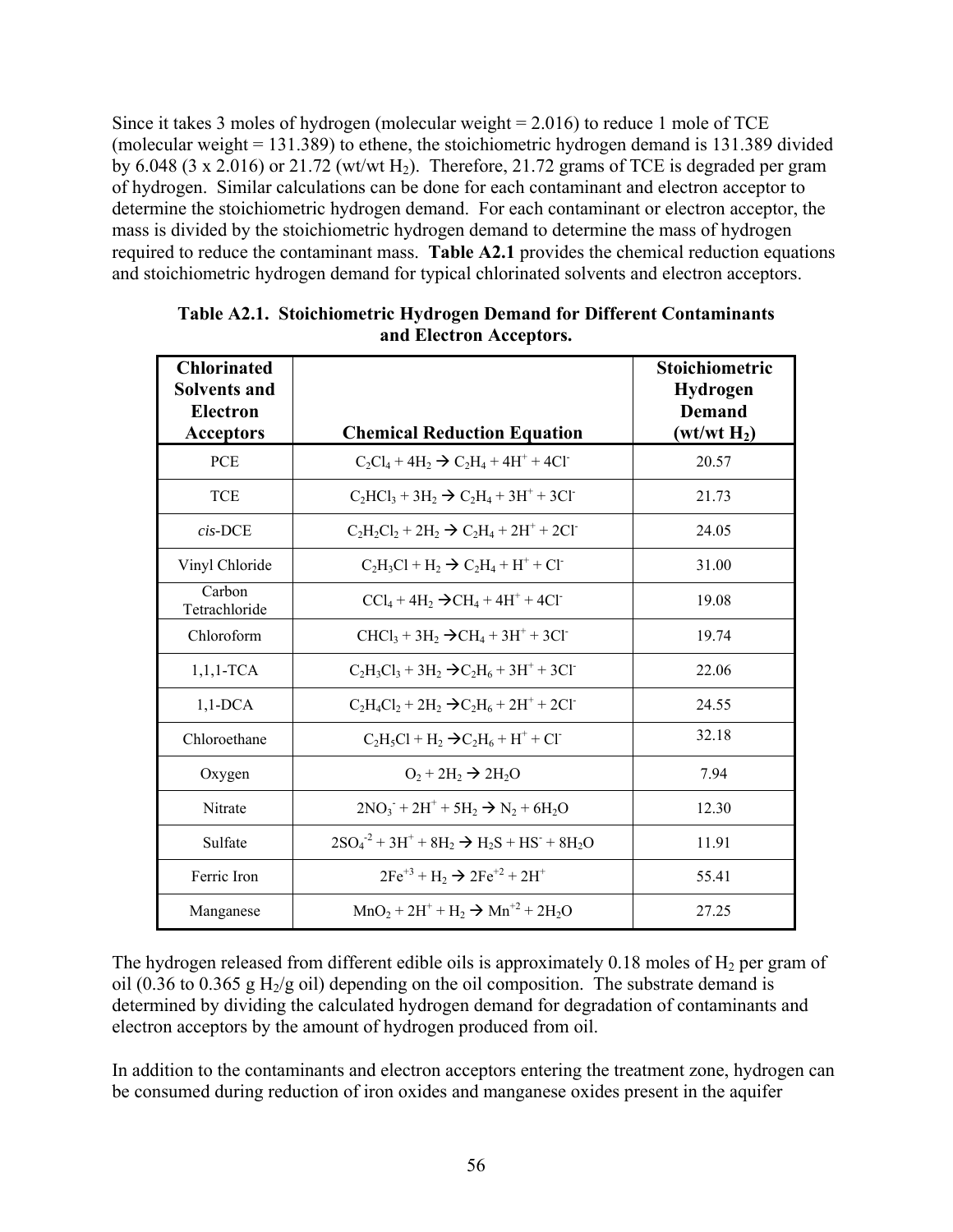material, production of methane, and release of dissolved organic carbon (DOC). The ideal approach for estimating the iron and manganese demand is to directly measure the amount of bioavailable iron and manganese oxides in the aquifer material and determine the fraction of these oxides that will be reduced per year. Unfortunately, these data are not commonly available. An alternative approach is to calculate the iron and manganese demand based on the amount of dissolved iron and manganese released to the downgradient aquifer. This approach may somewhat under estimate the iron and manganese demand, but should be a reasonable approximation in most cases. In previous field studies, dissolved iron concentrations released from emulsified oil barriers typical varied between 10 and 100 mg/L with somewhat lower levels of dissolved manganese.

Hydrogen and acetate that is not consumed by reductive dechlorination or electron acceptor reduction will be fermented to methane or released to the downgradient aquifer. As a consequence, additional substrate must be injected to account for any methane production and dissolved organic carbon (DOC) released. In previous emulsified oil projects, methane concentrations downgradient from the treatment zone have varied between 5 and 20 mg/L. Immediately after oil injection, DOC concentrations released from oil barriers may exceed 500 mg/L. However, DOC concentrations decline with time reaching quasi-steady-state levels of 20 to 50 mg/L. Consequently, 60 to 100 mg/L DOC appears to be a reasonable range for the longterm average concentration released.

The barrier treatment design spreadsheets estimate the amount of substrate used for methane production and the amount of carbon lost from the barrier over time. These values are estimated by entering estimated methane concentrations and DOC concentrations. The total amount of oil required to support contaminant biodegradation is then calculated. This value is only the amount of oil required. Other materials including easily biodegradable soluble substrates, bacterial nutrients and vitamins, and surfactants may be added to aid in emulsion preparation and to stimulate rapid growth of desired microbial populations. However, these materials are rapidly depleted and are not expected to support long-term anaerobic biodegradation.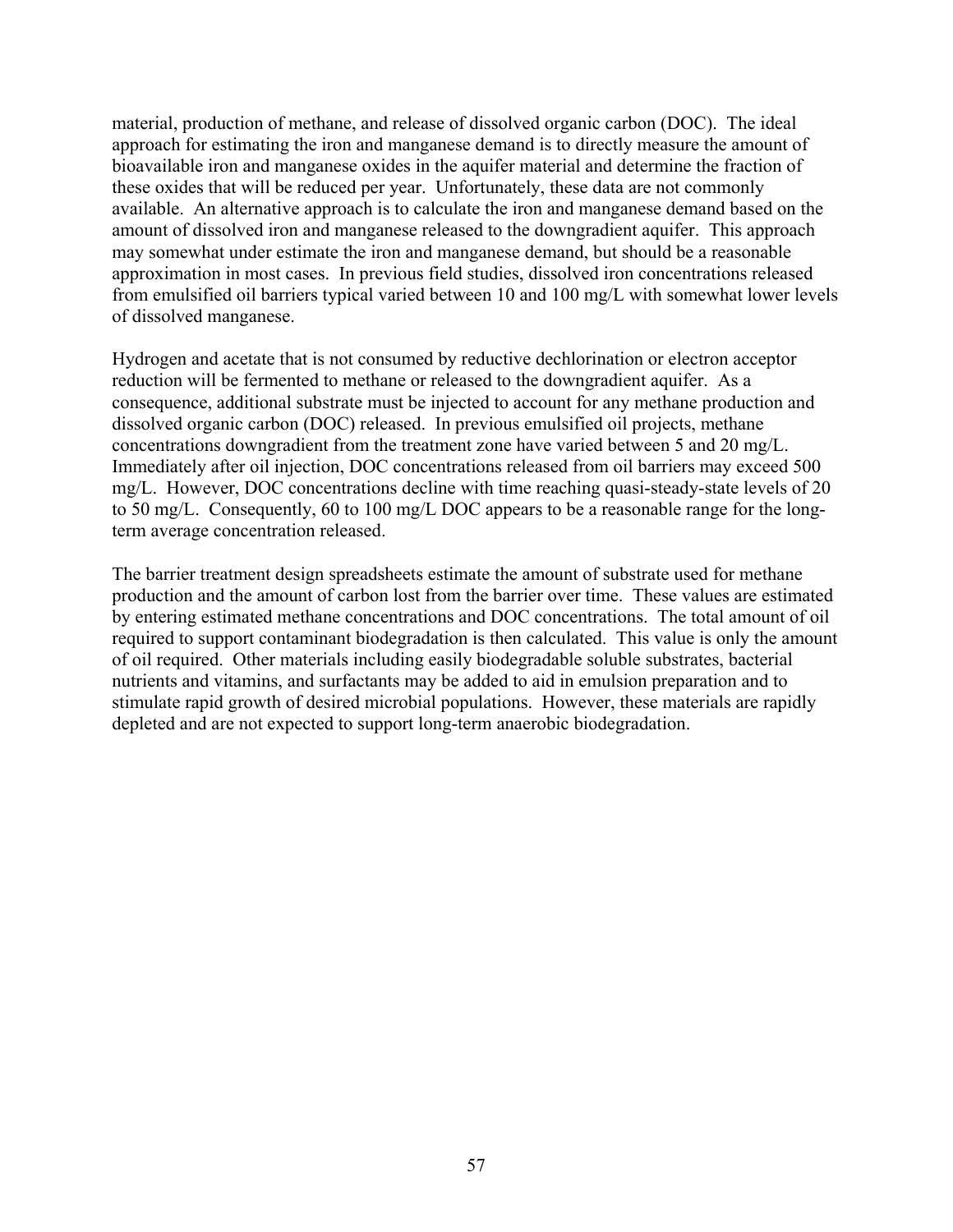#### **APPENDIX 3 EMULSIFIED OIL DESIGN TOOL -- BARRIER TUTORIAL**

# **A3.1 Objective**

Upon completion of this tutorial, the user will have a good understanding of how to design a single emulsified oil barrier to control plume migration. The tutorial will cover what information needs to be entered along with how to select a design by looking at a case study.

# **A3.2 Case Study**

The site used throughout the tutorial is a facility located in eastern Maryland and manufactures fireworks, munitions, and pesticides. The water table aquifer is comprised of silty sand and gravel and extends to a depth of 15 ft below ground surface (BGS) where a clay confining layer is encountered. The water table is located between 3 and 10 ft BGS. The site is contaminated with trichloroethene (TCE),  $1,1,1$ -trichloroethane (TCA), and perchlorate (ClO<sub>4</sub>). Concentrations of TCA are shown in **Figure A3.1**. The contaminants were released from a small impoundment that was closed in the late 1980's. For the next 15 years the groundwater was treated through a pump and treat system that removed significant amounts of TCE and TCA, but ClO4 levels were unaffected.

The tutorial will go through the design of a 400 ft long barrier as located in **Figure A3.1**. The barrier is located along a road where there are minimal obstructions and will prevent the plume from entering the stream.



**Figure A3.1. Map of the Maryland Site Showing Plume of Elevated TCA (**μ**g/L) in Red and Location of the Proposed Barrier in Blue.**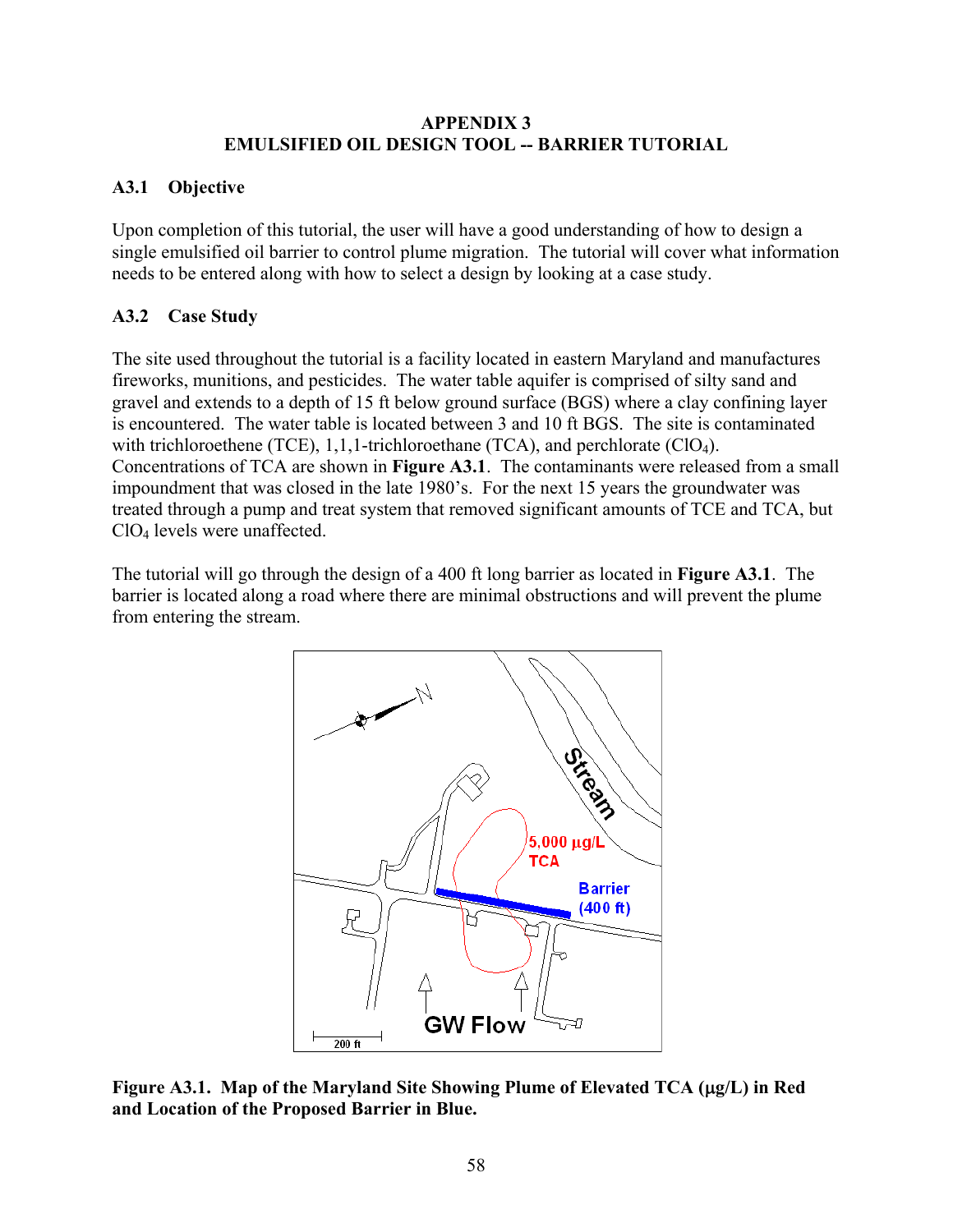# **A3.3 Getting Started**

Open up the Emulsified Oil Design Tool. The opening page gives a brief introduction as well as buttons that take you to the different pages. There are four sections in the design tool as shown in **Figure A3.2**.

| Emulsified Oil Design Tool<br>Version 33 - 2/13/2008                                                                                                                                                                                                                                                                                                                                                                                                                                                                                                                                                                                                                                                                                                                                                                            |                                                  |                                   |                               |  |  |
|---------------------------------------------------------------------------------------------------------------------------------------------------------------------------------------------------------------------------------------------------------------------------------------------------------------------------------------------------------------------------------------------------------------------------------------------------------------------------------------------------------------------------------------------------------------------------------------------------------------------------------------------------------------------------------------------------------------------------------------------------------------------------------------------------------------------------------|--------------------------------------------------|-----------------------------------|-------------------------------|--|--|
| This tool is intended to assist engineers with the design of injection only systems for distributing<br>emulsified oils for enhancing the anaerobic bioremediation of groundwater contaminants. More<br>specifically, this tool allows users to evaluate the use of emulsified oils applied in barriers and area<br>treatments. This design tool requires the user to provide all necessary information for site data and<br>information for at least one installation and injection method. The model uses this information to<br>evaluate the costs of various designs using different well spacings. Graphical representations of the<br>effect of well spacing on project costs are generated. Users should have a good understanding of<br>enhanced anaerobic bioremediation using emulsified oils before using this tool. |                                                  |                                   |                               |  |  |
| <b>Table of Contents</b>                                                                                                                                                                                                                                                                                                                                                                                                                                                                                                                                                                                                                                                                                                                                                                                                        |                                                  |                                   |                               |  |  |
| <b>Site Data</b>                                                                                                                                                                                                                                                                                                                                                                                                                                                                                                                                                                                                                                                                                                                                                                                                                | Installation and Injection                       | <b>Sarrier Treatmen</b>           | <b>Area Treatment</b>         |  |  |
| <b>Aquifer Description</b>                                                                                                                                                                                                                                                                                                                                                                                                                                                                                                                                                                                                                                                                                                                                                                                                      | Injection Through<br>Direct Push Rods            | Design Information                | Design Information            |  |  |
| Contaminant<br>Concentrations                                                                                                                                                                                                                                                                                                                                                                                                                                                                                                                                                                                                                                                                                                                                                                                                   | DPT Vell<br>Installation                         | Capital Cost<br>Analysis          | Capital Cost<br>Analysis      |  |  |
| Biogeochemical<br>Characterization                                                                                                                                                                                                                                                                                                                                                                                                                                                                                                                                                                                                                                                                                                                                                                                              | Well Installation bu<br>Conventional<br>Drilling | Life Cycle Analysis               | Life Cycle Analysis           |  |  |
| Substrates and<br>Reagants                                                                                                                                                                                                                                                                                                                                                                                                                                                                                                                                                                                                                                                                                                                                                                                                      | Installation and<br><b>Injection Summary</b>     | NPV for Selected<br>Design        | NPV for Selected<br>Design    |  |  |
| Reset Site Data                                                                                                                                                                                                                                                                                                                                                                                                                                                                                                                                                                                                                                                                                                                                                                                                                 | Reset Installation<br>and Injection              | Summary of<br>Selected Design     | Summary of<br>Selected Design |  |  |
|                                                                                                                                                                                                                                                                                                                                                                                                                                                                                                                                                                                                                                                                                                                                                                                                                                 |                                                  | <b>Reset Barrier</b><br>Treatment | Reset Area<br>Treatment       |  |  |

**Figure A3.2 Introduction Page of the Design Tool.** 

In order for the design tool to work all required information must be entered within the **Site Data** section and at least one of the **Installation and Injection** methods must be completed. This tutorial goes through designing a barrier, but designing an area treatment follows a similar procedure.

1. Click on *Aquifer Description* within the **Site Data** section to get started.

## **A3.4 Site Data**

Cells that need to be filled in are white and outlined in red. All user input cells within this section must be filled in for the design tool to work properly.

## **A3.4.1** *Aquifer Description*

**A3.4.1.1** Site Information

- 1. Enter **Pilot Test Site** for the *Name*.
- 2. Enter **Case Study** as the *Description*.
- 3. For *Location* enter **Maryland**.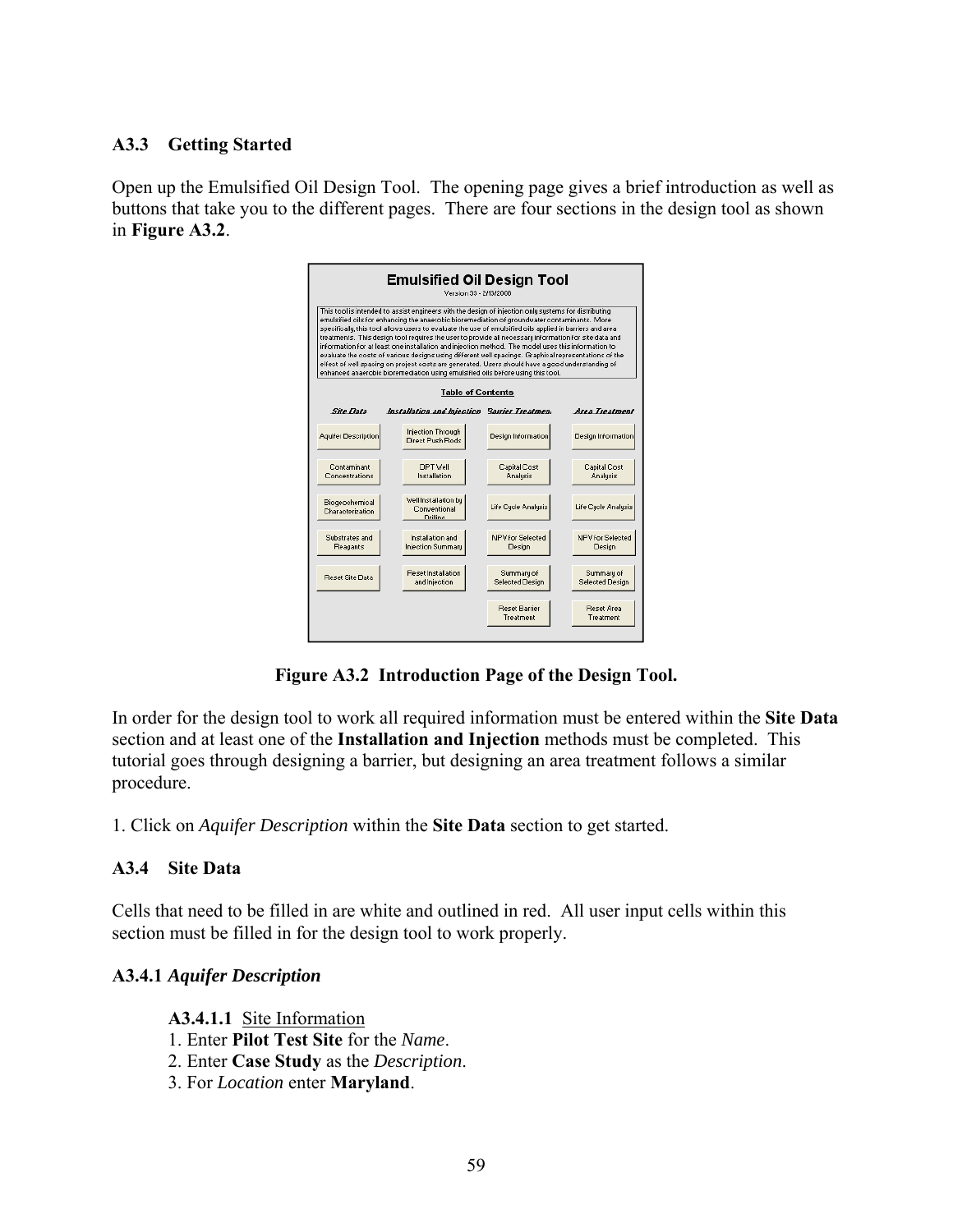#### **A3.4.1.2** Hydraulic Characteristics

- 1. Enter **6** ft for the *Depth to water table*.
- 2. Enter **6** ft for the *Depth to top of injection zone*.
- 3. Enter **15** ft for the *Depth to bottom of injection zone*.
- 4. Enter **0.002** ft/ft for the *Hydraulic Gradient*.
- 5. Enter **20** ft/day for the *Hydraulic Conductivity*.
- 6. Enter **0.25** for the *Estimated Total Porosity*.
- 7. Enter **0.18** for the *Estimated Effective Porosity*.
- 8. The *Seepage Velocity* should be **0.22** ft/day.

#### **A3.4.1.3** Soil Characteristics

- 1. For the *Description of Soil Lithology* enter **silty sand and gravel**.
- 2. Enter  $115$  lb/ft<sup>3</sup> for the *Bulk Density*.
- 3. Enter **0.002** lbs oil/lbs soil for the *Maximum Oil Retention*.
- 4. Click on the button *Go Forward to Next Page (Contaminant Concentrations)* to continue.

#### **A3.4.2** *Contaminant Concentrations*

Using average concentrations for the site contaminants:

- 1. Enter **90** μg/L for *Trichloroethene (TCE)*.
- 2. Enter **5,000** μg/L for *1,1,1-Trichloroethane (TCA)*.
- 3. Enter **8,600** μg/L for *Perchlorate (ClO4)*.
- 4. Leave all other *contaminant concentrations* **blank**.
- 5. The *e- equiv demand from contaminant concentrations* should be **9.21E-04** e- equiv/L.
- 6. Click on the button *Go Forward to Next Page (Biogeochemical Characterization)* to continue.

## **A3.4.3** *Biogeochemical Characterization*

Using average values for background electron acceptors:

- 1. Enter **2.7** mg/L for *Background Dissolved Oxygen*.
- 2. Enter **9.5** mg/L for *Background Nitrate*.
- 3. Enter **28** mg/L for *Background Sulfate*.
- 4. Enter **5** mg/L for *Estimated Methane Produced*.
- 5. Leave *Soil Manganese Content* **blank**.
- 6. Enter **2.0** mg/L for *Estimated Mn2+ Produced*.
- 7. Leave *Soil Iron Content* **blank**.
- 8. Enter **10** mg/L for *Estimated Fe2+ Produced*.
- 9. Enter **5.9** for the *pH*.
- 10. Leave *Alkalinity* **blank**.
- 11. The *e- equiv demand from biogeochemical characterization* should be **8.81E-03** e- equiv/L.
- 12. The *Total e- equiv demand* should be **9.73E-03** e- equiv/L.
- 13. Click on the button *Go Forward to Next Page (Substrates and Reagents)* to continue.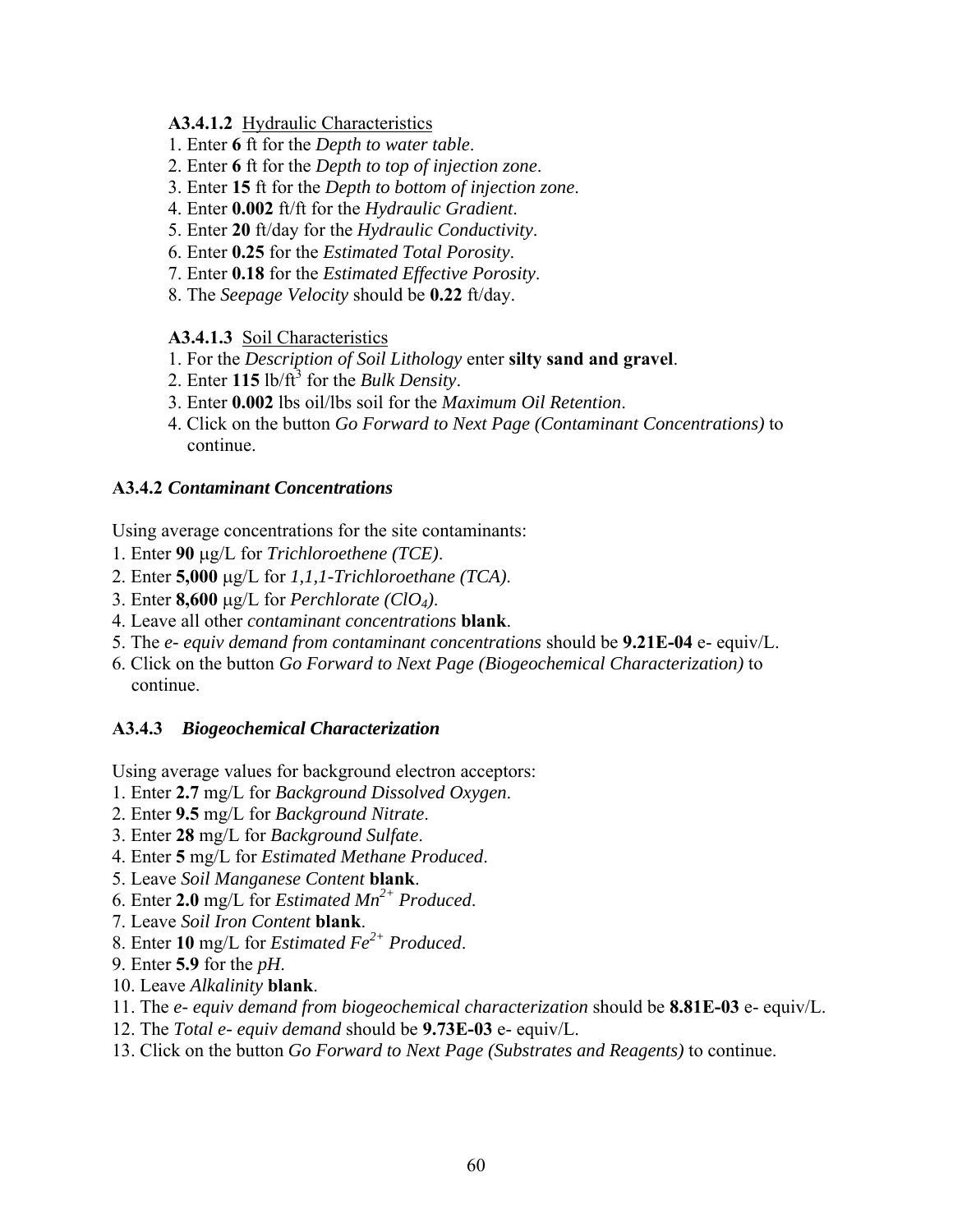#### **A3.4.4** *Substrates and Reagents*

- 1. For the *Brand and Product ID* enter **ABC Brand 600**.
- 2. Enter **C56H100O6** for the *Chemical Formula*.
- 3. Enter **60**% for the *% vegetable oil*.
- 4. The *Electron equivalents per kg raw product* should be 217.75 e/kg.
- 5. For the *Cost per pound of product including shipping* enter **2.00** \$/lb.
- 6. The *Cost per pound of oil* should be **3.33** \$/lb.
- 7. **Save** design.
- 8. Click on the button *Go Forward to Next Page (Injection through Direct Push Rods)* to \_\_continue.

## **A3.5 Installation and Injection**

As stated previously only one of the three methods needs to be filled out, but we will look at each method in this tutorial.

#### **A3.5.1** *Injection through Direct Push Rods*

#### **A3.5.1.1** Injection Information

- 1. For the *Length of injection screen* enter **1.5** ft.
- 2. Enter **20** psi for the *Injection pressure*.
- 3. Enter **4** gpm for the *Injection rate to be used in Design*.
- 4. Enter **10** gal/ft for the *Gallons injected per foot of injection interval*.

#### **A3.5.1.2** Fixed Costs

- 1. Enter \$**0** for the *Prime contractor mobilization*.
- 2. Enter \$**500** for the *Subcontractor mobilization*.
- 3. Enter \$**100** for *Water Supply*.
- 4. Enter \$**500** for *Piping and other equipment*.
- 5. For the *Time required for equipment setup and removal* enter **5** person-hr.
- 6. Enter **75** \$/hr for the *Average labor rate for equipment setup and removal*.
- 7. The *Total fixed cost* should be \$**1,475**.

#### **A3.5.1.3** Prime Contractor Information and Daily Costs

- 1. Enter **1** persons for the *Prime contractor personnel on-site each day of injection*.
- 2. Enter **75** \$/hr for the *Average labor rate of prime contractor personnel*.
- 3. For the *Hours billed per person per day* enter **10** hr/person/day.
- 4. Enter **60** \$/person/day for *Per Diem*.
- 5. Enter **30** \$/day for *Vehicle rental*.
- 6. Enter **70** \$/person/day for *Lodging*.
- 7. Enter **100** \$/day for *Additional costs*.
- 8. Enter **75** \$/day for *Injection equipment costs*.
- 9. The *Total daily cost for prime contractor* should be **1,085** \$/day.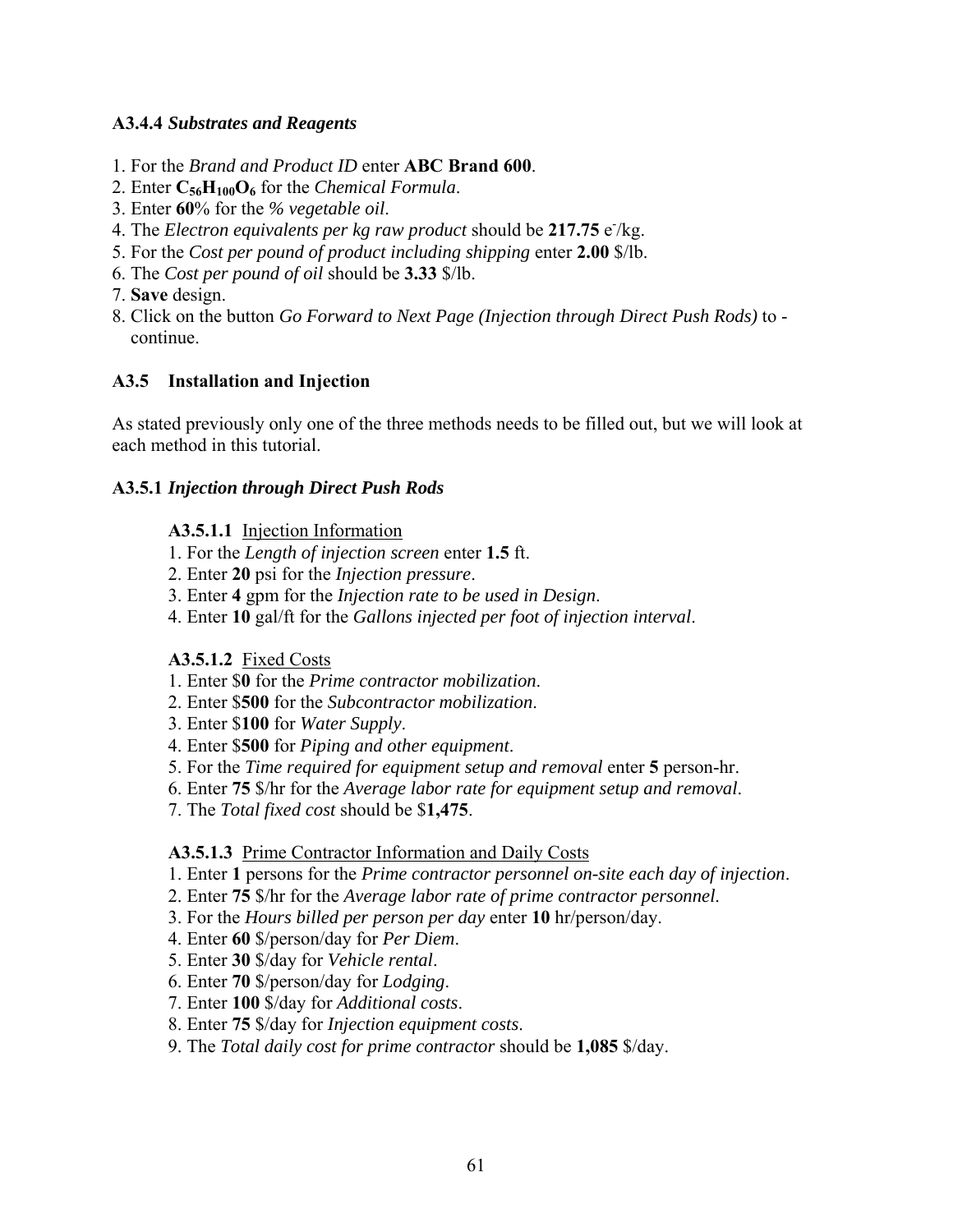#### **A3.5.1.4** Subcontractor Information and Daily Costs

- 1. Enter **Geoprobe 6600** for the *Drilling Equipment to be used*.
- 2. Enter **1,800** \$/day for the *Daily cost for DPT equipment and operator*.
- 3. For the *Productive working time per day* enter **9** hr.
- 4. For the *Rig time to complete one boring* enter **1.0** hr/boring.
- 5. Enter **50** \$/boring for *Additional material and IDW costs per boring*.
- 6. The *Total cost per boring (without fluid injection)* should be **371** \$/boring.

#### **A3.5.1.5** Costs for Injection using DPT Equipment

- 1. The *Injection costs per day* should be **2,885** \$/day.
- 2. Click on the button *Go Forward to Next Page (Well Installation by Direct Push)* ito continue.

## **A3.5.2** *DPT Well Installation followed by Manifolded Emulsion Injection*

#### **A3.5.2.1** Well Information

- 1. For the *Well Screen Diameter* enter **1** in.
- 2. For the *Effective Diameter of Sand Pack* enter **1.5** in.

#### **A3.5.2.2** Well Installation Costs for Direct Push Installation

- 1. For the *Drilling Equipment to be used* enter **Geoprobe 6600**.
- 2. Enter **3,190** \$/day for the *Daily cost for DPT equipment and operator*.
- 3. Enter **6** wells/day for *Wells installed per day*.
- 4. Enter **300** \$/well for *Additional material and IDW costs per well*.
- 5. Enter \$**0** for *Subcontractor mobilization*.
- 6. Enter **2** for the *Number of supervising personnel on-site each day*.
- 7. Enter **85** \$/hr for the *Average labor rate of personnel*.
- 8. For the *Supervision Hours billed per person per day* enter **9** hr/person/day.
- 9. Enter **200** \$/day for *Additional costs*.
- 10. The *Total cost per well* should be **1,120** \$/well. This value will increase to **1,157** \$/well as additional *Injection Costs* are entered in **Section 5.2.5**.

#### **A3.5.2.3** Injection Information

- 1. Enter **5** psi for the *Injection pressure*.
- 2. For the *Well loss coefficient* enter **5**.
- 3. The *Theoretical estimate of injection rate per well* should be **3.9** gpm/well.
- 4. Enter **1.5** gpm/well for the *Injection rate to be used in Design*.

#### **A3.5.2.4** Fixed Costs

- 1. Enter \$**2,500** for *Mobilization*.
- 2. Enter \$**0** for *Water Supply*.
- 3. Enter \$**1,000** for *Piping and other equipment*.
- 4. For the *Time required for equipment setup and removal* enter **45** hr.
- 5. Enter **100** \$/hr for the *Average labor rate for equipment setup and removal*.
- 6. The *Total fixed cost* should be \$**8,000**.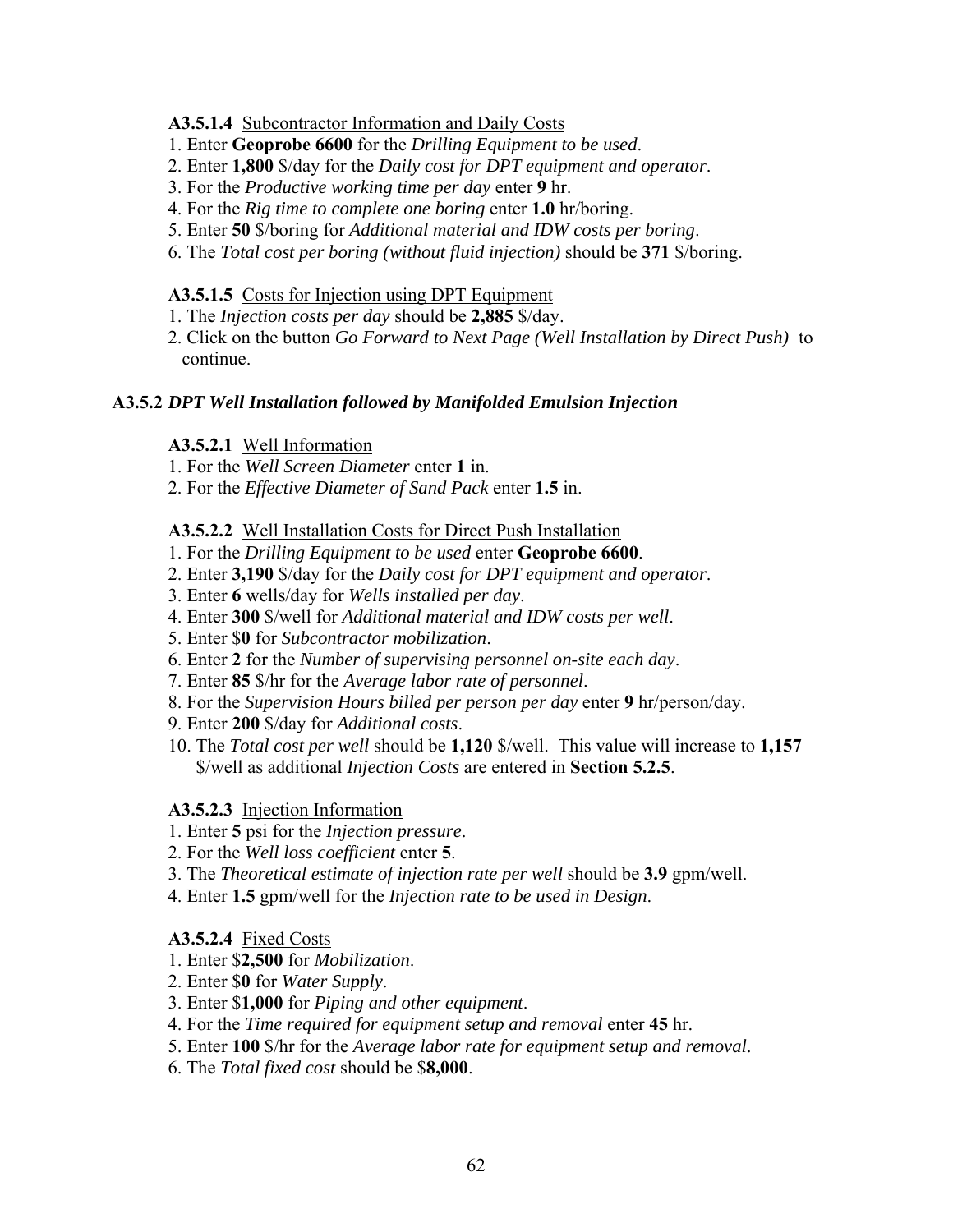#### **A3.5.2.5** Injection Costs

- 1. Enter **2** persons for the *Number of personnel on-site each day of injection*.
- 2. Enter **85** \$/hr for the *Average labor rate of personnel*.
- 3. For the *Hours billed per person per day* enter **9** hr/person/day.
- 4. Enter **40** \$/person/day for *Per Diem*.
- 5. Enter **0** \$/day for *Vehicle rental*.
- 6. Enter **70** \$/person/day for *Lodging*.
- 7. Enter **750** \$/day for *Injection equipment costs*.
- 8. Enter **100** \$/day for *Additional costs*.
- 9. The *Injection costs per day* should be **2,600** \$/day.
- 10. Click on the button *Go Forward to Next Page (Well Installation by Conventional Drilling*) to continue.

#### **A3.5.3** *Well Installation by Conventional Drilling followed by Emulsion Injection*

#### **A3.5.3.1** Well Information

- 1. For the *Well Screen Diameter* enter **2.0** in.
- 2. For the *Effective Diameter of Sand Pack* enter **2.5** in.

#### **A3.5.3.2** Well Installation Costs for Conventional Drilling

- 1. For the *Drilling Equipment to be used* enter **Hollow Stem Auger**.
- 2. Enter **30** \$/ft for the *Cost for well installation*.
- 3. Enter **3** wells/day for *Wells installed per day*.
- 4. Enter **250** \$/well for *Additional material and IDW costs per well*.
- 5. Enter \$**0** for *Subcontractor mobilization*.
- 6. Enter **2** for the *Number of supervising personnel on-site each day*.
- 7. Enter **85** \$/hr for the *Average labor rate of personnel*.
- 8. For the *Supervision Hours billed per person per day* enter **9** hr/person/day.
- 9. Enter **200** \$/day for *Additional costs*.
- 10. The *Total cost per well* should be **1,277** \$/well. This value will increase to **1,350** \$/well as additional *Injection Costs* are entered in **Section 5.3.5**.

#### **A3.5.3.3** Injection Information

- 1. Enter **10** psi for the *Injection pressure*.
- 2. For the *Well loss coefficient* enter **5**.
- 3. The *Theoretical estimate of injection rate per well* should be **7.2** gpm/well.
- 4. Enter **3.0** gpm/well for the *Injection rate to be used in Design*.

#### **A3.5.3.4** Fixed Costs

- 1. Enter \$**2,500** for *Mobilization*.
- 2. Enter \$**0** for *Water Supply*.
- 3. Enter \$**1,500** for *Piping and other equipment*.
- 4. For the *Time required for equipment setup and removal* enter **45** hr.
- 5. Enter **100** \$/hr for the *Average labor rate for equipment setup and removal*.
- 6. The *Total fixed cost* should be \$**8,500**.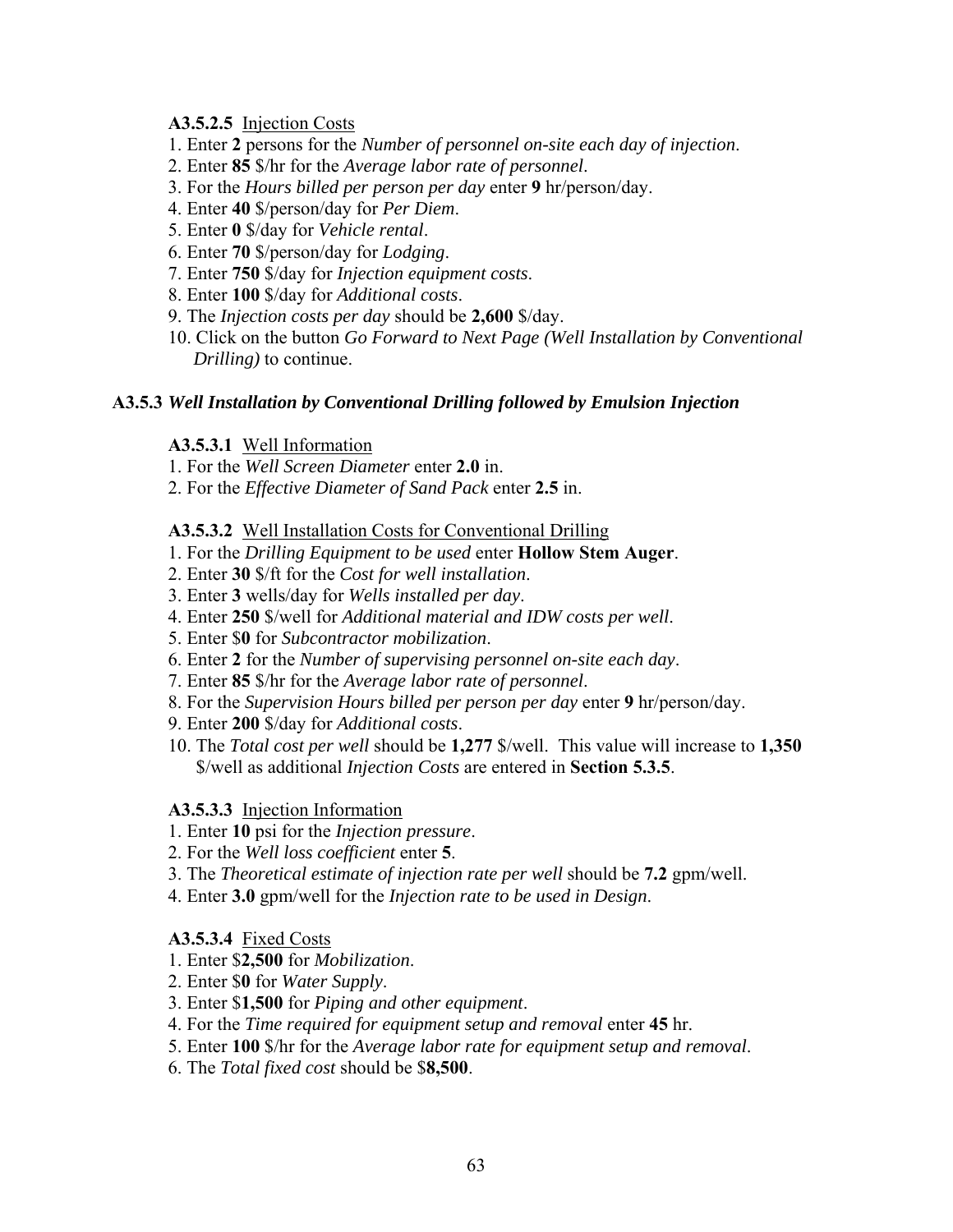#### **A3.5.3.5** Injection Costs

- 1. Enter **2** persons for the *Number of personnel on-site each day of injection*.
- 2. Enter **85** \$/hr for the *Average labor rate of personnel*.
- 3. For the *Hours billed per person per day* enter **9** hr/person/day.
- 4. Enter **40** \$/person/day for *Per Diem*.
- 5. Enter **0** \$/day for *Vehicle rental*.
- 6. Enter **70** \$/person/day for *Lodging*.
- 7. Enter **1,000** \$/day for *Injection equipment costs*.
- 8. Enter **100** \$/day for *Additional costs*.
- 9. The *Injection costs per day* should be **2,850** \$/day.
- 10. Click on the button *Go Forward to Next Page (Summary of Installation and Injection Costs*) to continue.

#### **A3.5.4** *Summary of Installation and Injection Costs*

1. Look at **Figure A3.3** which shows a summary of the three methods.



## **Figure A3.3. Summary of the Different Methods that Shows Which Items are Used in the Design.**

2. Click on the radio button *Select this method* for **Well Installation by Direct Push followed** 

**by Emulsion Injection** as shown in **Figure A3.3**.

- 3. **Save** design.
- 4. Click on the button *Go Forward to Design a Barrier Treatment* to continue.

## **A3.6 Barrier Treatment**

The objective of this tutorial is to design a 400 ft long barrier to stop the plume from migrating further downgradient. An area treatment to treat the source follows similar steps as outlined below.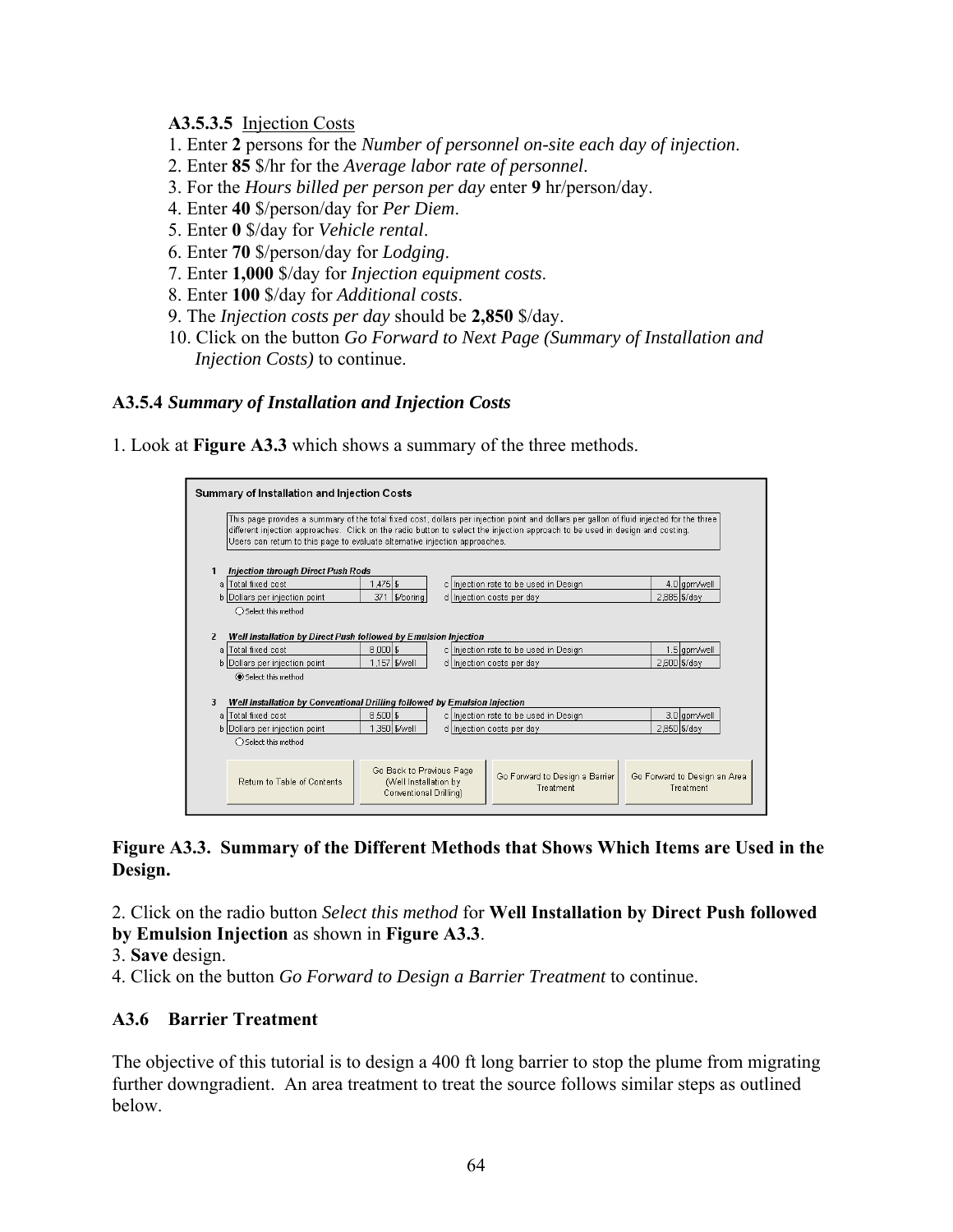## **A3.6.1** *Design Information*

### **A3.6.1.1** Treatment Zone Dimensions

- 1. Enter **400** ft for the *Width (perpendicular to groundwater flow)*.
- 2. Enter **80**% for the *Percentage of injection zone that transmits most flow*.

### **A3.6.1.2** Treatment Zone Contact Time

1. Enter **60** days for the *Minimum Allowable Contact time*.

### **A3.6.1.3** Targeted Carbon Released

- 1. Enter **75** mg/L for the *Average Amount of DOC Released*.
- 2. The *DOC Released per year* should be **197** lb.

## **A3.6.1.4** Design Life

- 1. Enter **25** years for the *Total Project Life (Max of 30 years)*.
- 2. Enter **0.5** for the *Substrate Scaling Factor*.
- 3. Enter **7** years for the *Maximum Time between Reinjections*.

## **A3.6.1.5** Contact Efficiency

- 1. Enter **0.8** for the *Volume Scaling Factor*.
- 2. Enter **0.6** for the *Mass Scaling Factor*.
- 3. The *Estimated Contact Efficiency for Injection* should be **74**% to **87**%.
- 4. Click on the button *Go Forward to Next Page (Capital Cost Analysis)* to continue.

## **A3.6.2** *Capital Cost Analysis*

#### **A3.6.2.1** Well Layout

- 1. Enter **5** ft for the *Minimum Well Spacing*.
- 2. Enter **5** ft for the *Incremental Increase in Well Spacing*.

## **A3.6.2.2** Fixed Costs

1. Enter \$**15,000** for *Planning, Engineering, and Permitting*.

#### **A3.6.2.3** Injection Information

- 1. Enter **9** hrs for the *Hours of injection per day*.
- 2. Enter **10** wells for the *Maximum number of wells to inject at one time*.
- 3. Enter **50**% for the *Percentage of total wells to inject at one time*.

#### **A3.6.2.4** Total Installation and Injection Costs

1. *The Total Installation and Injection Costs* for a *Well Spacing* of **5** ft should be I\$**378,607**.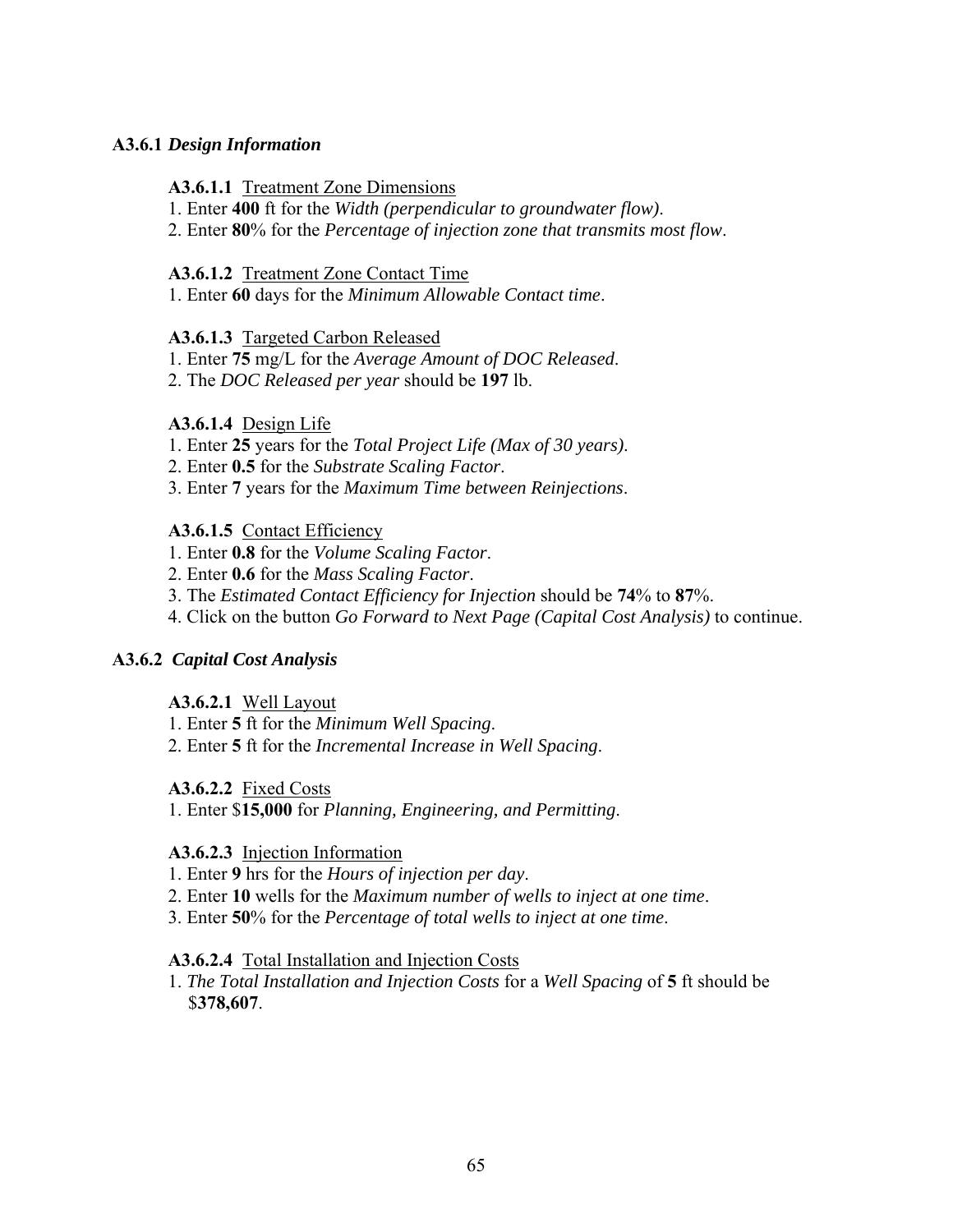

2. See if graph of Well Spacing vs Capital Cost matches **Figure A3.4**.

# **Figure A3.4 Graph of Well Spacing Versus Capital Costs.**

3. Click on the button *Go Forward to Next Page (Life Cycle Analysis)* to continue.

## **A3.6.3** *Life Cycle Analysis*

## **A3.6.3.1 Life Cycle Analysis**

- 1. Enter **4**% for the *Annual Interest Rate*.
- 2. Enter \$**5,000** per future event for *Planning, Engineering, and Permitting Costs*.
- 3. Enter \$**7,500** per year for *Annual Monitoring and Reporting Costs*.
- 4. Enter **20**% for *Well Rehabilitation and/or Installation Cost (% of Initial Drilling)*.

## **A3.6.3.2 Net Present Value for Design Life**

- 1. The *Project Life NPV* for a *Well Spacing* of **5** ft should be \$**832,590**.
- 2. See if graph of Well Spacing vs NPV matches **Figure A3.5**.



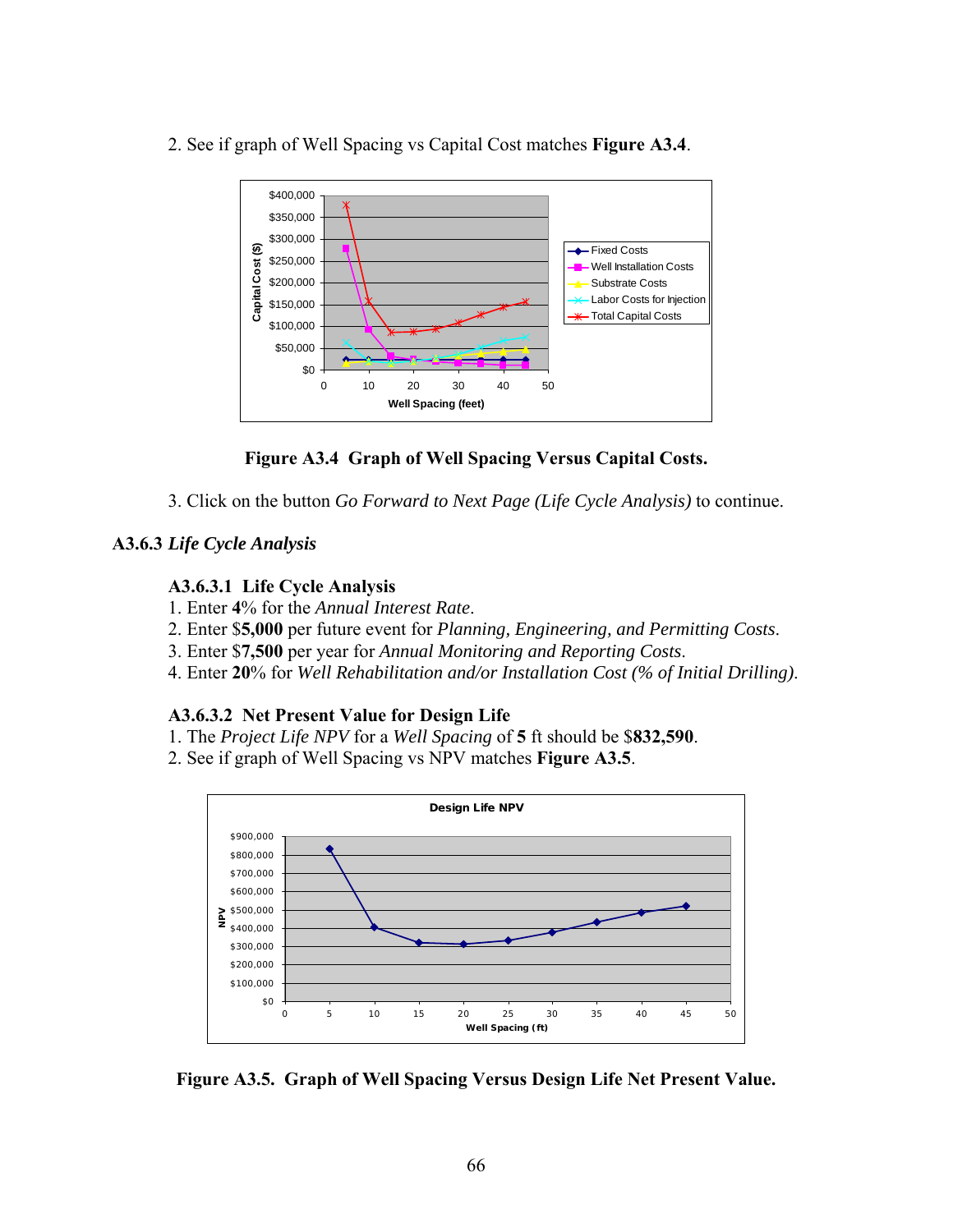- 3. From looking at **Figures A3.4** and **A3.5** click on the radio button *Select a Design* corresponding to a well spacing of 20 ft.
- 4. Click on the button *Go Forward to Next Page (Net Present Value)* to continue.

## **A3.6.4** *Net Present Value for Selected Design*

- 1. The *Total Cost* should be \$**310,126**.
- 2. Check to see if the net present value graphs match **Figure A3.6** (a) and (b).



**Figure A3.6. Graph of a Breakdown of the Costs Per Year (a) and Cumulative NPV over the Design Life (b).**

3. Click on the button *Go Forward to Next Page (Summary of Selected Design)* to continue.